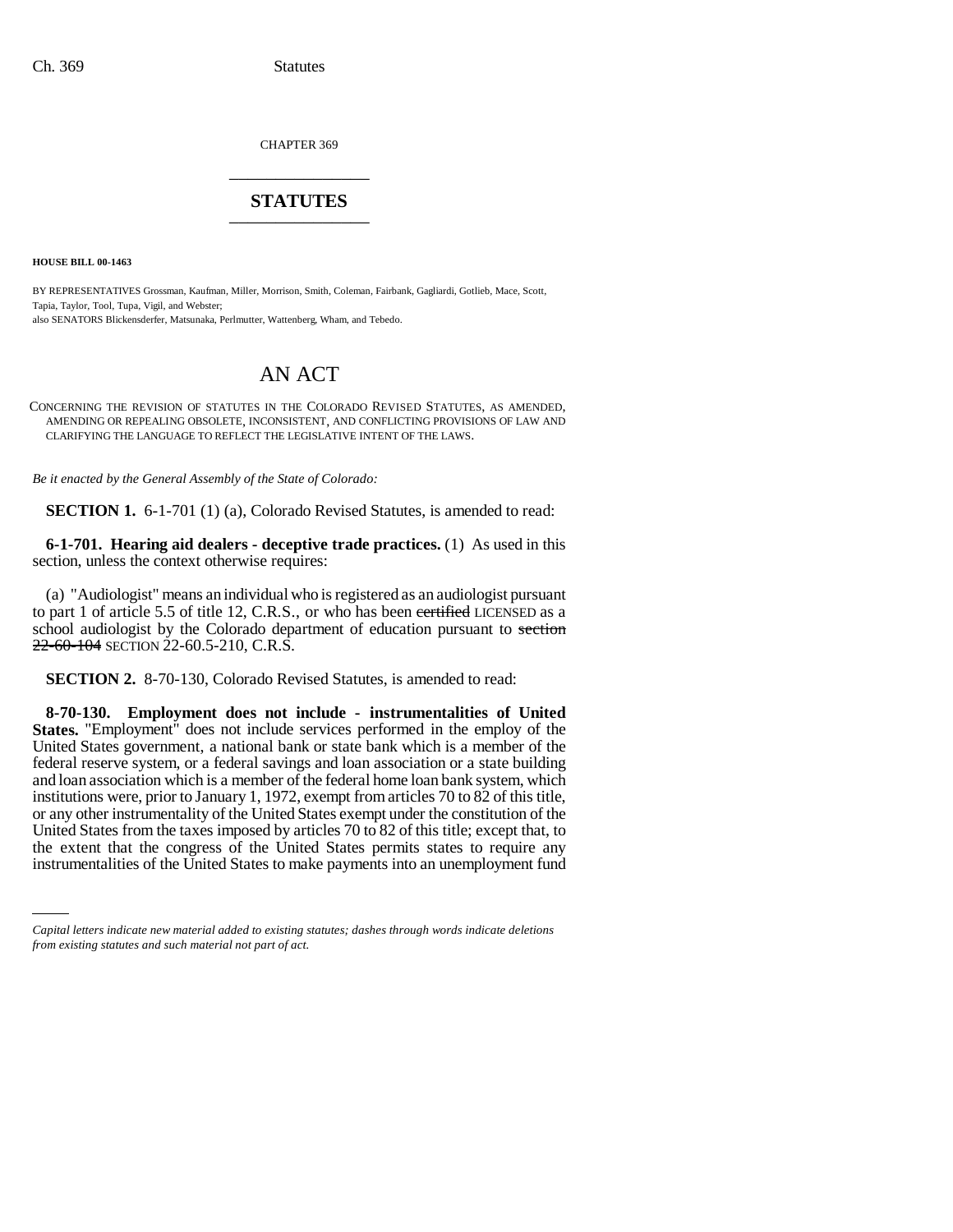under a state unemployment compensation law, all of the provisions of articles 70 to 82 of this title shall be applicable to such instrumentalities and to services performed for such instrumentalities in the same manner, to the same extent, and on the same terms as to all other employers, employing units, individuals, and services. If this state is not certified for any year by the United States secretary of labor under section 3304 of the federal "Internal Revenue Code of 1954 1986", as amended, the payments required of such instrumentalities with respect to such year shall be refunded by the division from the fund in the same manner and within the same period as is provided in section 8-79-108 with respect to taxes erroneously collected.

**SECTION 3.** 8-75-101 (9), Colorado Revised Statutes, is amended to read:

**8-75-101. Definitions.** As used in this article, unless the context otherwise requires:

(9) "State law" means the unemployment insurance law of any state, approved by the United States secretary of labor under section 3304 of the FEDERAL "Internal Revenue Code of <del>1954</del> 1986", as amended.

**SECTION 4.** 8-75-103.5 (3) (a) and (5), Colorado Revised Statutes, are amended to read:

**8-75-103.5. Additional extended benefit requirements.** (3) For the purposes of this section, "suitable work" means, with respect to any individual, any work which is within such individual's capabilities. The gross average weekly remuneration payable for such work shall:

(a) Exceed the sum of the individual's extended weekly benefit amount as determined under sections 8-73-102 and 8-75-104 plus the amount, if any, of supplemental unemployment benefits, as defined in section 501 (c) (17) (D) of the FEDERAL "Internal Revenue Code of  $\frac{1954}{1986}$ ", as amended, payable to such individual for such week;

(5) Notwithstanding the provisions of paragraph (b) of subsection (3) of this section to the contrary, no work shall be deemed suitable work for an individual which does not accord with the labor standards provisions required by section 3304 (a) (5) of the FEDERAL "Internal Revenue Code of 1954 1986", as amended, and set forth under section 8-73-108 (5) (b).

**SECTION 5.** 8-76-102 (4) (d), Colorado Revised Statutes, is amended to read:

**8-76-102. Rate of tax - surcharge.** (4) (d) Effective calendar year 2000, the provisions of paragraph (a) of this subsection (4) regarding annual computation of the surcharge tax rate shall no longer apply and the annual surcharge tax rate shall be established at 0.22 percent, with fifty percent of the surcharge tax rate allocated to the unemployment compensation fund and fifty percent of the surcharge tax rate allocated to the employment SUPPORT fund created under the provisions of section 8-77-109. The surcharge tax rate shall then be added to the employer's standard or computed tax rate. This tax rate added to the employer tax rate shall also be identified separately on the employer tax rate notice as the tax surcharge for benefits not effectively charged. The combined rate shall be the employer's tax rate for the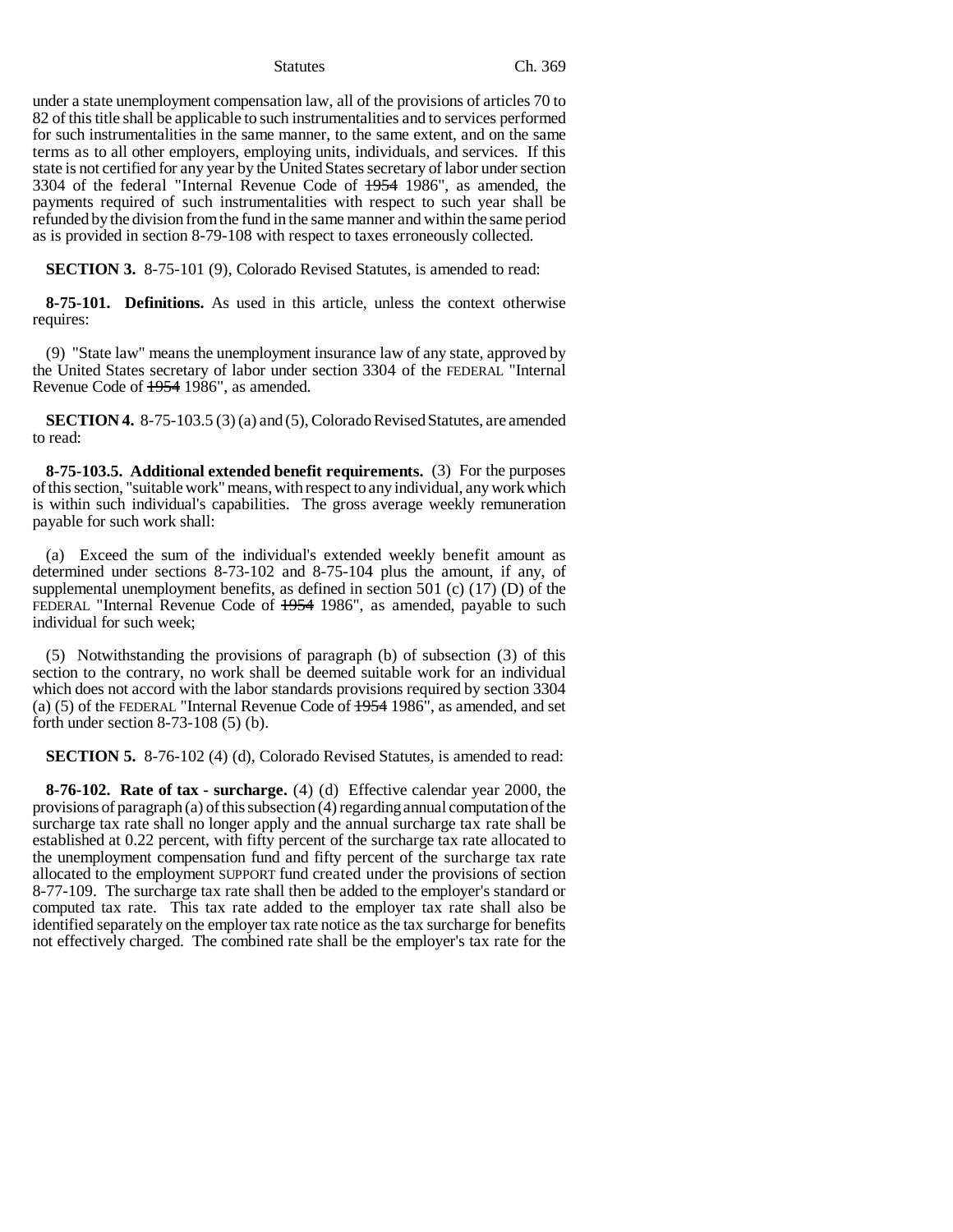ensuing calendar years YEAR. The surcharge established by this subsection (4) shall not be assessed against any employer whose benefit-charge account balance is zero; except that, if the employer is still being rated under the provisions of section 8-76-103 (3) (a), such employer is subject to the surcharge tax rate.

**SECTION 6.** 8-76-110 (1) and (2) (d), Colorado Revised Statutes, are amended to read:

**8-76-110. Financing benefits paid to employees of nonprofit organizations.** (1) Benefits paid to employees of nonprofit organizations shall be financed in accordance with the provisions of this section. For the purpose of this section, a nonprofit organization is an organization or group of organizations described in section 501 (c) (3) of the "United States FEDERAL "Internal Revenue Code of 1954 1986", as amended, which are exempt from income tax under section 501 (a) of such code.

(2) (d) Any organization described in section 501 (c) (3) of the FEDERAL "Internal Revenue Code of  $\frac{1954}{1986}$ , as amended, which is exempt from income tax under section 501 (a) of such code and which was liable under the provisions of the "Colorado Employment Security Act", articles 70 to 82 of this title, prior to January 1, 1972, may elect to become liable for payments in lieu of taxes for a period of not less than eighteen calendar months beginning July 1, 1971, by filing a written notice of election with the division not later than thirty days immediately following July 1, 1971; otherwise, said employer may elect to become liable for payments in lieu of taxes for a period of not less than one calendar year beginning on or after January 1, 1972, if written notice of such election is filed with the division within thirty days after January 1, 1972.

**SECTION 7.** 10-3-216 (1) (f) (III), Colorado Revised Statutes, is amended to read:

**10-3-216. First liens on real property.** (1) Domestic insurance companies may invest in loans secured by first liens on real property, subject to the following provisions:

(f) The entire obligation secured by a first lien on real estate shall be owned by the company; except that the company may own such an obligation in common with other participants if, at the time of the company's investment, each participant is:

(III) A trust for a pension or other benefit plan for employees qualified under section 401 of the FEDERAL "Internal Revenue Code of  $\frac{1954}{1986}$ ", as amended;

**SECTION 8.** 10-4-707 (6), Colorado Revised Statutes, is amended to read:

**10-4-707. Benefits - how payable.** (6) When an accident involves the operation of a motor vehicle designed to seat twelve or more passengers which is owned by, and being operated on behalf of, a nonprofit religious, charitable, or educational organization entitled to tax exemption under section 501 (c) (3) of the federal "Internal Revenue Code of  $\frac{1954}{1986}$ ", as amended, or an equivalent successor statutory provision, with the exception of such vehicles owned or being operated on behalf of a public school district, the policy covering said vehicle shall be secondary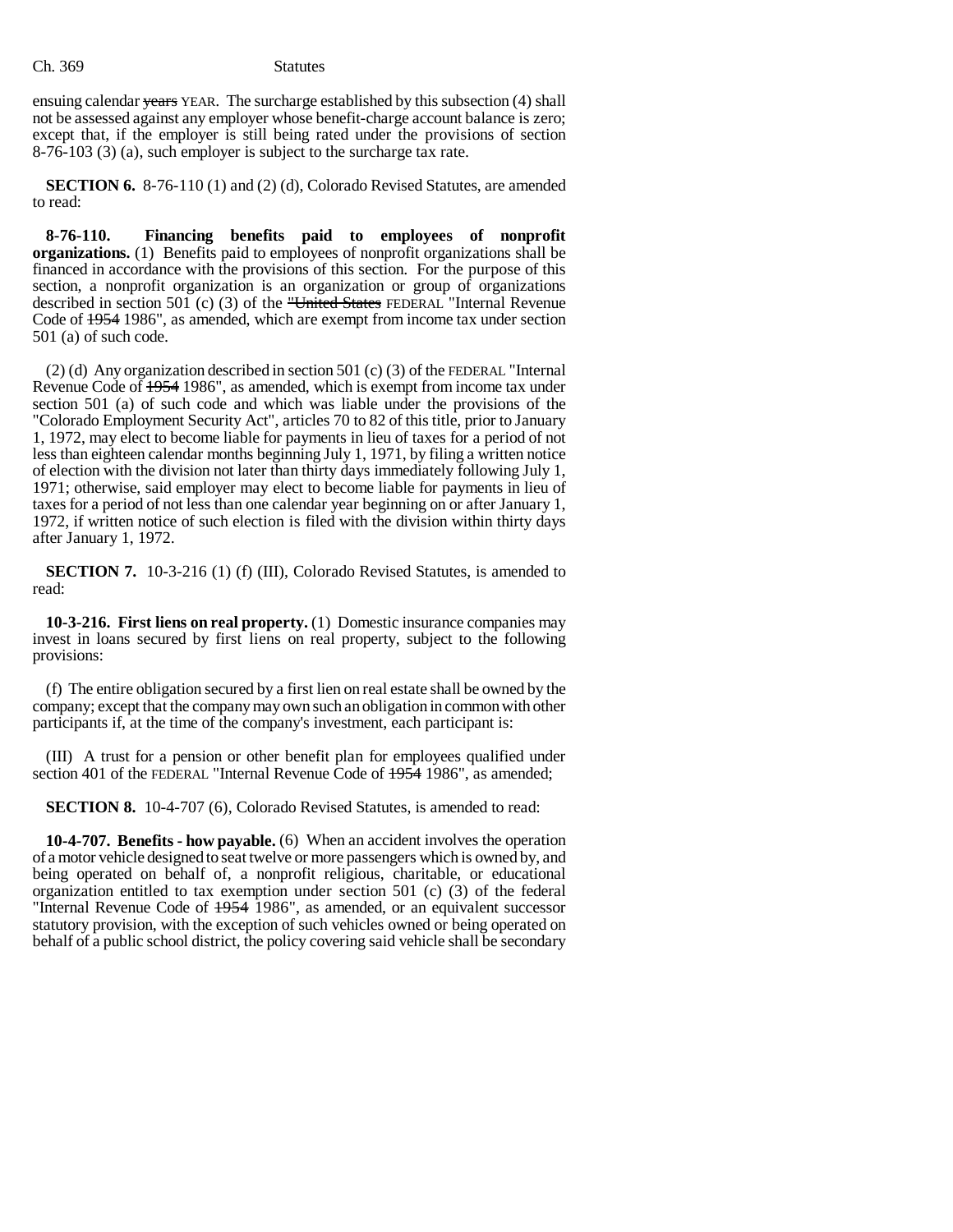and excess to any motor vehicle policy covering any person occupying said vehicle to the extent of such other policy coverages; except that the coverage of the operator or assistant operator of said vehicle, whether or not he is being paid to operate the vehicle, shall be governed by the provisions of subsection (3) of this section. Nothing in this subsection (6) shall supersede the provisions of subsection (5) of this section.

**SECTION 9.** 10-7-310 (2), Colorado Revised Statutes, is amended to read:

**10-7-310. Life and endowment reserves.** (2) Reserves according to the commissioners reserve valuation method for life insurance policies providing for a varying amount of insurance or requiring the payment of varying premiums, group annuity and pure endowment policies purchased under a retirement plan or plan of deferred compensation, established or maintained by an employer (including a partnership or sole proprietorship) or by an employee organization, or by both, other than a plan providing individual retirement accounts or individual retirement annuities under section 408 of the federal "Internal Revenue Code of 1954 1986", as now or hereafter amended, disability and accidental death benefits in all policies and contracts, and all other benefits, except life insurance and endowment benefits in life insurance policies and benefits provided by all other annuity and pure endowment contracts, shall be calculated by a method consistent with the principles of subsection (1) of this section; except that any extra premiums charged because of impairments or special hazards shall be disregarded in the determination of modified net premiums.

**SECTION 10.** 10-7-310.5 (1), Colorado Revised Statutes, is amended to read:

**10-7-310.5. Individual annuity and pure endowment reserves.** (1) The provisions of this section shall apply to all annuity and pure endowment contracts other than group annuity and pure endowment contracts purchased under a retirement plan or plan of deferred compensation, established or maintained by an employer (including a partnership or sole proprietorship) or by an employee organization, or by both, other than a plan providing individual retirement accounts or individual retirement annuities under section 408 of the federal "Internal Revenue Code of 1954 1986", as now or hereafter amended.

**SECTION 11.** 10-7-502, Colorado Revised Statutes, is amended to read:

**10-7-502. Exemptions.** This part 5 shall not apply to any reinsurance, group annuity purchased under a retirement plan or plan of deferred compensation established or maintained by an employer (including a partnership or sole proprietorship) or by an employee organization, or by both, other than a plan providing individual retirement accounts or individual retirement annuities under section 408 of the federal "Internal Revenue Code of 1954 1986", as now or hereafter amended. Nor shall this part 5 apply to any premium deposit fund, variable annuity, investment annuity, immediate annuity, deferred annuity contract after annuity payments have commenced, or reversionary annuity, or to any contract delivered outside this state through an agent or other representative of the company issuing the contract.

**SECTION 12.** 11-37.5-210 (2), Colorado Revised Statutes, is amended to read: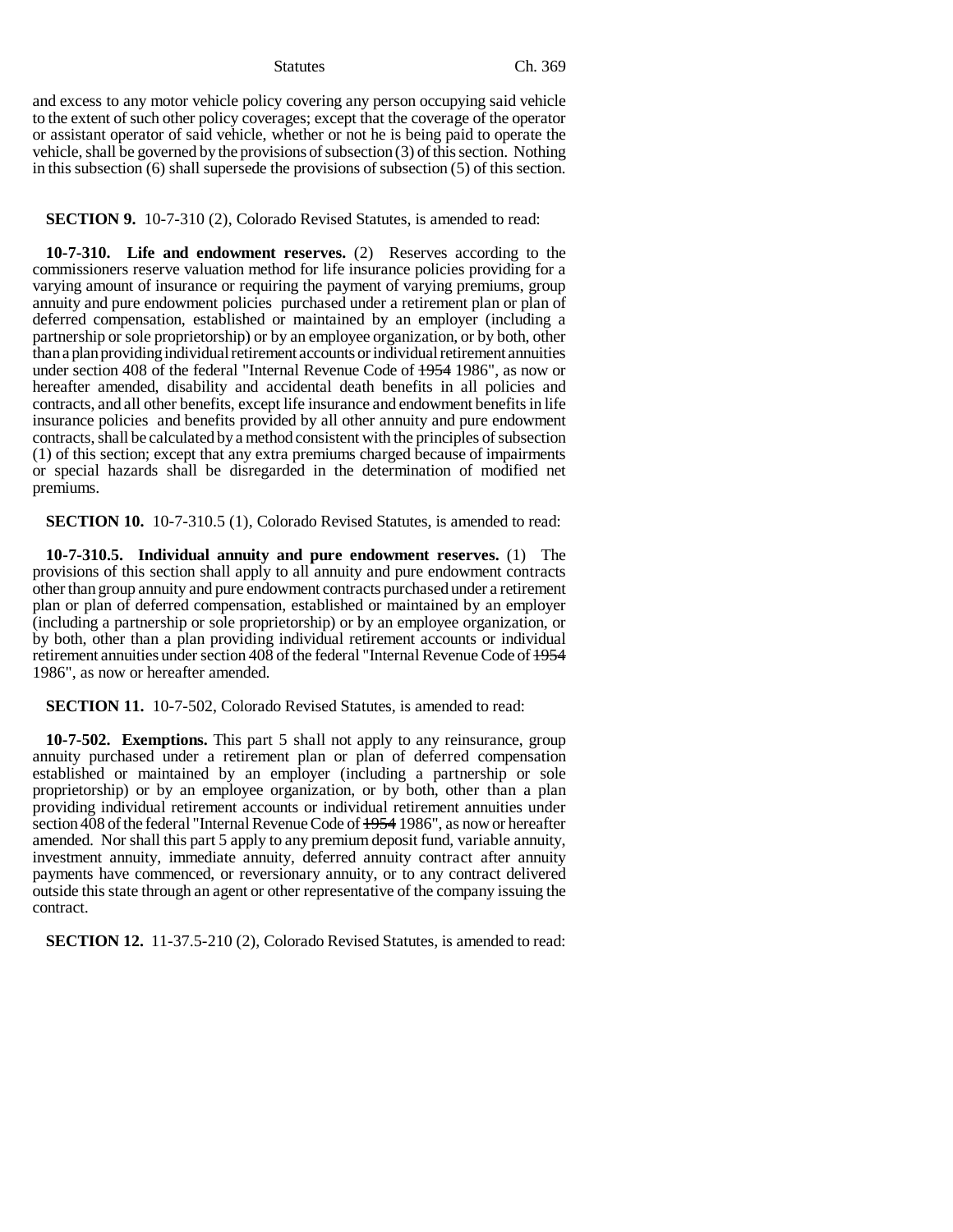**11-37.5-210. Grounds for quashing subpoena - duty of depository.** (2) Failure of the customer or the depository to file a motion to quash the subpoena before the time established for the return of the subpoena constitutes a waiver of the right to object to the release or disclosure of the financial record.

**SECTION 13.** 11-41-119 (13), Colorado Revised Statutes, is amended to read:

**11-41-119. Loans to members and other loans.** (13) An association may lend on the security of a first security interest on stock or a membership certificate issued to a tenant-stockholder or resident-member by a cooperative housing corporation organized under article 33.5 of title 38, C.R.S., and as defined by section 216 of the United States FEDERAL "Internal Revenue Code of 1954 1986", as amended, and the assignment by way of security of the borrower's interest in the proprietary lease or right of tenancy in property covered by such cooperative housing corporation, if all of the real property owned by such corporation is located within the state and if such loan is made subject to the same limitations, restrictions, prohibitions, conditions, and provisions as are applicable in the case of federal savings and loan associations.

**SECTION 14.** 12-5.5-101 (1) (b), Colorado Revised Statutes, is amended to read:

**12-5.5-101. Definitions.** As used in this part 1, unless the context otherwise requires:

(1) "Audiologist" means a person who meets the following requirements; except that an audiologist who is engaged in the practice of audiology on or before July 1, 1995, shall demonstrate compliance with such requirements not later than July 1, 1997:

(b) Has obtained a certificate of competency in audiology from a nationally recognized certification agency or has been certified or licensed as a school audiologist by the Colorado department of education pursuant to section 22-60-104 SECTION 22-60.5-210, C.R.S.

**SECTION 15.** 12-5.5-101.5, Colorado Revised Statutes, is amended to read:

**12-5.5-101.5. Scope of article.** This article shall not apply to persons who are certified or licensed pursuant to section  $22-60-104$  (1) SECTION 22-60.5-210, and who are not registered under this article for work undertaken as part of their employment by, or contractual agreement with, the public schools.

**SECTION 16.** 12-30-113 (3), Colorado Revised Statutes, is amended to read:

**12-30-113. Exceptions.** (3) The provisions of this article shall except any drug which is being clinically investigated as a cure, treatment, or as an aid to the diagnosis of cancer according to the regulations of the federal "Pure Food, Drug, and Cosmetic Act" "FEDERAL FOOD, DRUG, AND COSMETIC ACT".

**SECTION 17.** 12-43-201 (2) and (10), Colorado Revised Statutes, are amended, and the said 12-43-201 is further amended BY THE ADDITION OF A NEW SUBSECTION, to read: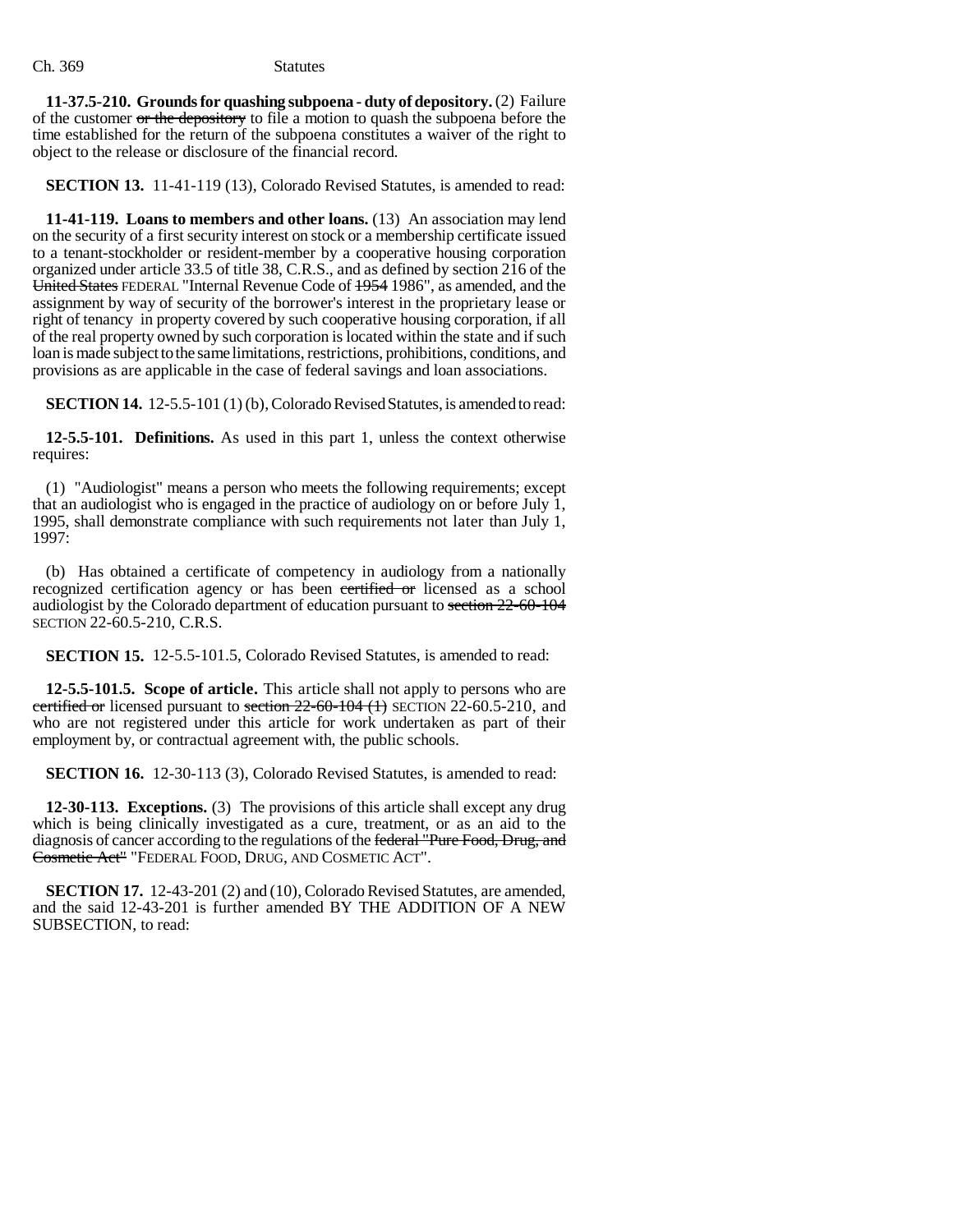**12-43-201. Definitions.** As used in this part 2, unless the context otherwise requires:

(2) "Certified school psychologist" means a person who practices psychotherapy and who is a school psychologist certified pursuant to the provisions of section  $22-60-104(1)$  (e), C.R.S.

(9.7) "SCHOOL PSYCHOLOGIST" MEANS A PERSON WHO PRACTICES PSYCHOTHERAPY AND WHO IS A SCHOOL PSYCHOLOGIST LICENSED PURSUANT TO THE PROVISIONS OF SECTION 22-60.5-210, C.R.S.

(10) "Unlicensed psychotherapist" means any person whose primary practice is psychotherapy or who holds himself or herself out to the public as being able to practice psychotherapy for compensation and who is not licensed under this title to practice psychotherapy. "Unlicensed psychotherapist" also means a person who is a certified or licensed school psychologist certified pursuant to section  $22-60-104$  (1)  $(e)$ , C.R.S., or licensed pursuant to section 22-60.5-210 (1) (b), C.R.S., and who is practicing outside of a school setting.

**SECTION 18.** 12-43-215 (4), Colorado Revised Statutes, is amended to read:

**12-43-215. Scope of article - exemptions.** (4) The provisions of this article shall not apply to persons who are certified LICENSED pursuant to section  $22-60-104$  (1) SECTION 22-60.5-210, C.R.S., and who are not licensed under this article for work undertaken as part of their employment by, or contractual agreement with, the public schools.

**SECTION 19.** 12-43-218 (1), (2) (a), (2) (b), the introductory portion to 12-43-218 (2) (c), and 12-43-218 (2) (c) (II), Colorado Revised Statutes, are amended to read:

**12-43-218.** Disclosure of confidential communications. (1) A licensee, licensed or certified school psychologist, registrant, or unlicensed psychotherapist shall not disclose, without the consent of the client, any confidential communications made by the client, or advice given thereon, in the course of professional employment; nor shall a licensee's, licensed or certified school psychologist's, registrant's, or unlicensed psychotherapist's employee or associate, whether clerical or professional, disclose any knowledge of said communications acquired in such capacity; nor shall any person who has participated in any therapy conducted under the supervision of a licensee, licensed or certified school psychologist, registrant, or unlicensed psychotherapist, including, but not limited to, group therapy sessions, disclose any knowledge gained during the course of such therapy without the consent of the person to whom the knowledge relates.

(2) Subsection (1) of this section shall not apply when:

(a) A client or the heirs, executors, or administrators of a client file suit or a complaint against a licensee, licensed or certified school psychologist, registrant, or unlicensed psychotherapist on any cause of action arising out of or connected with the care or treatment of such client by the licensee, licensed or certified school psychologist, registrant, or unlicensed psychotherapist;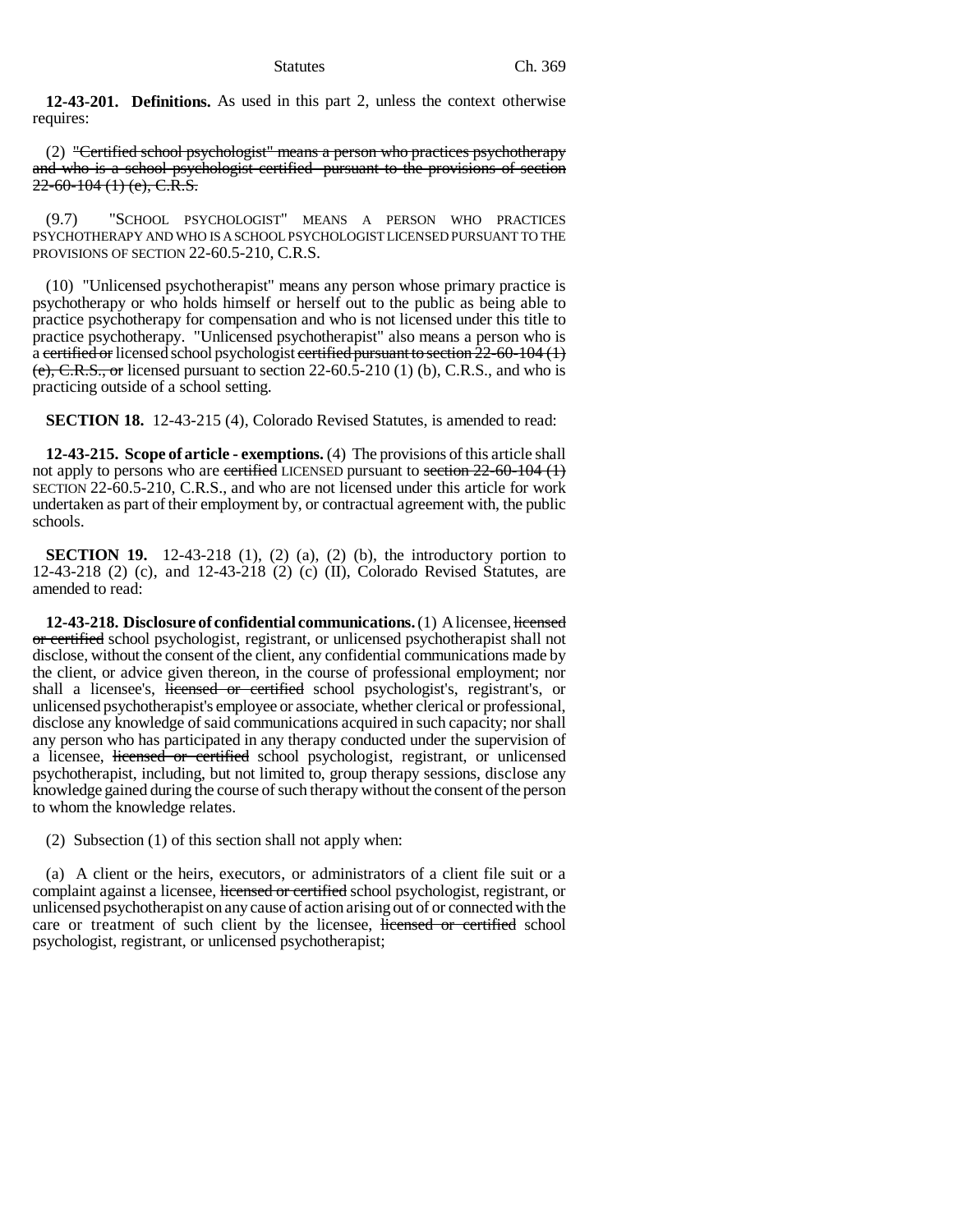(b) A licensee, licensed or certified school psychologist, registrant, or unlicensed psychotherapist was in consultation with a physician, registered professional nurse, licensee, licensed or certified school psychologist, registrant, or unlicensed psychotherapist against whom a suit or complaint was filed based on the case out of which said suit or complaint arises;

(c) A review of services of a licensee, licensed or certified school psychologist, registrant, or unlicensed psychotherapist is conducted by any of the following:

(II) The governing board of a hospital licensed pursuant to part 1 of article 3 of title 25, C.R.S., where said licensee, licensed or certified school psychologist, registrant, or unlicensed psychotherapist practices or the medical staff of such hospital if the medical staff operates pursuant to written bylaws approved by the governing board of such hospital; or

**SECTION 20.** 12-43-401 (6), Colorado Revised Statutes, is amended to read:

**12-43-401. Definitions.** As used in this part 4, unless the context otherwise requires:

(6) "Independent private practice" means a practice charging a fee in a setting other than under the auspices of a public or private nonprofit agency exempt from federal income tax under section 501 (C) (3) of the FEDERAL "Internal Revenue Code of 1954 1986", as amended.

**SECTION 21.** 12-43-701 (4), Colorado Revised Statutes, is amended to read:

**12-43-701. Definitions.** As used in this part 7, unless the context otherwise requires:

(4) "Unlicensed psychotherapist" means any person whose primary practice is psychotherapy or who holds himself or herself out to the public as being able to practice psychotherapy for compensation and who is not licensed under this title to practice psychotherapy. "Unlicensed psychotherapist" also means a person who is a certified or licensed school psychologist certified pursuant to section 22-60-104 (1)  $(e)$ , C.R.S., or licensed pursuant to section 22-60.5-210 (1) (b), C.R.S., and who is practicing outside of a school setting.

**SECTION 22.** 13-1-130, Colorado Revised Statutes, is amended to read:

**13-1-130. Reports of convictions to department of education.** When a person is convicted, pleads nolo contendere, or receives a deferred sentence for a violation of the provisions of section 18-3-305, 18-6-302, or 18-6-701, C.R.S., or of section 18-6-301, C.R.S., when the victim is a child who is ten years of age or older and under eighteen years of age, or of any of the provisions of part 4 of article 3 when the victim is a child, part 4 of article 6, or part 4 of article 7 of title 18, C.R.S., and the court knows the person is a current or former employee of a school district in this state or holds a certificate or letter of authorization pursuant to the provisions of article 60 LICENSE OR AUTHORIZATION PURSUANT TO THE PROVISIONS OF ARTICLE 60.5of title 22, C.R.S., the court shall report such fact to the department of education.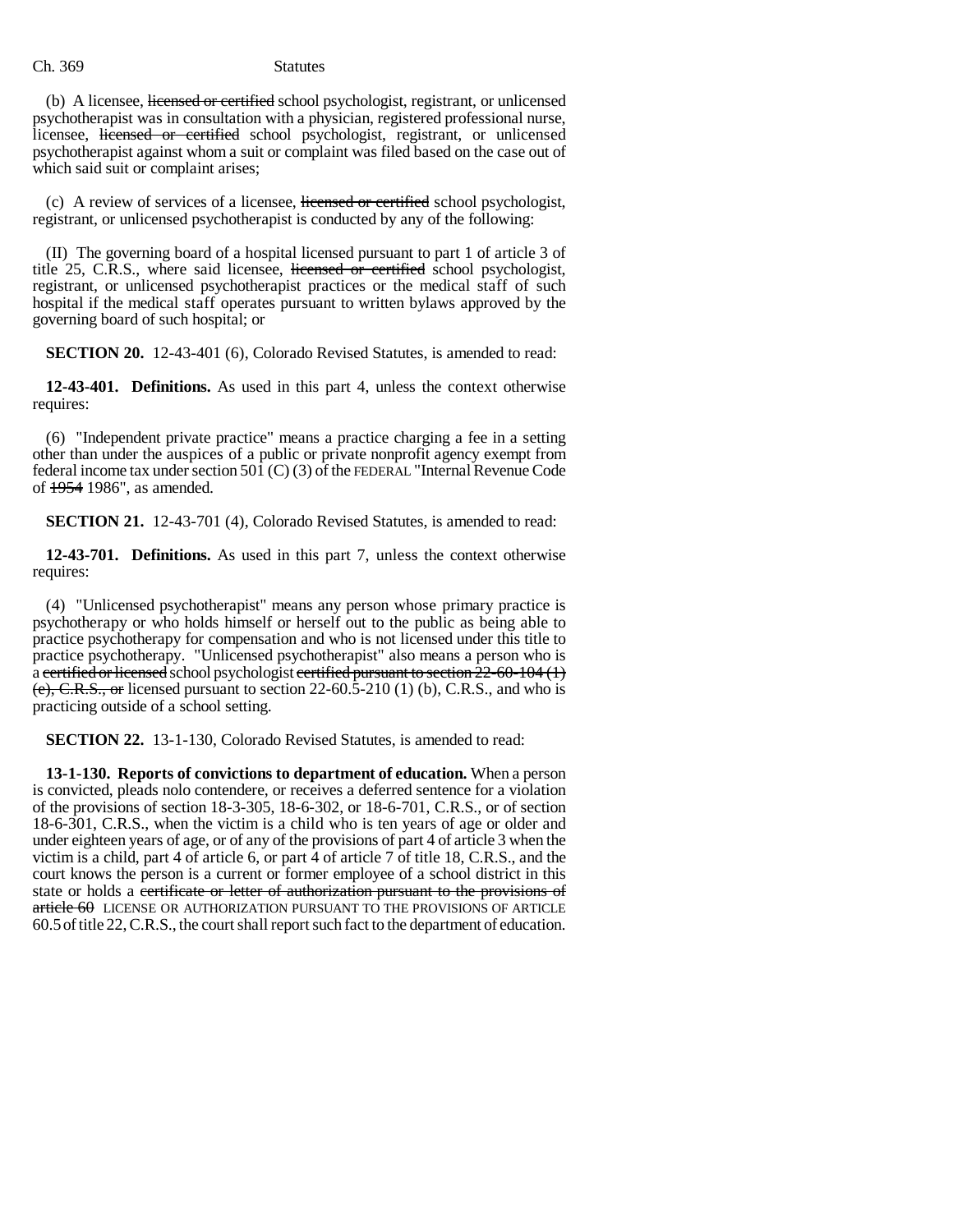**SECTION 23.** 13-21-113 (1), Colorado Revised Statutes, is amended to read:

**13-21-113. Donation of items of food - exemption from civil and criminal** liability. (1) No farmer, food service establishment RETAIL FOOD ESTABLISHMENT, or processor, distributor, wholesaler, or retailer of food who donates items of food to a nonprofit organization for use or distribution in providing assistance to needy or poor persons nor any nonprofit organization in receipt of such gleaned or donated food who transfers said food to another nonprofit organization for use or distribution in providing assistance to needy or poor persons shall be liable for damages in any civil action or subject to prosecution in any criminal proceeding resulting from the nature, age, condition, or packaging of such donated foods; except that this exemption shall not apply to the willful, wanton, or reckless acts of donors which result in injury to recipients of such donated foods. For the purposes of this section, "food service establishment" "RETAIL FOOD ESTABLISHMENT" shall have the same meaning as set forth in section  $\frac{12-44-202(5)}{25-4-1602(14)}$ , C.R.S., and "nonprofit organization" means any organization which is exempt from the income tax imposed under article 22 of title 39, C.R.S.; except that the term "nonprofit organization" does not include organizations which sell or offer to sell such donated items of food.

**SECTION 24.** 14-10-108 (1.5), Colorado Revised Statutes, is amended to read:

**14-10-108. Temporary order or temporary injunction.** (1.5) The court may consider the alternative of temporary joint custody ALLOCATION OF PARENTAL RESPONSIBILITIES in accordance with the best interests of the child, with particular reference to the factors specified in section 14-10-124 (1.5).

**SECTION 25.** 15-1-1002 (1), (2), (3), and (5), Colorado Revised Statutes, are amended to read:

**15-1-1002. Prohibition of certain acts - amendment of governing instrument.** (1) In the administration of any trust which is a private foundation as defined in section 509 of the FEDERAL "Internal Revenue Code of 1954 1986", a charitable trust as defined in section 4947 (a) (1) of the FEDERAL "Internal Revenue Code of  $\frac{1954}{1986}$ , or a split-interest trust as defined in section 4947 (a) (2) of the FEDERAL "Internal Revenue Code of  $+954$  1986", notwithstanding any provisions to the contrary in the governing instrument or in any other law of this state, and except as otherwise provided by court decree entered on or after June 2, 1971, the following acts shall be prohibited:

(a) Engaging in any act of "self-dealing", as defined in section 4941 (d) of the FEDERAL "Internal Revenue Code of  $\frac{1954}{1986}$ ", which would give rise to any liability for the tax imposed by section 4941 (a) of the FEDERAL "Internal Revenue Code of 1954 1986";

(b) Retaining any "excess business holdings", as defined in section 4943 (c) of the FEDERAL "Internal Revenue Code of 1954 1986", which would give rise to any liability for the tax imposed by section 4943 (a) of the FEDERAL "Internal Revenue Code of 1954 1986";

(c) Making any investments which would jeopardize the carrying out of any of the exempt purposes of the trust, within the meaning of section 4944 of the FEDERAL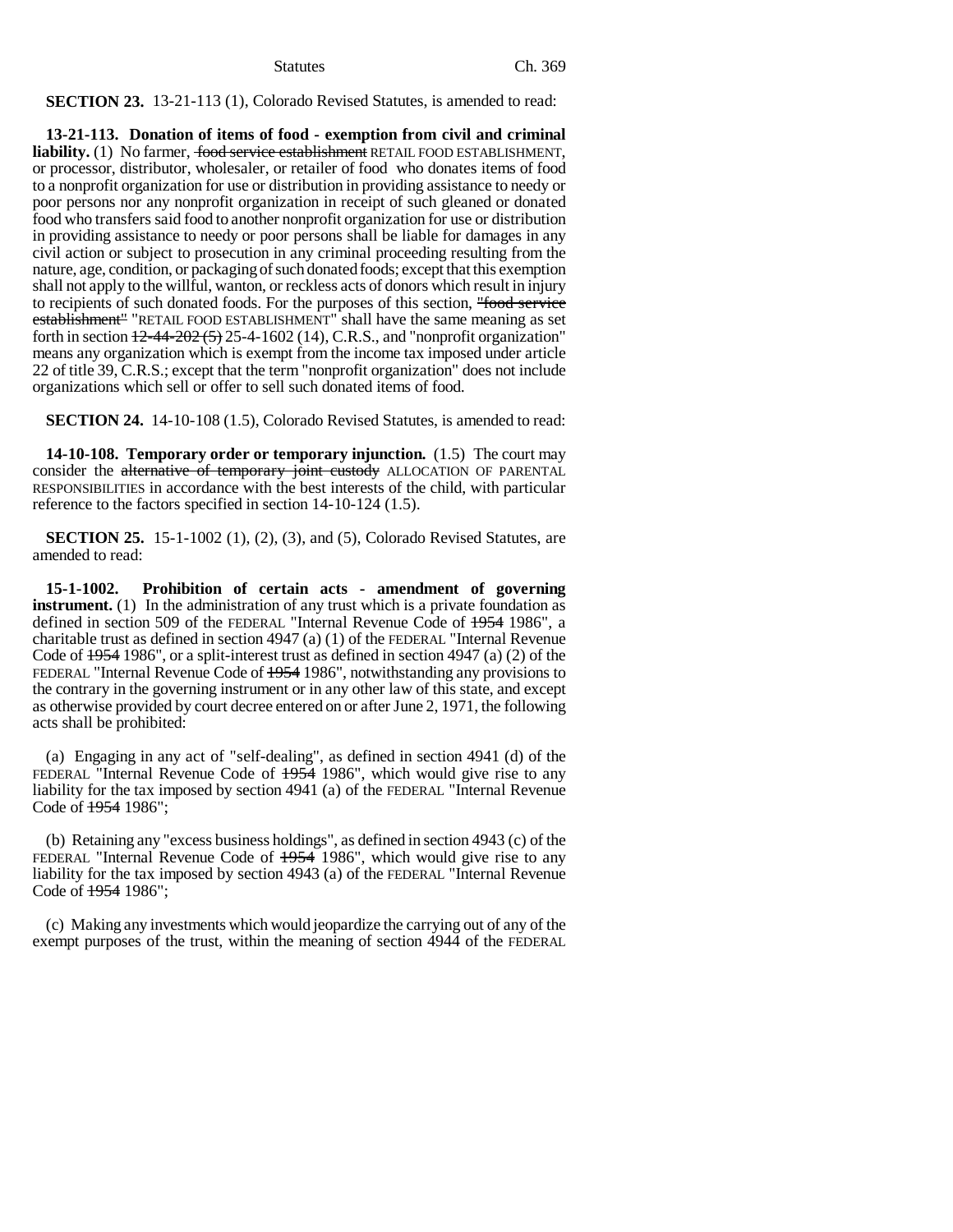"Internal Revenue Code of 1954 1986", so as to give rise to any liability for the tax imposed by section 4944 (a) of the FEDERAL "Internal Revenue Code of  $\frac{1954}{1954}$  1986"; and

(d) Making any "taxable expenditures EXPENDITURE", as defined in section 4945 (d) of the FEDERAL "Internal Revenue Code of 1954 1986", which would give rise to any liability for the tax imposed by section 4945 (a) of the FEDERAL "Internal Revenue Code of 1954 1986".

(2) The provisions of subsection (1) of this section shall not apply either to those split-interest trusts or to amounts thereof which are not subject to the prohibitions applicable to private foundations by reason of the provisions of section 4947 of the FEDERAL "Internal Revenue Code of 1954 1986".

(3) Notwithstanding any provisions to the contrary in the governing instrument or in any other law of this state, the trustee of any charitable trust as defined in section 4947 (a) (1) or 4947 (a) (2) of the FEDERAL "Internal Revenue Code of  $\frac{1954}{1954}$  1986", with the consent of all the beneficiaries under the governing instrument, may, without application to any court and either before or after the funding of such trust, amend the governing instrument to conform to the provisions of sections 508 (e), 664, 2055 (e), and 2522 (c) of the FEDERAL "Internal Revenue Code of 1954 1986", to the extent applicable, by executing a written amendment to the trust for that purpose. Consent shall not be required as to individual beneficiaries not living at the time of amendment or as to charitable beneficiaries not named or not in existence at the time of amendment. The possibility of beneficial interests arising after the amendment of the governing instruments shall not defeat the ability to amend. In the case of an individual beneficiary not competent to give consent, the consent of such beneficiary's guardian or conservator, if any, or the consent of a guardian ad litem appointed by a court of competent jurisdiction shall be treated as the consent of the beneficiary. A copy of the proposed amendment, executed by the trustee and consented to by all beneficiaries whose consent is required under this subsection (3), shall be delivered in person or by registered mail to the attorney general. The attorney general may, within sixty days after such receipt, indicate by registered mail to the trustee his specific objections to such proposed amendment, in which event the provisions of subsection (4) of this section shall apply if he does not withdraw his objections. In the case of any amendment to a trust created by will or to a trust created by inter vivos instrument, unless otherwise provided, the amendment shall be deemed to apply as of the date of death of the decedent or as of the date of gift.

(5) Unless otherwise expressly provided in the governing instrument, any devise, bequest, or transfer in a testamentary or revocable inter vivos trust for religious, educational, charitable, or benevolent uses to be determined by the trustee or any other person shall be made only to organizations and for purposes within the meaning of section 2055 (a) of the FEDERAL "Internal Revenue Code of 1954 1986".

**SECTION 26.** 15-1-1003, Colorado Revised Statutes, is amended to read:

**15-1-1003. Requirement for distribution of certain amounts.** In the administration of any trust which is a private foundation, as defined in section 509 of the FEDERAL "Internal Revenue Code of 1954 1986", or which is a charitable trust, as defined in section 4947 (a) (1) of the FEDERAL "Internal Revenue Code of  $\frac{1954}{2}$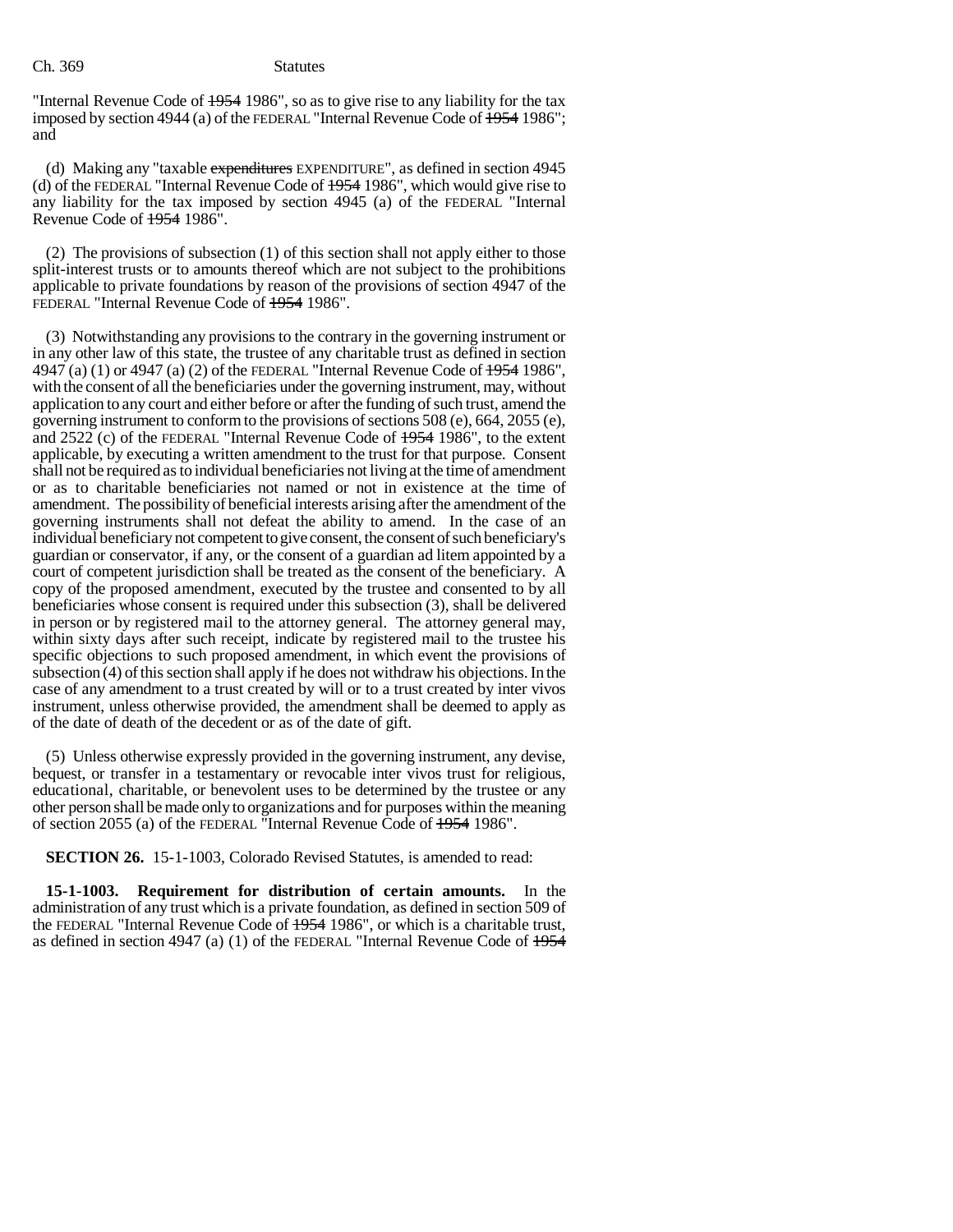1986", there shall be distributed, for the purposes specified in the trust instrument, for each taxable year, amounts at least sufficient to avoid liability for the tax imposed by section 4942 (a) of the FEDERAL "Internal Revenue Code of  $\frac{1954}{1986}$ ". No trustee of such a trust shall be required to reimburse the trust from his own property for the amount of any liability for such tax which is incurred by the trust if the trustee acted in a prudent manner and in good faith. No trustee of such a trust shall be required to reimburse the trust from his own property for any amount which he, acting prudently and in good faith, distributes from the trust, believing it to be required to be distributed in order to avoid the liability for such tax, but which later is determined not to have been required to be distributed for that purpose.

**SECTION 27.** 15-1-1007, Colorado Revised Statutes, is amended to read:

**15-1-1007. Application of part 10.** This part 10 shall apply to all trusts established after December 31, 1969, with the exceptions contained in section 4947 (a) (2) of the FEDERAL "Internal Revenue Code of 1954 1986". This part 10 shall also apply to all trusts established before January 1, 1970, with the exceptions contained in section 508 (e) (2) and section 4947 (a) (2) of the FEDERAL "Internal Revenue Code of  $\frac{1954}{1986}$ . Section 15-1-1002 (3) to (5) shall apply in the case of all decedents dying after December 31, 1969, and in the case of all irrevocable inter vivos trusts created after July 31, 1969.

**SECTION 28.** 15-1-1201 (2), Colorado Revised Statutes, is amended to read:

**15-1-1201. Life estate in property - rights of surviving spouse.** (2) The provisions of this part 12 shall be interpreted consistently with the requirements of section 2056 (b)  $(7)$  of the FEDERAL "Internal Revenue Code of  $\frac{1954}{1986}$ ", as amended, if the personal representative of the estate of the decedent spouse elects to treat such life estate as qualified terminable interest property under said Internal Revenue Code section.

**SECTION 29.** 15-12-916 (5) (e), Colorado Revised Statutes, is amended to read:

**15-12-916.** Apportionment of estate taxes. (5) (e) To the extent that property passing to or in trust for a surviving spouse or any charitable, public, or similar gift or devise is not an allowable deduction for purposes of the tax solely by reason of an inheritance tax or other death tax imposed upon and deductible from the property, the property is not included in the computation provided for in subsection (2) of this section, and to that extent no apportionment is made against the property. The provisions of this paragraph (e) do not apply to any case if the result would be to deprive the estate of a deduction otherwise allowable under section 2053(d) of the FEDERAL "Internal Revenue Code of 1954 1986", as amended, of the United States, relating to deduction for state death taxes on transfers for public, charitable, or religious uses.

**SECTION 30.** 18-3-305 (3), Colorado Revised Statutes, is amended to read:

**18-3-305. Enticement of a child.** (3) When a person is convicted, pleads nolo contendere, or receives a deferred sentence for a violation of the provisions of this section and the court knows the person is a current or former employee of a school district in this state or holds a certificate or letter of authorization pursuant to the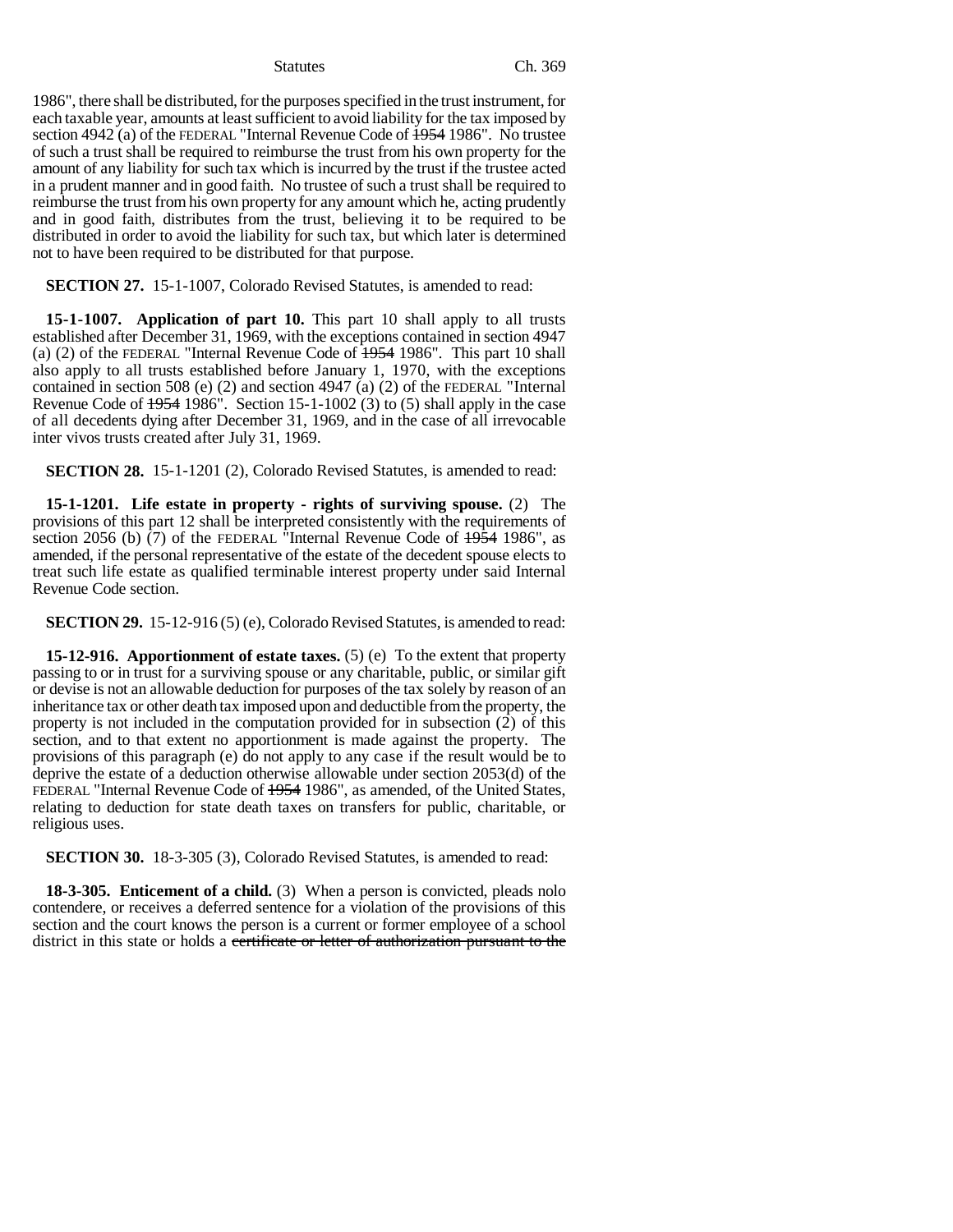provisions of article 60 LICENSE OR AUTHORIZATION PURSUANT TO THE PROVISIONS OF ARTICLE 60.5 of title 22, C.R.S., the court shall report such fact to the department of education.

**SECTION 31.** 18-3-416, Colorado Revised Statutes, is amended to read:

**18-3-416. Reports of convictions to department of education.** When a person is convicted, pleads nolo contendere, or receives a deferred sentence for a violation of the provisions of this part 4 when the victim is a child and the court knows the person is a current or former employee of a school district in this state or holds a certificate or letter of authorization pursuant to the provisions of article 60 LICENSE OR AUTHORIZATION PURSUANT TO THE PROVISIONS OF ARTICLE 60.5 of title 22, C.R.S., the court shall report such fact to the department of education.

**SECTION 32.** 18-6-301 (2), Colorado Revised Statutes, is amended to read:

**18-6-301. Incest.** (2) When a person is convicted, pleads nolo contendere, or receives a deferred sentence for a violation of the provisions of this section and the victim is a child who is ten years of age or older and under eighteen years of age and the court knows the person is a current or former employee of a school district in this state or holds a certificate or letter of authorization pursuant to the provisions of  $article$   $60$  LICENSE OR AUTHORIZATION PURSUANT TO THE PROVISIONS OF ARTICLE 60.5of title 22, C.R.S., the court shall report such fact to the department of education.

**SECTION 33.** 18-6-302 (3), Colorado Revised Statutes, is amended to read:

**18-6-302. Aggravated incest.** (3) When a person is convicted, pleads nolo contendere, or receives a deferred sentence for a violation of the provisions of this section and the court knows the person is a current or former employee of a school district in this state or holds a certificate or letter of authorization pursuant to the provisions of article 60 LICENSE OR AUTHORIZATION PURSUANT TO THE PROVISIONS OF ARTICLE 60.5 of title 22, C.R.S., the court shall report such fact to the department of education.

**SECTION 34.** 18-6-405 (1), Colorado Revised Statutes, is amended to read:

**18-6-405. Reports of convictions to department of education.** (1) When a person is convicted, pleads nolo contendere, or receives a deferred sentence for a violation of the provisions of this part 4 and the court knows the person is a current or former employee of a school district in this state or holds a certificate or letter of authorization pursuant to the provisions of article 60 LICENSE OR AUTHORIZATION PURSUANT TO THE PROVISIONS OF ARTICLE 60.5 of title 22, C.R.S., the court shall report such fact to the department of education.

**SECTION 35.** 18-6-701 (3), Colorado Revised Statutes, is amended to read:

**18-6-701. Contributing to the delinquency of a minor.** (3) When a person is convicted, pleads nolo contendere, or receives a deferred sentence for a violation of the provisions of this section and the court knows the person is a current or former employee of a school district in this state or holds a certificate or letter of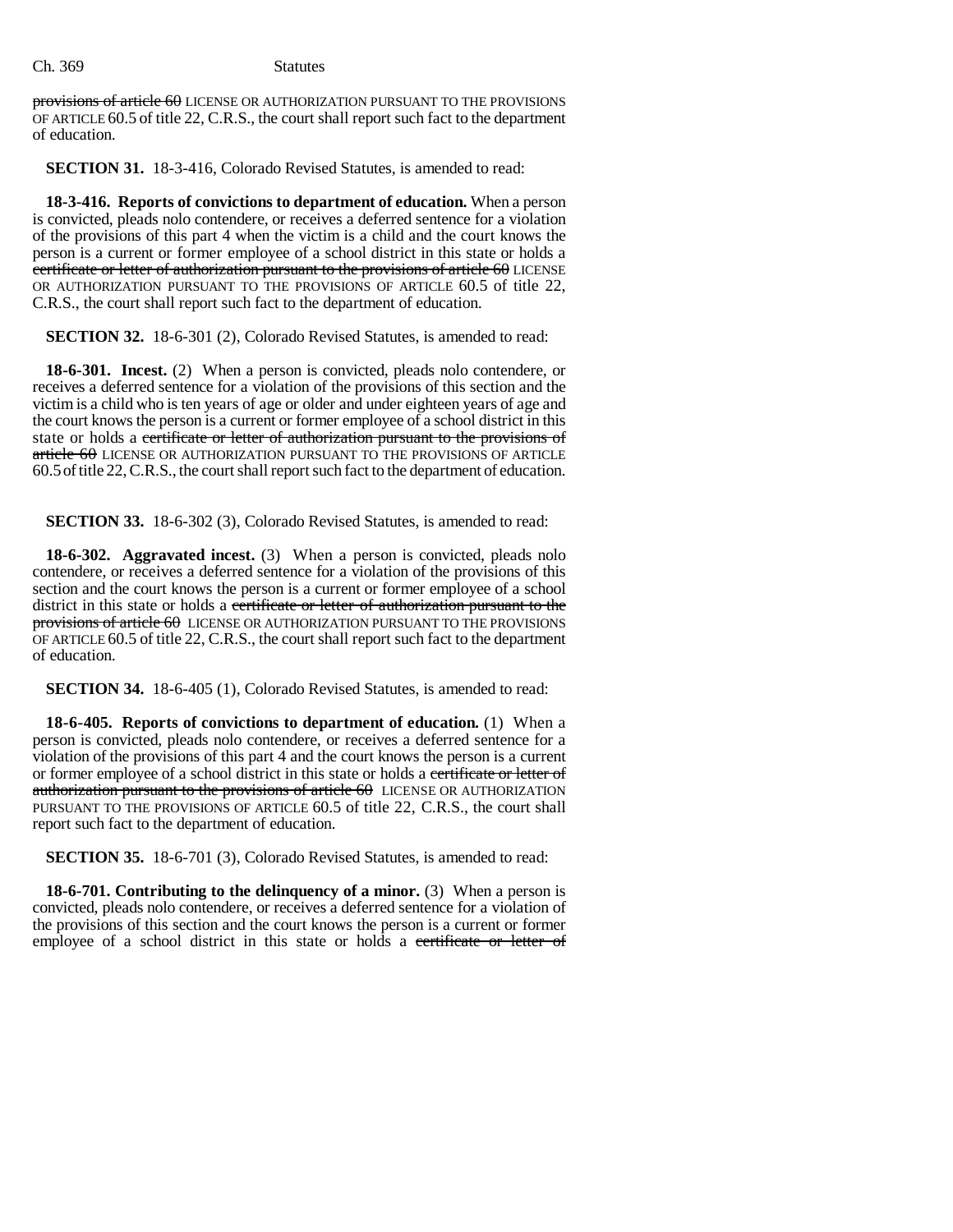authorization pursuant to the provisions of article 60 LICENSE OR AUTHORIZATION PURSUANT TO THE PROVISIONS OF ARTICLE 60.5 of title 22, C.R.S., the court shall report such fact to the department of education.

**SECTION 36.** 18-7-409, Colorado Revised Statutes, is amended to read:

**18-7-409. Reports of convictions to department of education.** When a person is convicted, pleads nolo contendere, or receives a deferred sentence for a violation of the provisions of this part 4 and the court knows the person is a current or former employee of a school district in this state or holds a certificate or letter of authorization pursuant to the provisions of article 60 LICENSE OR AUTHORIZATION PURSUANT TO THE PROVISIONS OF ARTICLE 60.5 of title 22, C.R.S., the court shall report such fact to the department of education.

**SECTION 37.** 18-13-114 (5) (c) (IV), Colorado Revised Statutes, is amended to read:

**18-13-114. Sale of secondhand property - record - inspection - crime.** (5) As used in this section and sections 18-13-115 to 18-13-118, unless the context otherwise requires:

(c) "Secondhand dealer" means any person whose principal business is that of engaging in selling or trading secondhand property. The term also includes the following: Any person whose principal business is not that of engaging in selling or trading secondhand property but who sells or trades secondhand property through means commonly known as flea markets or any similar facilities in which secondhand property is offered for sale or trade; any person who sells or trades secondhand property from a nonpermanent location; and any person who purchases for resale any secondhand property which carries a manufacturer or serial number. The term does not include:

(IV) A person or organization which is charitable, nonprofit, recreational, fraternal, or political in nature or which is exempt from taxation pursuant to section 501 (c) (3) of the federal "Internal Revenue Code of 1954 1986", as amended;

**SECTION 38.** 22-1-121 (1) (c), Colorado Revised Statutes, is amended to read:

**22-1-121. Nonpublic schools - employment of personnel - access to information of department of education.** (1) Prior to the employment of any person by a nonpublic school in this state, the governing board of such school may make an inquiry concerning such person to the department of education for the purpose of determining:

(c) If a holder of a certificate or letter of authorization issued pursuant to the provisions of article 60 LICENSE OR AUTHORIZATION PURSUANT TO THE PROVISIONS OF ARTICLE  $60.5$  of this title, whether such person's certificate,  $\sigma$  letter of authorization, AUTHORIZATION, OR LICENSE has ever been annulled, suspended, or revoked pursuant to the provisions of section 22-60-110 (2) (b) AS SAID SECTION EXISTED PRIOR TO JULY 1, 1999, OR PURSUANT TO ARTICLE 60.5 OF THIS TITLE following a conviction, a plea of nolo contendere, or a deferred sentence for a crime involving unlawful sexual behavior or unlawful behavior involving children.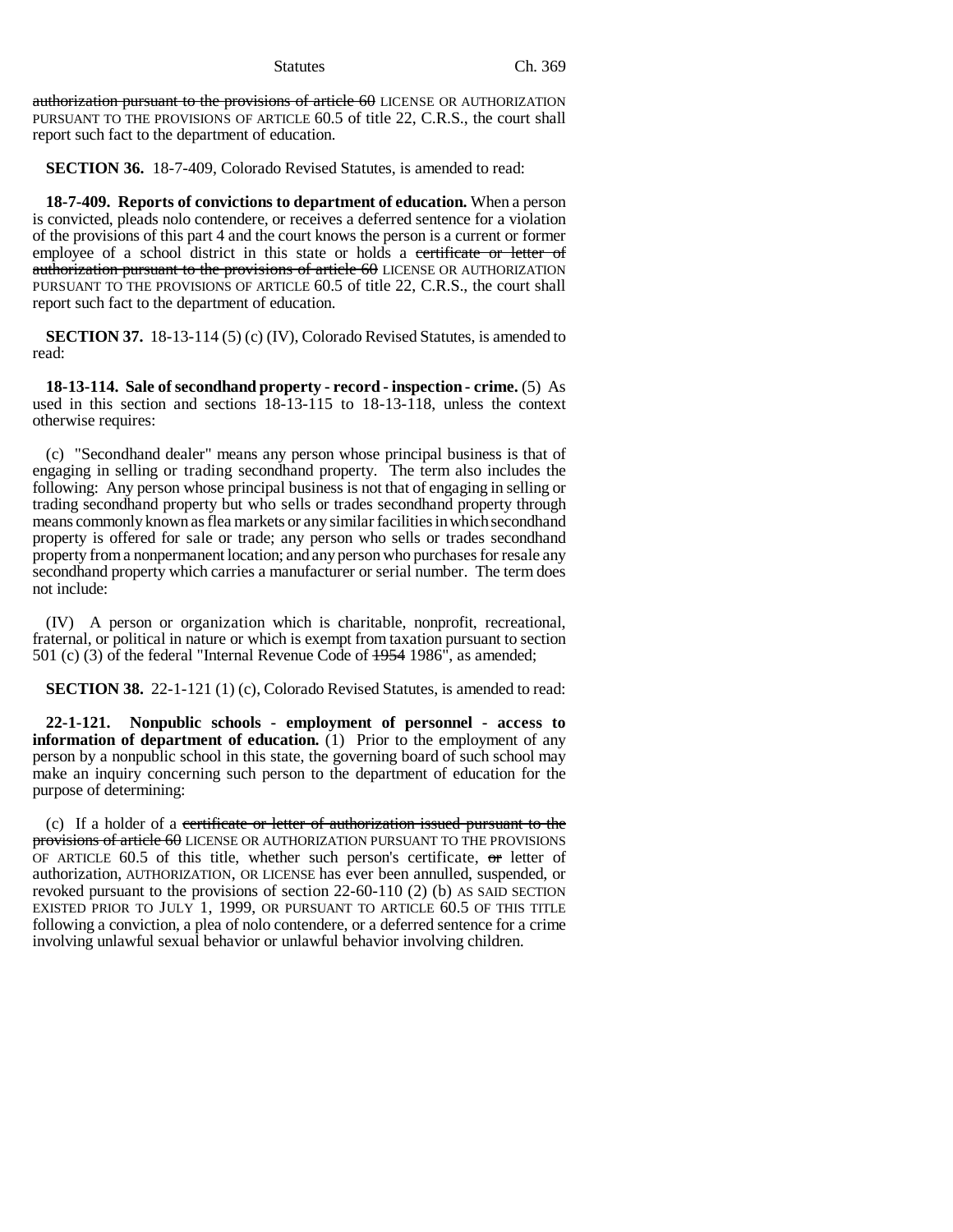**SECTION 39.** 22-2-109 (1) (p), Colorado Revised Statutes, is amended to read:

**22-2-109. State board of education - additional duties.** (1) The state board of education shall:

(p) Adopt rules to ensure that principal and administrator programs of preparation meet the requirements concerning instruction in evaluating certificated LICENSED personnel specified in section 22-9-108;

**SECTION 40.** 22-2-119 (1) (c), Colorado Revised Statutes, is amended to read:

**22-2-119. Department of education - inquiries by boards of education concerning prospective employees.** (1) When an inquiry is made by a board of education of a school district pursuant to the provisions of section 22-32-109.7 (1) or (1.5) or by the governing board of a nonpublic school pursuant to the provisions of section 22-1-121 concerning a prospective or current employee, the department shall provide the following information concerning such person:

(c) If a holder of a certificate or letter of authorization issued pursuant to the provisions of article 60 LICENSE OR AUTHORIZATION PURSUANT TO THE PROVISIONS OF ARTICLE  $60.5$  of this title, whether such person's certificate,  $\sigma$ r letter of authorization, AUTHORIZATION, OR LICENSE has ever been annulled, suspended, or revoked pursuant to the provisions of section 22-60-110 (2) (b) AS SAID SECTION EXISTED PRIOR TO JULY 1, 1999, OR PURSUANT TO ARTICLE 60.5 OF THIS TITLE following a conviction, a plea of nolo contendere, or a deferred sentence for a crime involving unlawful sexual behavior or unlawful behavior involving children.

**SECTION 41.** 22-9-101, Colorado Revised Statutes, is amended to read:

**22-9-101. Short title.** This article shall be known and may be cited as the "Certificated "LICENSED Personnel Performance Evaluation Act".

**SECTION 42.** 22-9-102, Colorado Revised Statutes, is amended to read:

**22-9-102. Legislative declaration.** The general assembly hereby declares that a system of performance evaluation is crucial to improving the quality of education in this state and declares that such a system shall be applicable to all certificated LICENSED personnel in the school districts and boards of cooperative services throughout the state. The purposes of the evaluation shall be to serve as a basis for the improvement of instruction, to enhance the implementation of programs of curriculum, to serve as a measurement of the professional growth and development of certificated LICENSED personnel, and to evaluate the level of performance of certificated LICENSED personnel. The general assembly further declares that a professionally sound and credible system of certificated LICENSED personnel performance evaluation shall be designed with the involvement of certificated LICENSED personnel and citizens of the school district or board of cooperative services.

**SECTION 43.** 22-9-103 (1.5), Colorado Revised Statutes, is amended to read:

**22-9-103. Definitions.** As used in this article, unless the context otherwise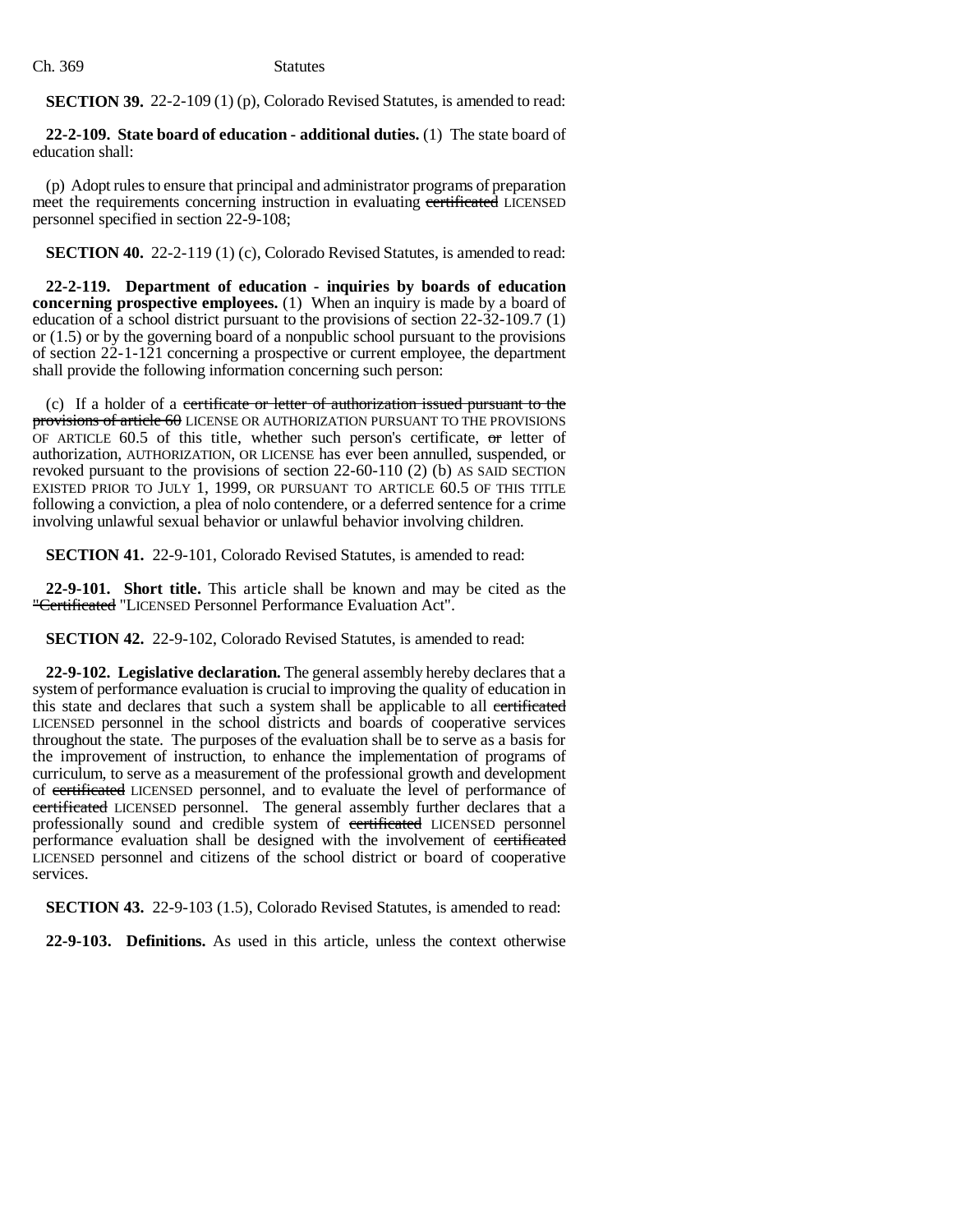# requires:

 $(1.5)$  "Certificated "LICENSED personnel" means any persons employed to instruct students or to administer, direct, or supervise the instructional program in a school in the state who hold valid teacher certificates or letters of authorization pursuant to the provisions of article 60 of this title or a valid license or authorization pursuant to the provisions of article 60.5 of this title.

**SECTION 44.** 22-9-104 (1), (2) (a), (2) (b), and (2) (c), Colorado Revised Statutes, are amended to read:

**22-9-104. State board - powers and duties.** (1) The state board shall promulgate guidelines relating to the planning, development, implementation, and assessment of a certificated LICENSED personnel performance evaluation system that may be followed by each school district and board of cooperative services within the state. In promulgating said guidelines, the state board shall allow each school district and board of cooperative services to involve and consult with the certificated LICENSED personnel and citizens of the school district or districts. Each school district and board of cooperative services shall have the flexibility needed to develop a system of personnel performance evaluation that is specifically designed to meet the individual needs of that school district and board of cooperative services.

(2) The state board shall:

(a) Provide training and leadership and give technical assistance to school districts and boards of cooperative services in the development of a certificated LICENSED personnel performance evaluation system;

(b) Work and cooperate with the state's universities and colleges that have teacher, principal, or administrator education programs to assure that principals and administrators having evaluation responsibilities will receive adequate education and training that meets the requirements specified in section 22-9-108 and will enable them to make thorough, credible, fair, and professional quality evaluations of all certificated LICENSED personnel whom those principals or administrators may be responsible for evaluating;

(c) Consult with the state certificated LICENSED personnel performance evaluation council created in section 22-9-105 with regard to the guidelines relating to the planning, development, implementation, and assessment of certificated LICENSED personnel performance evaluation systems;

**SECTION 45.** 22-9-105 (1), (2), and (3) (a) (I), Colorado Revised Statutes, are amended to read:

**22-9-105. State licensed personnel performance evaluation council created - duties - sunset review.** (1) The state board shall appoint an advisory state certificated LICENSED personnel performance evaluation council, which shall consist of the following members: Seven certificated LICENSED personnel, each from a different school district, four of whom shall be teachers; three citizens, each from a different school district; a representative from an existing council whose members are deans of education; and one member from the department of education. The council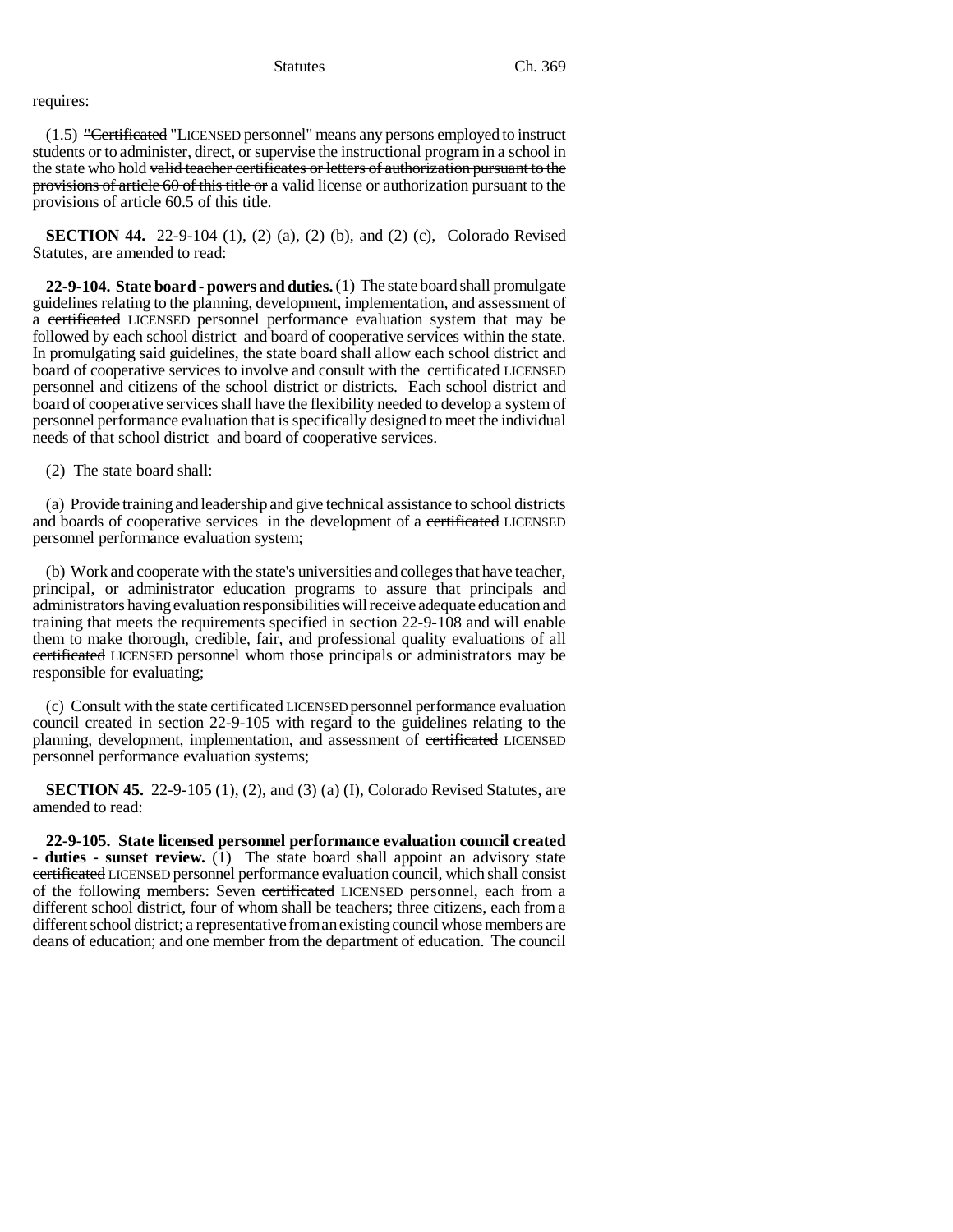shall elect its chair. No more than six members shall belong to any one political party.

(2) Said council shall meet regularly and shall report to the state board on the planning and development of and on the professional quality, credibility, implementation, and assessment of certificated LICENSED personnel performance evaluation systems and their processes and procedures.

(3) (a) (I) Each school district and board of cooperative services shall submit to the state board or to the state certificated LICENSED personnel performance evaluation council such information or data concerning said district's or board's certificated LICENSED personnel performance evaluation system and its processes and procedures as may be requested by the state board or such council.

**SECTION 46.** The introductory portion to 22-9-106 (1) and 22-9-106 (1) (a), (1) (b), (1) (d) (III), (1) (d) (IV), (1) (d) (V), (1) (e), (2), (2.5), (3) (b), (3.3), (4), and (5), Colorado Revised Statutes, are amended to read:

**22-9-106. Local boards of education - duties.** (1) All school districts and boards of cooperative services that employ certificated LICENSED personnel, as defined in section 22-9-103 (1.5), shall adopt a written system to evaluate the employment performance of school district and board of cooperative services certificated LICENSED personnel, including all teachers, principals, and administrators, with the exception of certificated LICENSED personnel employed by a board of cooperative services for a period of six weeks or less. In developing the certificated LICENSED personnel performance evaluation system and any amendments thereto, the local board and board of cooperative services shall consult with administrators, principals, and teachers employed within the district or participating districts in a board of cooperative services, parents, and the school district certificated LICENSED personnel performance evaluation council or the board of cooperative services personnel performance evaluation council created pursuant to section 22-9-107. The performance evaluation system shall contain, but shall not be limited to, the following information:

(a) The title or position of the evaluator for each certificated LICENSED personnel position to be evaluated;

(b) The certificated LICENSED personnel positions to be evaluated, which shall include all certificated LICENSED personnel, all part-time teachers as defined in section 22-63-103 (6), and all administrators and principals;

(d) The purposes of the evaluation, which shall include but need not be limited to:

(III) Providing the measurement of satisfactory performance for individual certificated LICENSED personnel and serving as documentation for an unsatisfactory performance dismissal proceeding under article 63 of this title;

(IV) Serving as a measurement of the professional growth and development of certificated LICENSED personnel; and

(V) Measuring the level of performance of all certificated LICENSED personnel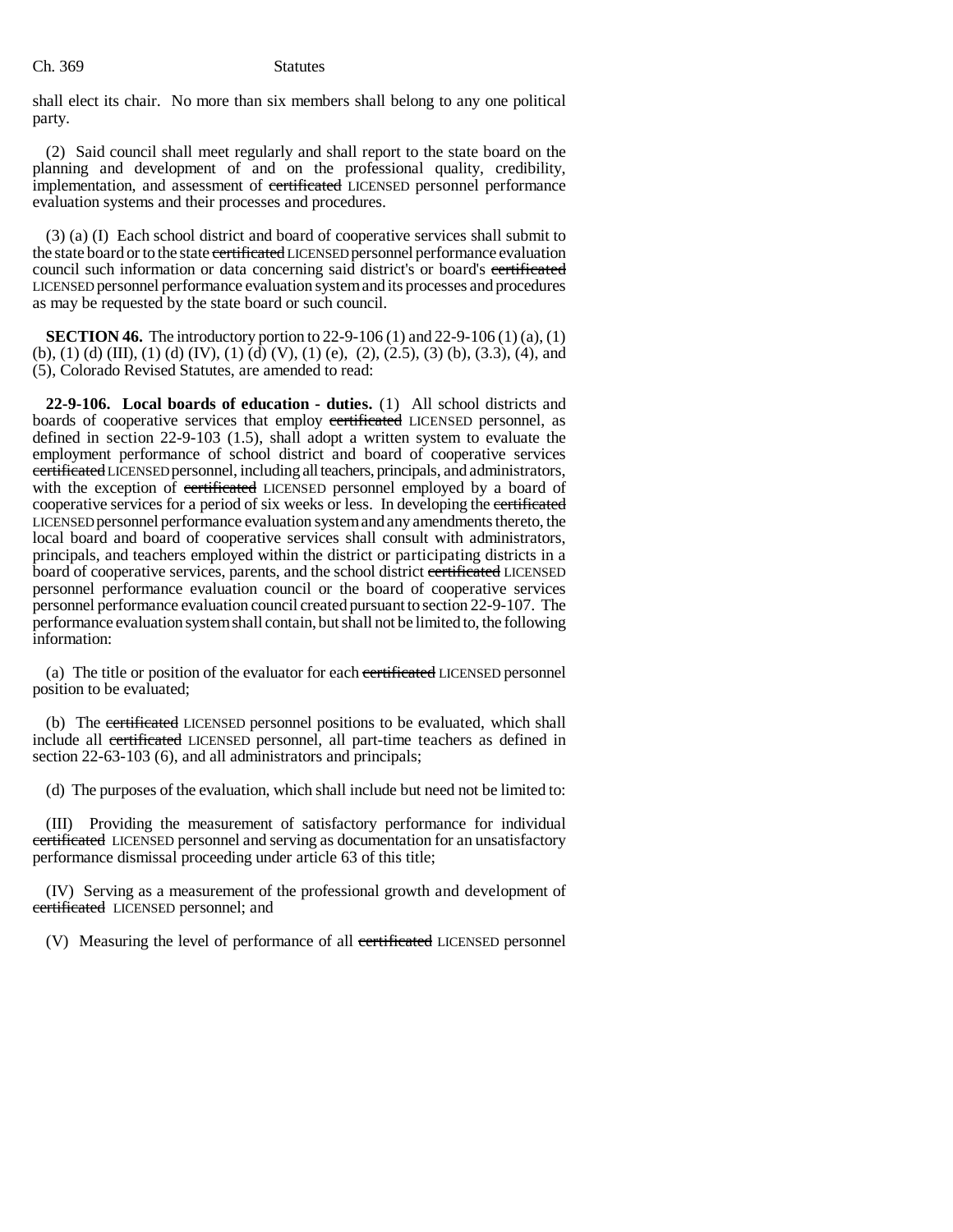within the school district or employed by a board of cooperative services;

(e) The standards set by the local board for satisfactory performance for certificated LICENSED personnel and the criteria to be used to determine whether the performance of each certificated LICENSED person meets such standards and other criteria for evaluation for each certificated LICENSED personnel position evaluated. One of the standards for measuring teacher performance shall be directly related to classroom instruction and shall include multiple measures of student performance. The performance evaluation system shall also ensure that the standards and criteria are available in writing to all certificated LICENSED personnel and are communicated and discussed by the person being evaluated and the evaluator prior to and during the course of the evaluation.

(2) In implementing such evaluation system and procedures, the school district or board of cooperative services shall conduct all evaluations so as to observe the legal and constitutional rights of certificated LICENSED personnel, and no evaluation information shall be gathered by electronic devices without the consent of the certificated LICENSED personnel. No informality in any evaluation or in the manner of making or recording any evaluation shall invalidate such evaluation.

(2.5) The council shall actively participate with the local board or board of cooperative services in developing written standards for evaluation that clearly specify satisfactory performance and the criteria to be used to determine whether the performance of each certificated LICENSED person meets such standards pursuant to paragraph (e) of subsection (1) of this section.

(3) An evaluation report shall be issued upon the completion of an evaluation made pursuant to this section and shall:

(b) Contain a written improvement plan, that shall be specific as to what improvements, if any, are needed in the performance of the certificated LICENSED personnel and shall clearly set forth recommendations for improvements, including recommendations for additional education and training during the teacher's recertification RELICENSURE process;

(3.3) Each principal or administrator who is responsible for evaluating certificated LICENSED personnel shall keep records and documentation for each evaluation conducted. Each principal and administrator who is responsible for evaluating certificated LICENSED personnel shall be evaluated as to how well he or she carries out the evaluation responsibilities under the school district's evaluation system.

(4) No person shall be responsible for the evaluation of eertificated LICENSED personnel unless such person has an administrative certificate issued pursuant to article 60 of this title or a principal or administrator license issued pursuant to article 60.5 of this title and has received education and training in evaluation skills approved by the department of education that will enable him or her to make fair, professional, and credible evaluations of the personnel whom he or she is responsible for evaluating. No person shall be issued an administrative certificate or a principal or administrator license or have an administrative certificate or A principal or administrator license renewed unless the state board determines that such person has received education and training approved by the department of education.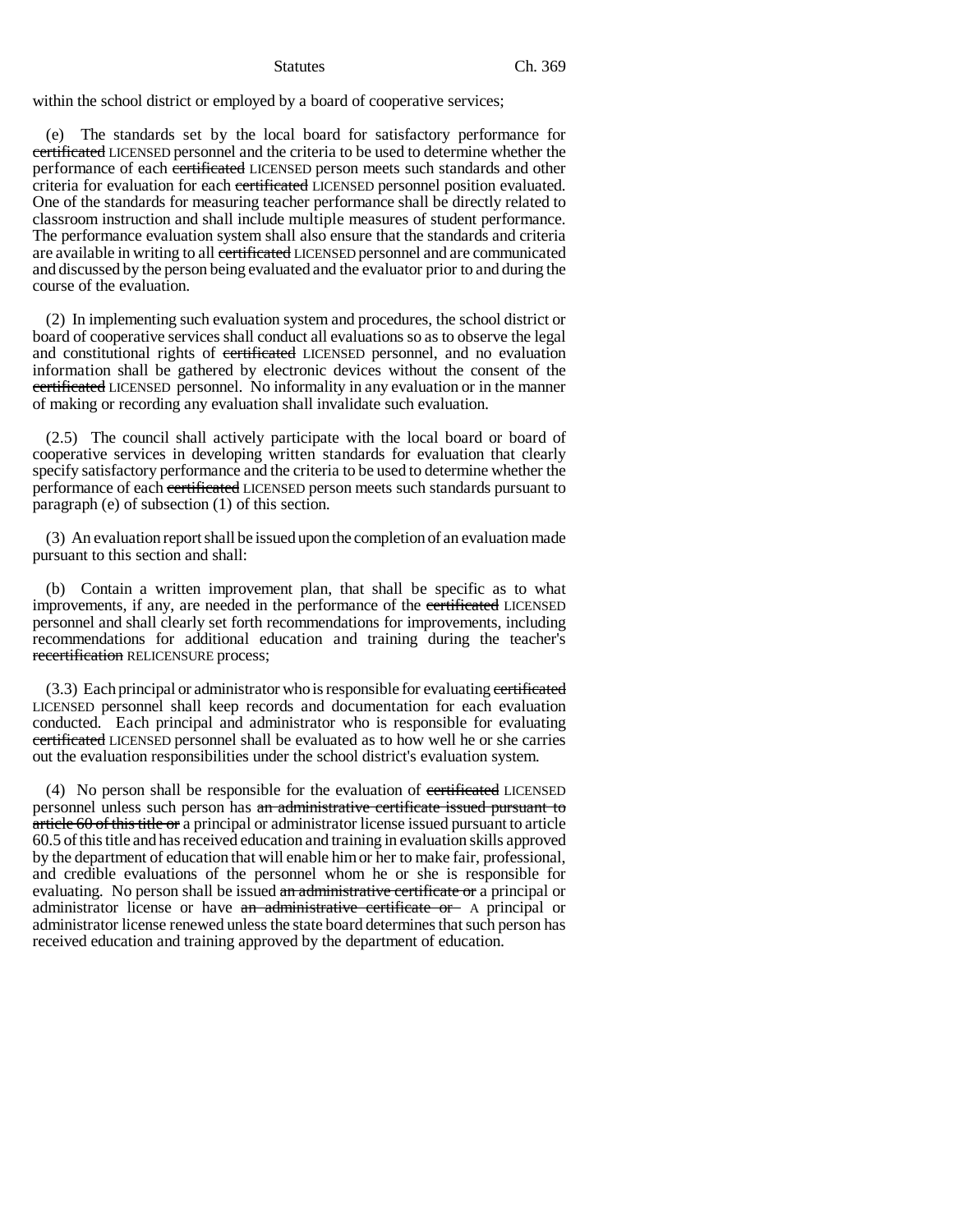(5) The school district or board of cooperative services certificated LICENSED personnel performance evaluation system, processes, and procedures may be in accord with the guidelines adopted by the state board. The system shall be developed after consultation with the school district or board of cooperative services certificated LICENSED personnel performance evaluation council created pursuant to section 22-9-107 with regard to the planning, development, adoption, and implementation of such system, and said council shall conduct a continuous evaluation of said system.

**SECTION 47.** 22-9-107 (1) (b) and (2), Colorado Revised Statutes, are amended to read:

**22-9-107. School district personnel performance evaluation councils duties.** (1) Every school district and board of cooperative services in the state subject to the provisions of this article shall have an advisory school district personnel performance evaluation council or advisory board of cooperative services personnel performance evaluation council, which shall, at a minimum, consist of the following members to be appointed by the local board of education or board of cooperative services:

(b) In the case of a board of cooperative services, one teacher, one administrator, and one principal representative of the school district or districts participating in the board of cooperative services; one person employed by the board of cooperative services who is defined as certificated LICENSED personnel pursuant to section 22-9-103 (1.5); one resident who is a parent of a child attending a school within said district or districts; and one resident representative of the school district or districts participating in the board of cooperative services who is not a parent with a child in said district or districts.

(2) Said council shall consult with the local board or board of cooperative services as to the fairness, effectiveness, credibility, and professional quality of the certificated LICENSED personnel performance evaluation system and its processes and procedures and shall conduct a continuous evaluation of said system.

**SECTION 48.** 22-9-108 (1) and (2), Colorado Revised Statutes, are amended to read:

**22-9-108. Evaluator training - universities and colleges - duties.** (1) (a) The general assembly finds that credible, fair, and professional evaluations of certificated LICENSED personnel depend upon high quality, effective training for principals and administrators that is consistent across the state. Therefore, the state board, in evaluating and approving educator preparation programs pursuant to section 22-2-109, and in approving evaluator training programs provided by a school district or a board of cooperative services, shall ensure that said programs meet the requirements specified in this section.

(b) Every university and college within the state that has a principal or administrator preparation program shall ensure that the program includes training in the evaluation of certificated LICENSED personnel that meets the requirements specified in this section. In addition, the university or college shall cooperate with the state board in connection with the state board's duties under sections 22-9-104 and 22-2-109.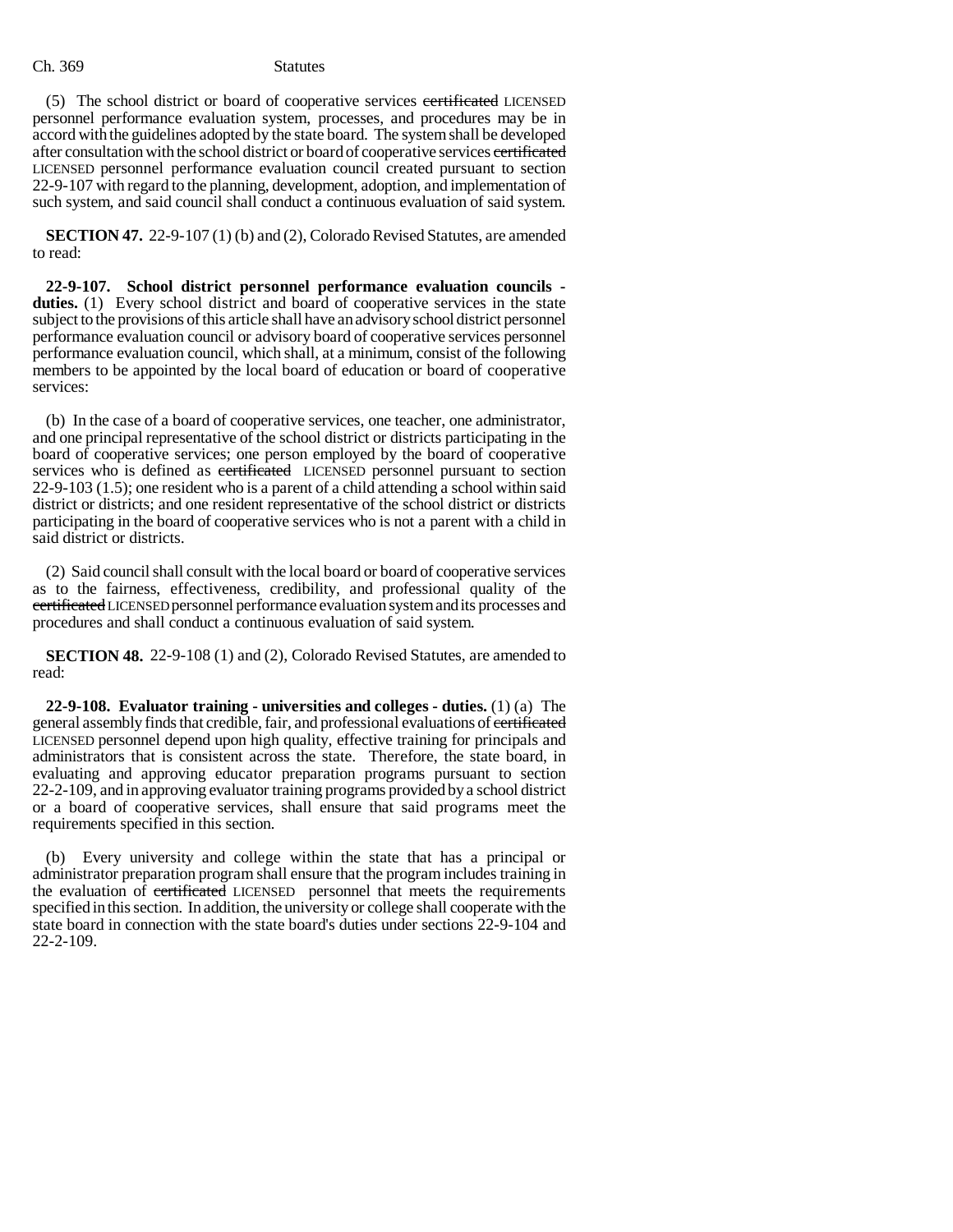(c) Every school district and board of cooperative services that provides training in the evaluation of certificated LICENSED personnel shall ensure that such training meets the requirements specified in this section.

(2) Each university or college that offers a principal or administrator preparation program or school district or board of cooperative services that provides evaluator training shall structure the evaluator training program on a standards-based skill outcome model that takes into account research concerning evaluation of certificated LICENSED personnel. At a minimum, each evaluator training program shall include standards-based performance assessments of each participant, demonstrated competency, and certification by the university, college, school district, or board of cooperative services of the skills mastered by each participant. The university, college, school district, or board of cooperative services shall work collaboratively with principals and administrators who are responsible for evaluating certificated LICENSED personnel to develop research-based standards for assessing and certifying evaluator skills. The university, college, school district, or board of cooperative services shall regularly review both the model for the evaluator training program and the program performance standards to ensure that they continue to reflect research concerning evaluation of certificated LICENSED personnel.

**SECTION 49.** 22-9-109, Colorado Revised Statutes, is amended to read:

**22-9-109. Exemption from public inspection.** Notwithstanding the provisions of section 24-72-204 (3), C.R.S., the evaluation report and all public records as defined in section 24-72-202 (6), C.R.S., used in preparing the evaluation report shall be confidential and shall be available only to the certificated LICENSED person being evaluated, to the duly elected and appointed public officials who supervise his work, and to a hearing officer conducting a hearing pursuant to the provisions of section 22-63-302 or the court of appeals reviewing a decision of the board of education pursuant to the provisions of section 22-63-302; except that the evaluation report of the chief executive officer of any school district, as it relates to the performance of the chief executive officer in fulfilling the adopted school district objectives, fiscal management of the district, district planning responsibilities, and supervision and evaluation of district personnel, shall be open for inspection by any person at reasonable times.

**SECTION 50.** 22-20-106 (6), Colorado Revised Statutes, is amended to read:

**22-20-106. Special educational programs.** (6) By July 1, 1977, and thereafter, Each administrative unit shall employ a sufficient number of appropriately certified, endorsed, or licensed special education teachers and staff to adequately carry out those functions that provide for case finding and assessment of children who may have disabilities, staffing of the special committee as provided in section 22-20-108, teacher and parent counseling and consultation, in-service education for school staff and volunteers, and necessary supporting services approved by the department. In the case of school registered nurses, any persons who were registered nurses prior to July 1, 1978, and were employed as school registered nurses prior to July 1, 1978, need not be certified by the department pursuant to article 60 of this title in order to qualify for employment under this section. The provision relating to school registered nurses employed prior to July 1, 1978, applies only during continuous employment of the school registered nurse who is not so certified.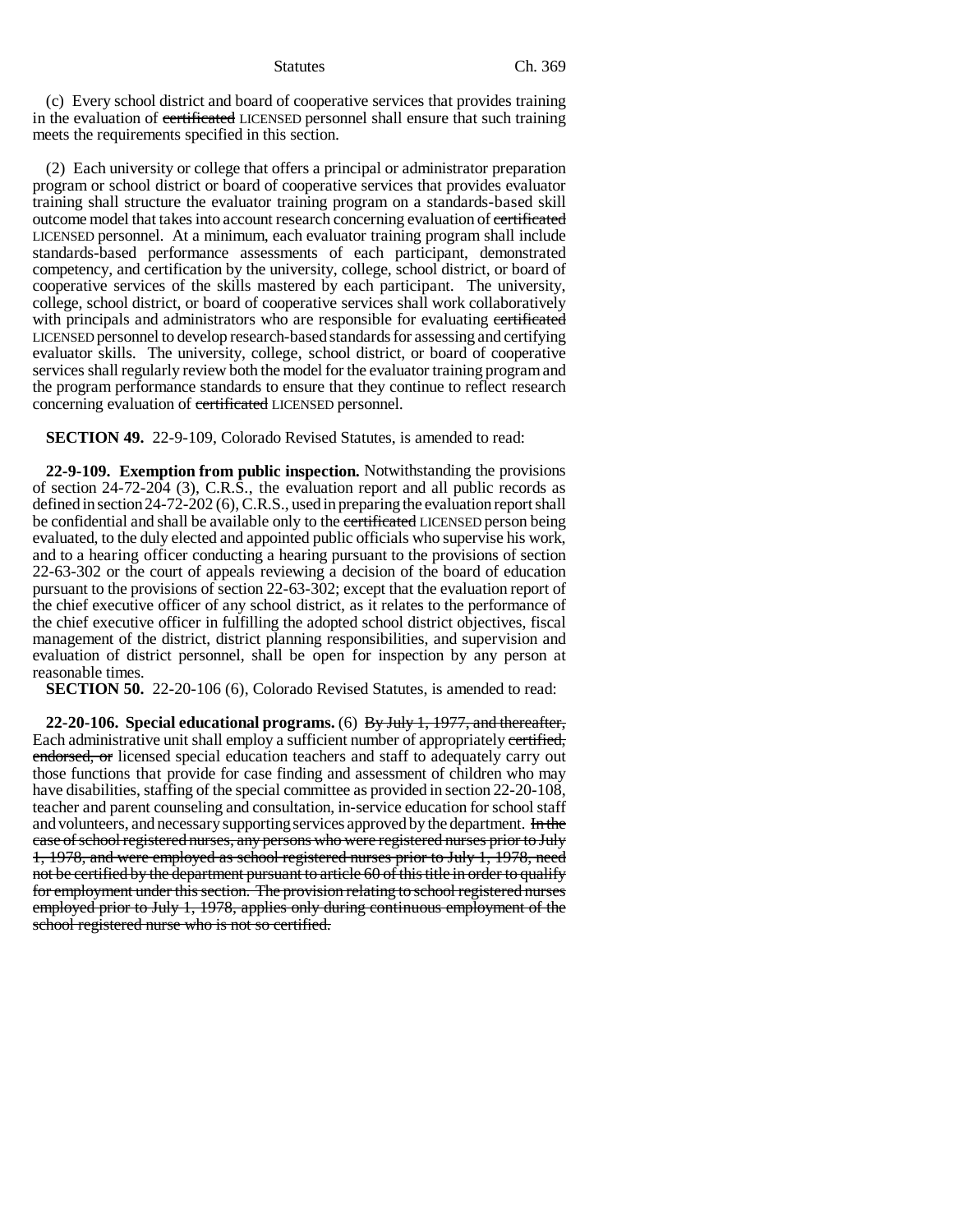**SECTION 51.** 22-24-103 (5), Colorado Revised Statutes, is amended to read:

**22-24-103. Definitions.** As used in this article, unless the context otherwise requires:

(5) "Teacher" means any person certified pursuant to article  $60$  LICENSED PURSUANT TO ARTICLE 60.5 of this title who is employed to administer, direct, or supervise classroom instruction in a school in this state.

**SECTION 52.** 22-25-104 (4) (b), Colorado Revised Statutes, is amended to read:

**22-25-104. Colorado comprehensive health education program - role of department of education - recommended curriculum guidelines - allocation of funds - rules and regulations.** (4) (b) As part of the plan to train teachers to instruct in comprehensive health education, the Colorado department of education and the Colorado commission on higher education shall cooperatively develop course work or instructor endorsements in health and high-risk behaviors education in order that both interested students seeking teacher certification LICENSURE and practicing teachers may secure certification ENDORSEMENT in health education.

**SECTION 53.** 22-27-102 (2) (c), Colorado Revised Statutes, is amended to read:

**22-27-102. Definitions.** As used in this article, unless the context otherwise requires:

(2) "Certified educational clinic", "educational clinic", or "clinic" means a private educational institution operated on a profit or nonprofit basis which is certified by the commissioner of education and does the following:

(c) Conducts courses of instruction taught and administered by professionally trained personnel, certified LICENSED pursuant to the "Teacher Certification Act of 1975", article 60 of this title "COLORADO EDUCATOR LICENSING ACT OF 1991", ARTICLE 60.5 OF THIS TITLE. For purposes of certification LICENSURE pursuant to said act and for purposes of permanent employment pursuant to the "Teacher Employment, Compensation, and Dismissal Act of 1990", article 63 of this title, one year's teaching experience in an educational clinic shall be deemed to be the equivalent of one year's teaching experience in public school.

**SECTION 54.** 22-28-108 (3), Colorado Revised Statutes, is amended to read:

**22-28-108. Criteria for district preschool programs.** (3) In establishing criteria for district preschool programs relating to qualifications for preschool teachers, the department shall not require preschool teachers to be certificated pursuant to article 60 LICENSED PURSUANT TO ARTICLE 60.5 of this title but shall allow the district or a head start agency or child care agency to employ a noncertificated NONLICENSED preschool teacher so long as said teacher meets other qualifications established by the department.

**SECTION 55.** 22-30.5-104 (4), Colorado Revised Statutes, is amended to read:

**22-30.5-104. Charter school - requirements - authority.** (4) A charter school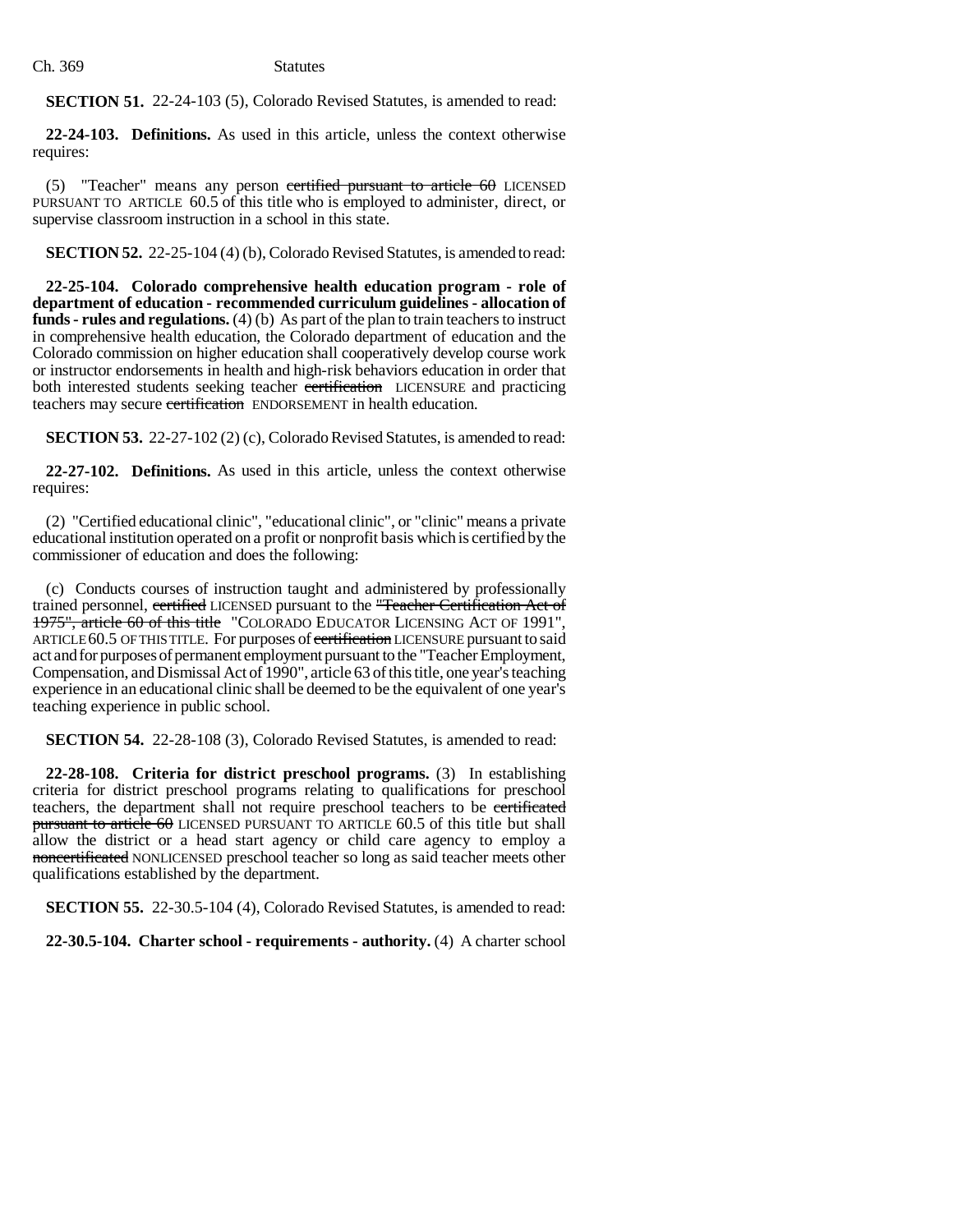shall be administered and governed by a governing body in a manner agreed to by the charter school applicant and the local board of education. A charter school may organize as a nonprofit corporation pursuant to the "Colorado Nonprofit Corporation Act", articles  $20 \text{ to } 29$  121 TO 137 of title 7, C.R.S., which shall not affect its status as a public school for any purposes under Colorado law.

**SECTION 56.** 22-32-109.7 (1) (c), Colorado Revised Statutes, is amended to read:

**22-32-109.7. Board of education - specific duties - employment of personnel.** (1) Prior to the employment of any person by a school district, the board of education shall make an inquiry concerning such person to the department of education for the purpose of determining:

(c) If a holder of a certificate or letter of LICENSE OR authorization issued pursuant to the provisions of  $\frac{article}{60}$  ARTICLE 60.5 of this title, whether such person's certificate or letter of LICENSE OR authorization has ever been annulled, suspended, or revoked pursuant to the provisions of section 22-60-110 (2) (b) following a conviction, a plea of nolo contendere, or a deferred sentence for a crime involving unlawful sexual behavior or unlawful behavior involving children.

**SECTION 57.** 22-32-109.8 (1) and (10) (a), Colorado Revised Statutes, are amended to read:

**22-32-109.8. Applicants selected for nonlicensed positions - submittal of form and fingerprints - prohibition against employing persons failing to comply.** (1) On and after January 1, 1991, Except as otherwise provided in subsection (10) of this section, any person applying to any school district for any position of employment for which a certificate or letter of authorization LICENSE issued pursuant to  $\frac{\text{article } 60}{\text{ARTICE } 60.5}$  of this title is not required and who is selected for such position of employment by such school district shall submit a complete set of fingerprints of such applicant taken by a qualified law enforcement agency or authorized employee of such school district and a notarized, completed form as specified in subsection (2) of this section. Said fingerprints and form shall be submitted to the school district at the time requested by such school district. The provisions of this section shall not be applicable to noncertificated NONLICENSED personnel employed by any school district prior to January 1, 1991.

(10) (a) The provisions of this section shall not apply to any person who is enrolled as a student in any school district and who is applying to the same school district in which such student is enrolled for a position of employment for which a certificate or letter of authorization LICENSE issued pursuant to article  $60$  ARTICLE 60.5 of this title is not required.

**SECTION 58.** 22-32-109.9 (1) (a) and (3), Colorado Revised Statutes, are amended to read:

**22-32-109.9. Licensed personnel - submittal of fingerprints.** (1) (a) If any school district finds good cause to believe that any certificated LICENSED personnel employed by such school district on or after January 1, 1991, has been convicted of any felony or misdemeanor, but not including any misdemeanor traffic offense or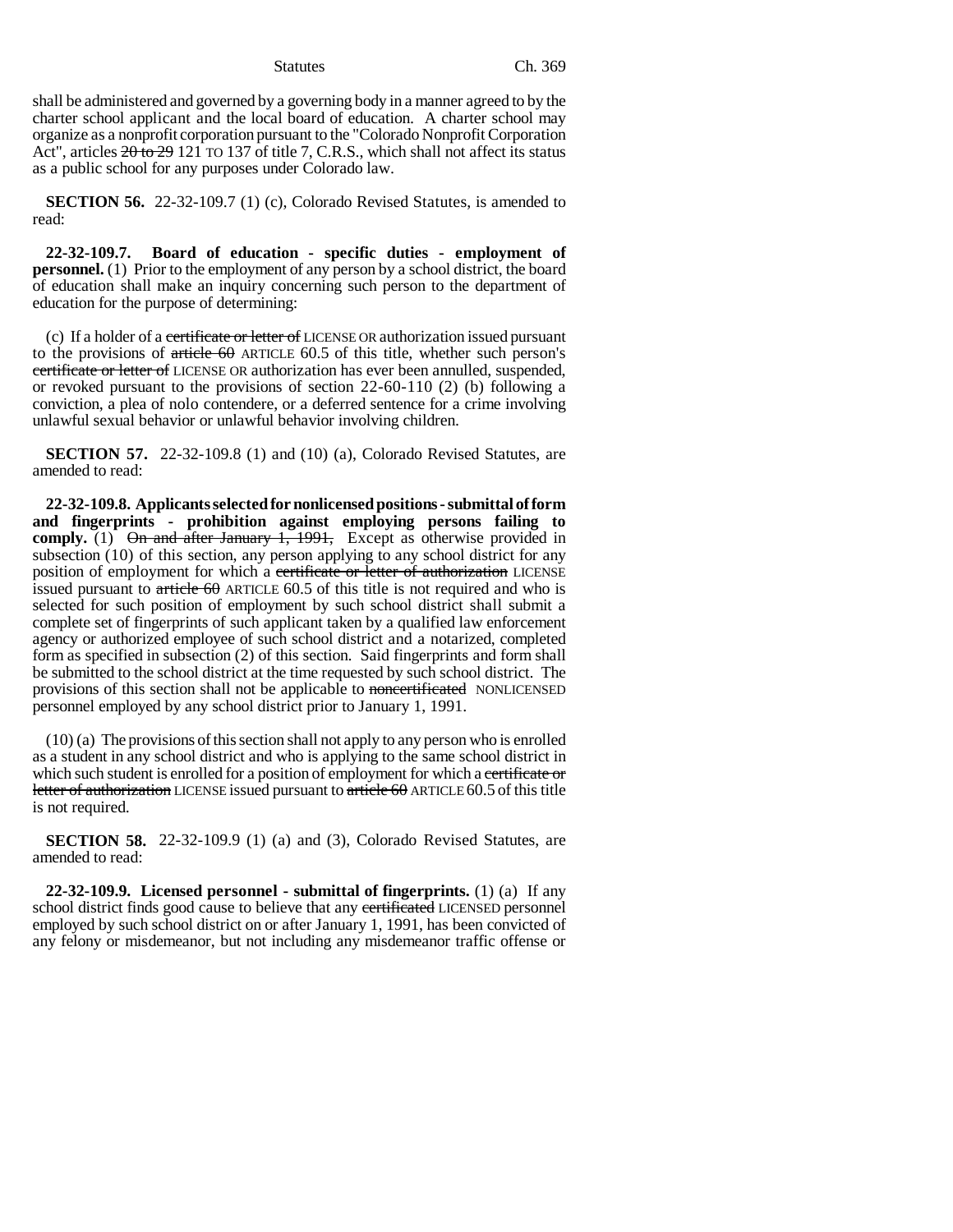traffic infractions, subsequent to such employment, such school district may require such person to submit a complete set of fingerprints taken by a qualified law enforcement agency unless such person has submitted a set of fingerprints to any school district in the state of Colorado pursuant to this section during the two-year period immediately preceding the date of receipt of written notification requesting fingerprints and has consented by written notice to the transfer of a copy of the previously submitted set of fingerprints to the requesting district. Said fingerprints or written notice of consent shall be submitted within twenty days of receipt of written notification from such school district.

(3) All costs arising from the taking of fingerprints and from any fingerprint processing performed by the Colorado bureau of investigation pursuant to the provisions of subsection (1) of this section shall be borne by school districts. School districts shall not charge certificated LICENSED personnel any fees for the direct and indirect costs of such school district for fingerprint processing performed pursuant to the provisions of subsection (1) of this section.

**SECTION 59.** 22-32-110 (1) (ee) and the introductory portion to 22-32-110 (4) (b), Colorado Revised Statutes, are amended to read:

**22-32-110. Board of education - specific powers.** (1) In addition to any other power granted to a board of education of a school district by law, each board of education of a school district shall have the following specific powers, to be exercised in its judgment:

(ee) To employ on a voluntary or paid basis teachers' aides and other auxiliary, noncertificated NONLICENSED personnel to assist certificated LICENSED personnel in the provision of services related to instruction or supervision of children and to provide compensation for such services rendered from any funds available for such purpose, notwithstanding the provisions of sections 22-63-201 and 22-63-402;

(4) (b) An act of a teacher or other employee of a school district shall not be considered child abuse pursuant to sections  $18-6-401$  (1) and  $19-3-303$  (1) 19-1-103 (19), C.R.S., if:

**SECTION 60.** 22-33-104 (2) (i) (I), Colorado Revised Statutes, is amended to read:

**22-33-104. Compulsory school attendance.** (2) The provisions of subsection (1) of this section shall not apply to a child:

(i) Who is being instructed at home:

(I) By a teacher certified LICENSED pursuant to article  $60 \text{ or }$  ARTICLE  $60.5 \text{ or } 61$ of this title; or

**SECTION 61.** 22-33-104.5 (2) (c) and (3) (a), Colorado Revised Statutes, are amended to read:

**22-33-104.5. Home-based education - legislative declaration - definitions guidelines.** (2) As used in this section: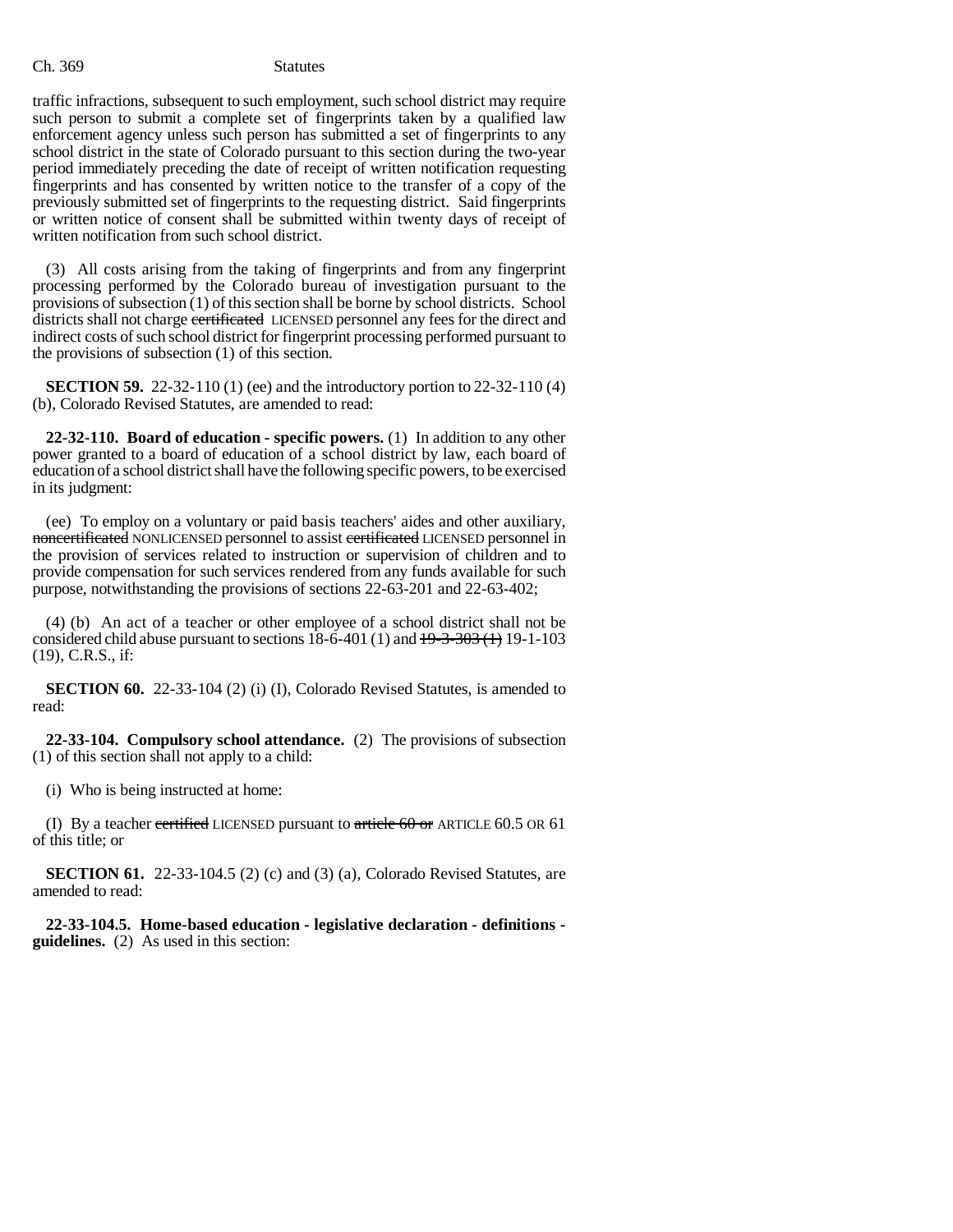(c) "Qualified person" means an individual who is selected by the parent of a child who is participating in a non-public home-based educational program to evaluate such child's progress and who is a teacher certified LICENSED pursuant to article  $60$ ARTICLE 60.5 of this title, a teacher who is employed by an independent or parochial school, a licensed psychologist, or a person with a graduate degree in education.

(3) The following guidelines shall apply to a non-public home-based educational program:

(a) A parent or an adult relative designated by a parent to provide instruction in a non-public home-based educational program shall not be subject to the requirements of the "Teacher Certification Act of 1975", article 60 of this title "COLORADO EDUCATOR LICENSING ACT OF 1991", ARTICLE 60.5 OF THIS TITLE, nor to the provisions of article 61 of this title relating to teacher employment.

**SECTION 62.** 22-35-104 (4.5), Colorado Revised Statutes, is amended to read:

**22-35-104. Enrollment in institution of higher education - cooperative agreement.** (4.5) No person shall be required to hold a teacher's certificate or a letter of LICENSE OR authorization issued pursuant to the provisions of  $\ar{tie}$  the 60 ARTICLE 60.5 of this title in order to instruct any pupil who is enrolled in any course offered by an institution of higher education pursuant to the provisions of this article.

**SECTION 63.** 22-60.5-111 (1) (d), Colorado Revised Statutes, is amended to read:

**22-60.5-111. Authorization - types - applicants' qualifications.** (1) Pursuant to the rules of the state board of education, the department of education is authorized to issue the following authorizations to persons of good moral character meeting the qualifications prescribed by this section and by the rules of the state board of education:

(d) A type IV authorization, extension, authorizes school districts to employ a person to teach or to perform services as a principal, administrator, or special services provider, whichever is appropriate, if such person holds a professional license issued pursuant to this article or an equivalent certificate that was issued pursuant to article 60 of this title prior to July 1, 1994, and is unable to renew the professional license or certificate because extreme hardship prevents the person from completing the professional development requirements for renewal. Any person seeking a type IV authorization shall present evidence of such extreme hardship to the state board of education and the state board shall determine whether to issue the type IV authorization. A type IV authorization shall be valid for no more than one year and may be renewed only if the person holding the authorization makes a further showing to the state board that the person continues to be unable to renew his or her professional license or certificate because of extreme hardship that prevents the person from completing the professional development requirements for renewal.

**SECTION 64.** 22-60.5-112, Colorado Revised Statutes, is amended to read:

**22-60.5-112. Fees.** The fee for the examination and review of an application for any license, endorsement, certificate, or authorization, or any renewal or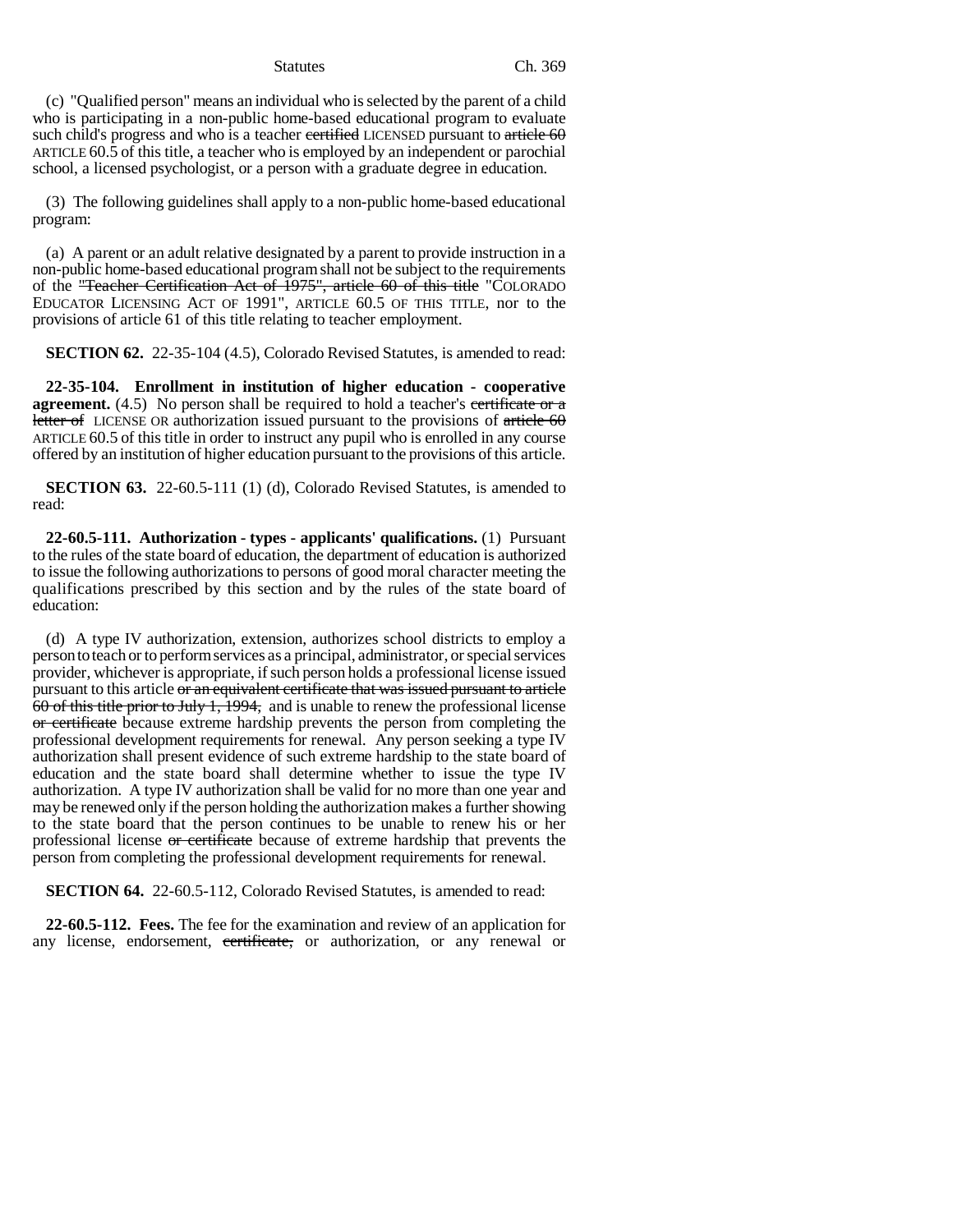reinstatement thereof, shall be established by the state board of education and shall be nonrefundable. Upon determination of eligibility, such license, endorsement, certificate, or authorization shall be issued without an additional fee. The state board of education shall adjust if necessary all such fees annually so that they generate an amount of revenue that approximates the direct and indirect costs of the state board of education and of the department of education for the administration of this article; however, the state board of education shall establish and adjust such fees for licenses issued pursuant to section 22-60.5-201 (1) (a) so that the fees generate an amount of revenue that approximates the direct and indirect costs of the state board of education and the department of education for the administration of sections 22-60.5-201 (1) (a) and 22-60.5-205. All fees collected under this section shall be transmitted to the state treasurer and credited to the educator licensure cash fund, which fund is hereby created. All moneys credited to the teacher certification cash fund, as created in section 22-60-106, as of June 30, 1999, shall be transferred to the educator licensure cash fund on July 1, 1999. The general assembly shall make annual appropriations from the educator licensure cash fund for expenditures of the state board of education and of the department of education incurred in the administration of this article. At the end of any fiscal year, all unexpended and unencumbered moneys in the educator licensure cash fund shall remain therein and shall not be credited or transferred to the general fund or any other fund.

**SECTION 65. Repeal.** 22-60.5-113, Colorado Revised Statutes, is repealed as follows:

**22-60.5-113. Issuance of professional licenses to certificate holders.** (1) Notwithstanding the provisions of sections 22-60.5-201 (1) (c), 22-60.5-210 (1) (b), 22-60.5-301 (1) (b), and 22-60.5-306 (1) (b), any person who holds any certificate which was issued or renewed pursuant to article 60 of this title prior to July 1, 1994, may, at its expiration, make application for the issuance of a professional teacher license, a professional principal license, a professional administrator license, or a professional special services license, whichever is determined appropriate by the state board of education. Such professional license shall be issued only upon such person submitting an application, payment of the appropriate fee, and evidence of the completion of renewal credit as specified in section 22-60-107.

(2) Any applicant whose application for licensure made pursuant to subsection  $(1)$ of this section has been denied may appeal to the state board of education. If the state board of education determines that the applicant has met the criteria established by this section, the issuance of the professional license shall be approved by said board.

(3) Any application made pursuant to the provisions of this section shall not constitute an initial application for licensure for purposes of section 22-60.5-103.

**SECTION 66. Repeal.** 22-60.5-117, Colorado Revised Statutes, is repealed as follows:

**22-60.5-117. Prior certificates validated.** This article shall not be construed as invalidating any certificate issued or renewed pursuant to article 60 of this title prior to July 1, 1994, and said certificate shall remain valid until the date of expiration, except as provided in sections 22-60-110 to 22-60-112 for the denial, suspension,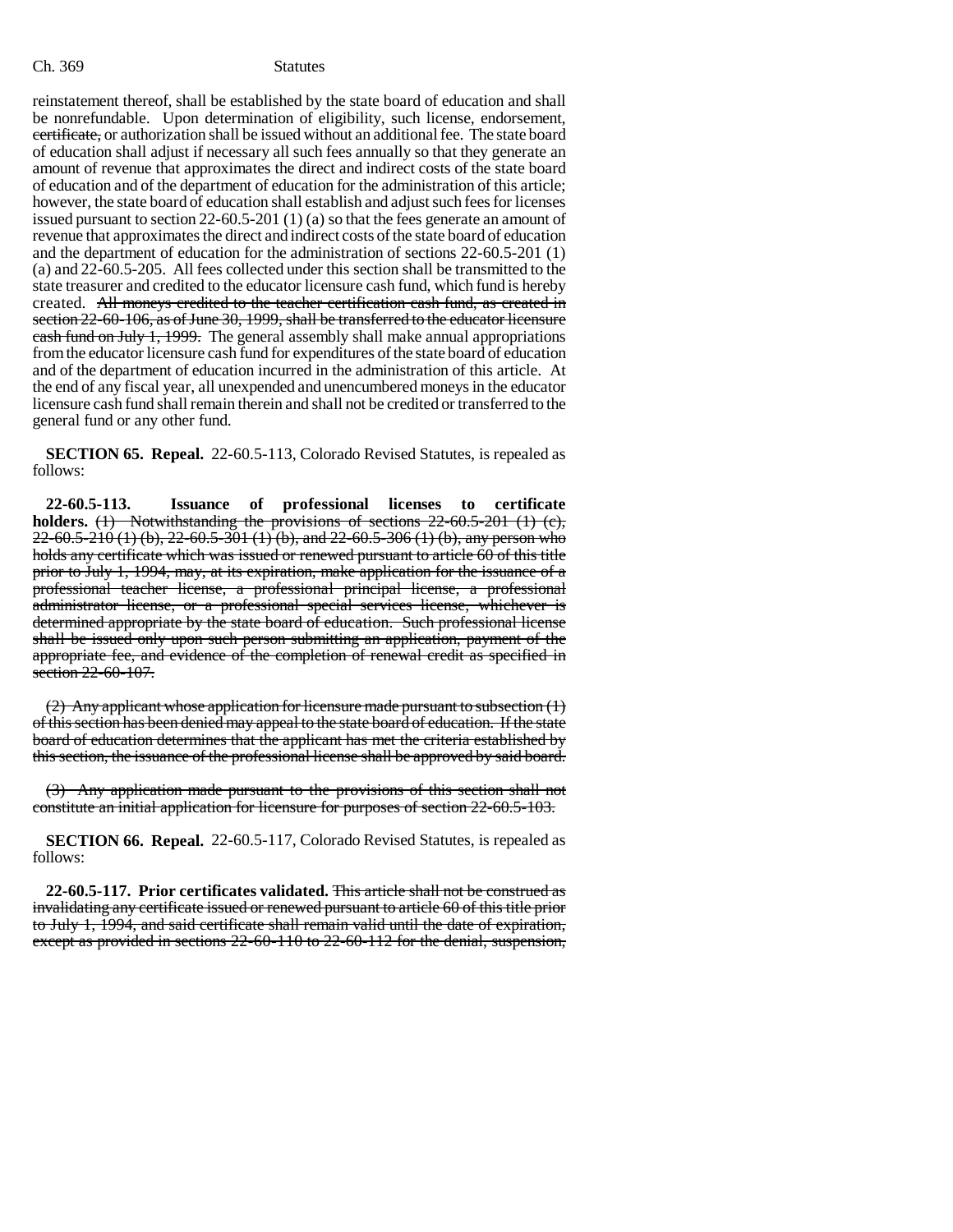annulment, or revocation of a certificate.

**SECTION 67.** 22-63-103 (11), Colorado Revised Statutes, is amended to read:

**22-63-103. Definitions.** As used in this article, unless the context otherwise requires:

(11) "Teacher" means any person who holds a teacher's certificate LICENSE issued pursuant to the provisions of  $\frac{\text{article } 60}{\text{article } 60}$  ARTICLE 60.5 of this title and who is employed to instruct, direct, or supervise the instructional program. "Teacher" does not include those persons holding letters of authorization AUTHORIZATIONS and the chief administrative officer of any school district.

**SECTION 68.** 22-63-202 (2) (b), Colorado Revised Statutes, is amended to read:

**22-63-202. Employment contracts - contracts to be in writing - duration**  damage provision. (2) (b) Any teacher who violates the provisions of this subsection (2) may be subject to suspension of his certificate THE TEACHER'S LICENSE or letter of authorization as provided in section 22-60-111 22-60.5-108.

**SECTION 69.** 22-63-204 (2), Colorado Revised Statutes, is amended to read:

**22-63-204. Interest prohibited.** (2) Any teacher who violates the provisions of subsection (1) of this section is, upon determination thereof, subject to the revocation of his certificate or letter of THE TEACHER'S LICENSE OR authorization as provided in sections 22-60-110 to 22-60-112 SECTION 22-60.5-108.

**SECTION 70.** 22-63-302 (8), Colorado Revised Statutes, is amended to read:

**22-63-302. Procedure for dismissal - judicial review.** (8) The chief administrative officer shall have the burden of proving that the recommendation for the dismissal of the teacher was for the reasons given in the notice of dismissal and that the dismissal was made in accordance with the provisions of this article. Where unsatisfactory performance is a ground for dismissal, the chief administrative officer shall establish that the teacher had been evaluated pursuant to the written system to evaluate certificated LICENSED personnel adopted by the school district pursuant to section 22-9-106. The hearing officer shall review the evidence and testimony and make written findings of fact thereon. The hearing officer shall make only one of the two following recommendations: The teacher be dismissed or the teacher be retained. A recommendation to retain a teacher shall not include any conditions on retention. The findings of fact and the recommendation shall be issued by the hearing officer not later than twenty days after the conclusion of the hearing and shall be forwarded to said teacher and to the board.

**SECTION 71.** 23-72-128, Colorado Revised Statutes, is amended to read:

**23-72-128. Repeal of article - notice to revisor of statutes.** (1) If SINCE the plan for Colorado Northwestern community college is WAS accepted into the state system of community and technical colleges pursuant to section 23-71-207, and the voters of the Moffat county affiliated junior college district approve APPROVED the ballot measure set forth in section 23-71-207 (1) (b) (II), this article is repealed,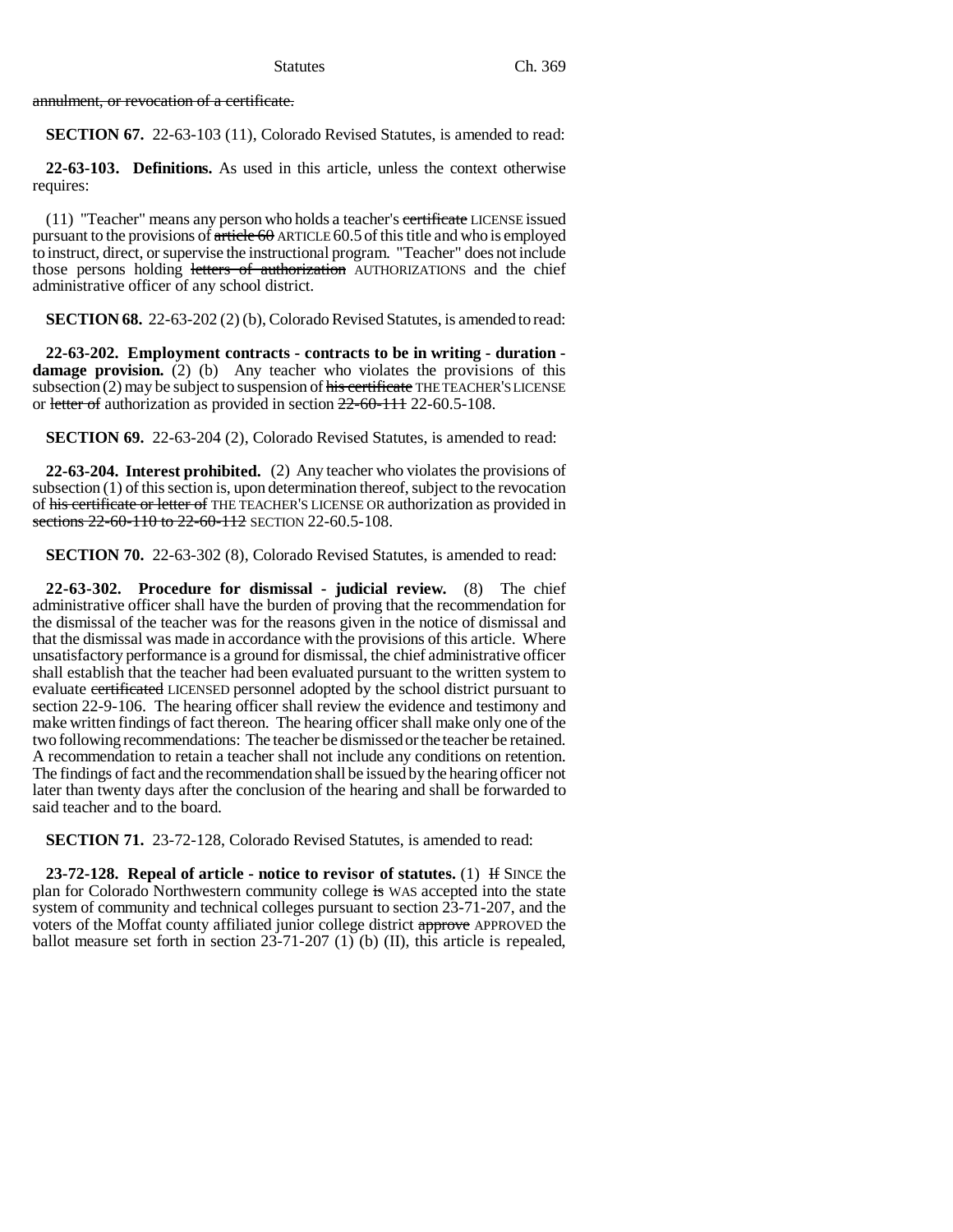effective July 1, 2009.

(2) The state board for community colleges and occupational education shall provide PROVIDED written notice to the revisor of statutes regarding whether THAT the conditions precedent specified in subsection  $(1)$  of this section have occurred AT THE ELECTION IN NOVEMBER 1998, resulting in the repeal of this article, EFFECTIVE JULY 1, 2009.

**SECTION 72.** 24-1-128 (1), Colorado Revised Statutes, is amended to read:

**24-1-128. Department of personnel - creation.** (1) Pursuant to the provisions of section 14 of article XII of the state constitution, there is hereby created a department of personnel, the head of which shall be the state personnel director, ALSO REFERRED TO AS THE EXECUTIVE DIRECTOR OF PERSONNEL, who shall be appointed by the governor, with the consent of the senate, and who shall serve at the pleasure of the governor.

**SECTION 73.** 24-4-103 (1), Colorado Revised Statutes, is amended to read:

**24-4-103. Rule-making - procedure.** (1) When any agency is required or permitted by law to make rules, in order to establish procedures and to accord interested persons an opportunity to participate therein, the provisions of this section and section 24-4-103.5 shall be applicable. Except when notice or hearing is otherwise required by law, this section and section 24-4-103.5 do DOES not apply to interpretative rules or general statements of policy, which are not meant to be binding as rules, or rules of agency organization.

**SECTION 74. Repeal.** 24-21-104 (3) (d) (II), Colorado Revised Statutes, is repealed as follows:

**24-21-104. Fees of secretary of state - repeal.** (3) (d) (II) Notwithstanding any provision of paragraph (b) of this subsection  $(3)$  to the contrary, on July 1, 1997, the state treasurer shall deduct four million dollars from the department of state cash fund and transfer such sum to the business training and promotion cash fund created in section 24-22-114.

**SECTION 75.** 24-30-1601, Colorado Revised Statutes, is amended to read:

**24-30-1601. Legislative declaration.** The general assembly hereby finds, determines, and declares that there are numerous state departments, agencies, and institutions that require data processing services and that the state would benefit from the economies of scale found in a large-scale computer center. As a means of realizing those economies while providing essential support services to the citizens of this state, the general assembly deems necessary the authorization and establishment of a general government computer center (GGCC) WITHIN THE DEPARTMENT OF PERSONNEL to provide necessary automated data processing services to those governmental entities described in this part 16.

**SECTION 76.** 24-30-1602 (1), Colorado Revised Statutes, is amended to read:

**24-30-1602. General government computer center (GGCC).** (1) There is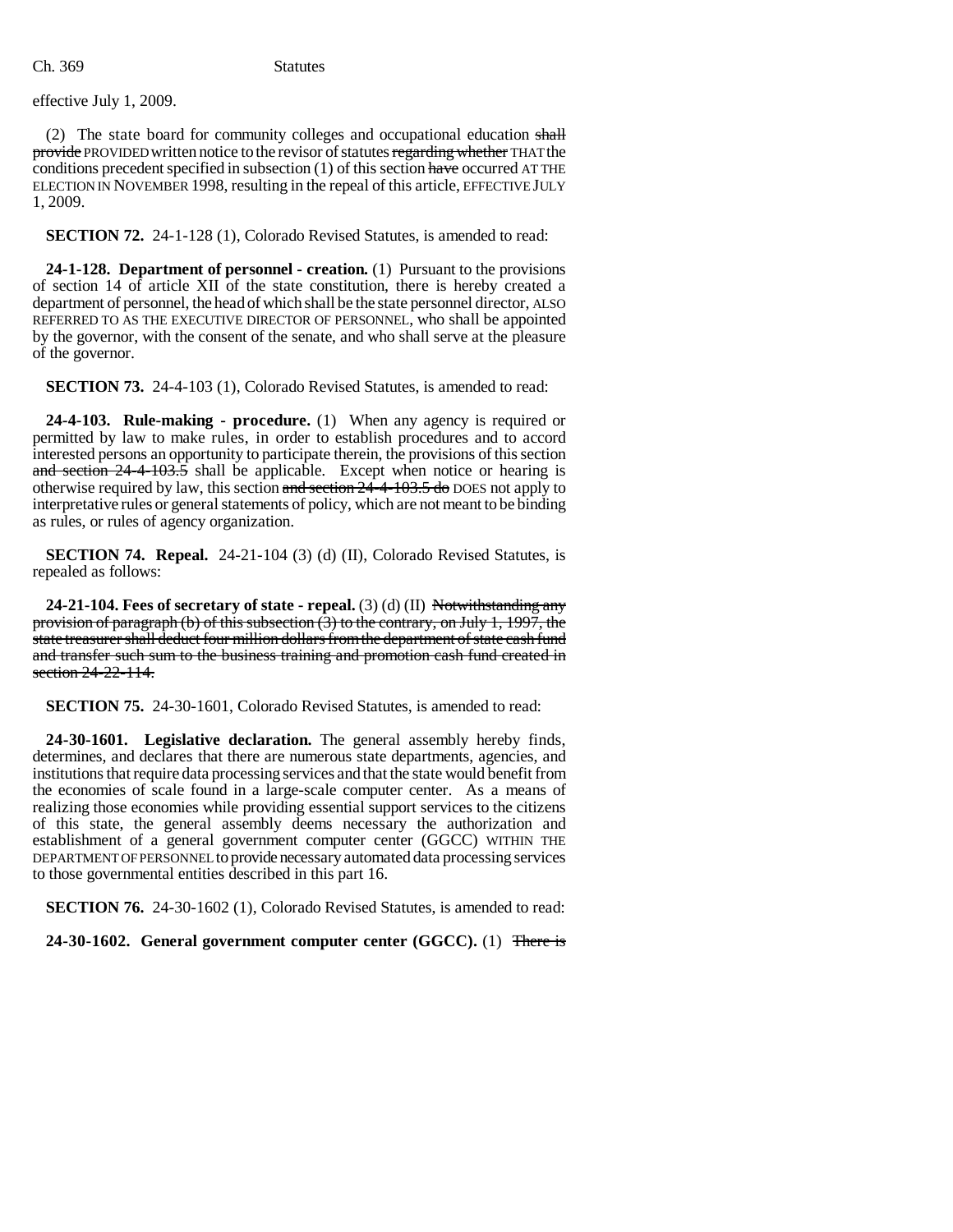hereby created The general government computer center referred to in this part 16 as "GGCC" IS WITHIN THE DEPARTMENT OF PERSONNEL. The executive director of the department of personnel shall appoint, pursuant to section 13 of article XII of the state constitution, such personnel as may be necessary for the efficient operation of the GGCC.

**SECTION 77.** 24-30-1604 (2) (a), Colorado Revised Statutes, is amended to read:

**24-30-1604. Powers of the executive director - penalty for breach of confidentiality.** (2) (a) Except in accordance with judicial order or as otherwise provided by law, neither the executive director of the department of personnel nor any GGCC employee shall divulge or make known in any way information disclosed in any restricted or protected document, program, or dataset located at or in the custody of the GGCC DEPARTMENT OF PERSONNEL.

**SECTION 78.** 24-30-1606, Colorado Revised Statutes, is amended to read:

**24-30-1606. Department of personnel computer services revolving fund service charges - pricing.** (1) Users of GGCC services shall be charged BY THE DEPARTMENT OF PERSONNEL the full cost of the particular service, which shall include the cost of all material, labor, equipment, software, services, and overhead. Two months prior to the November 1 submission date as required by section 24-37-304, the executive director of the department of personnel shall establish, publish, and distribute billing rates to user entities and other interested entities effective for the following fiscal year. The billing rates shall not be increased during the fiscal year. User charges shall be paid only out of items of appropriation made specifically for the purchase of services from either the GGCC DEPARTMENT OF PERSONNEL or from an alternative support source approved by the commission on information management. Agencies interested in purchasing services from the private sector shall work with the commission on information management to develop bid specifications, which shall identify all services, requirements, and costs. All bids shall be consistent with the state's long-term data processing objectives. The bid process shall be completed so as to coincide with the GGCC DEPARTMENT OF PERSONNEL'S rate publication date.

(2) User charges collected under this part 16 shall be transmitted to the state treasurer, who shall credit the same to the general government computer center DEPARTMENT'S COMPUTER SERVICES revolving fund, which fund is hereby created. The moneys in such fund are subject to annual appropriations by the general assembly to the department of personnel for the purpose of acquiring such materials, supplies, labor, equipment, software, services, and overhead as are required by the GGCC DEPARTMENT OF PERSONNEL to supply the services purchased by users.

(3) The executive director of the department of personnel shall establish a policy of remaining competitive with the service provided by private industry with regard to the cost, timeliness, and quality of that service provided by the GGCC DEPARTMENT OF PERSONNEL. Agencies are encouraged to seek competitive bids from the private sector pursuant to subsection  $(1)$  of this section. If the GGCC DEPARTMENT OF PERSONNEL cannot meet the needs of any agency in any one of the said areas, the agency may seek services elsewhere pursuant to part 17 of this article.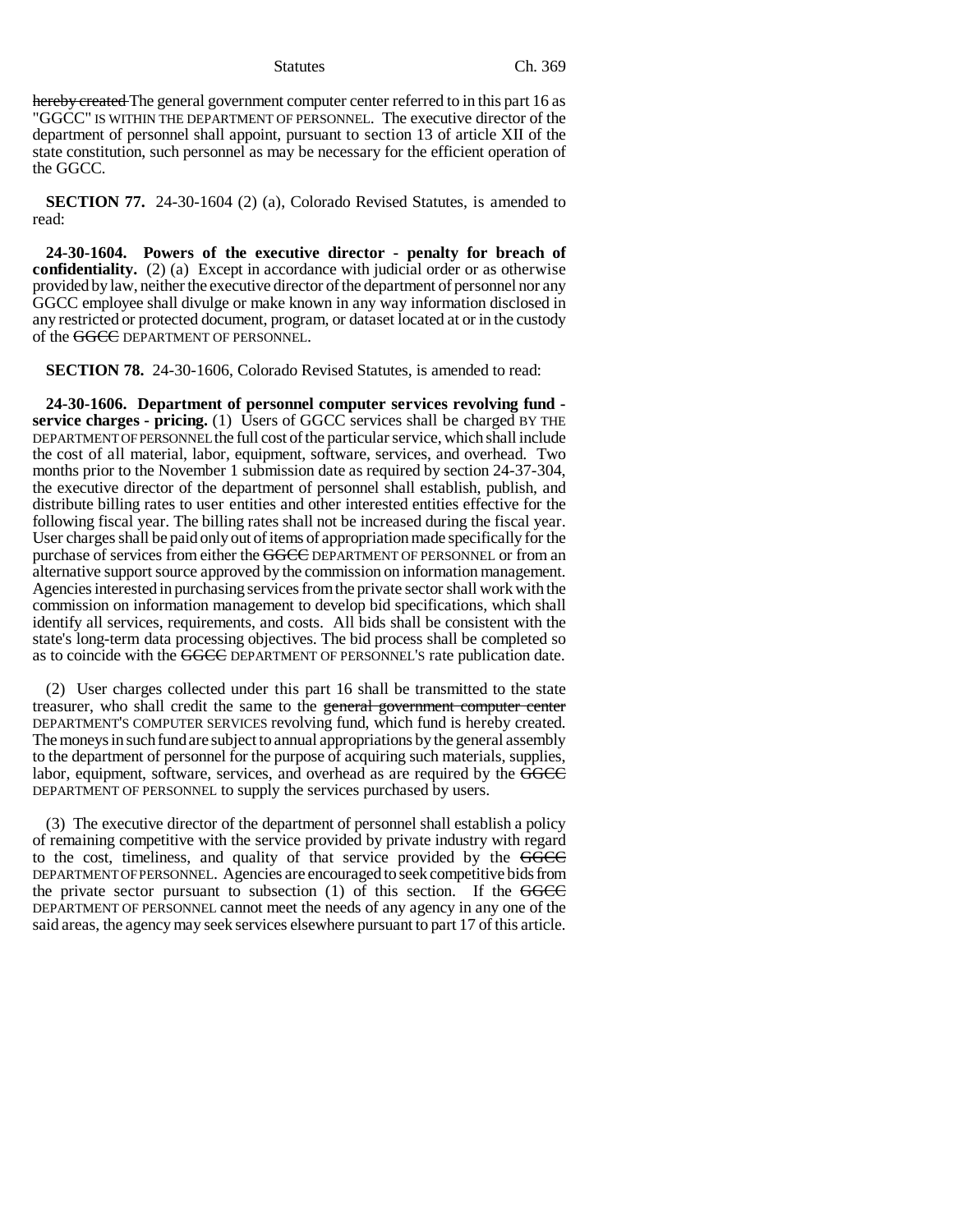**SECTION 79.** 24-32-2903, Colorado Revised Statutes, is amended to read:

**24-32-2903. Department of local affairs - assumption of obligations - powers - immunity.** After the department has assumed the powers of the board pursuant to section 32-8-103 (7), C.R.S., the department shall have authority over all of the property of the district to the same extent as other property of the department; except that, if this authority conflicts with or is limited by any provision of this part 29, the provision of this part 29 shall apply. Except as otherwise provided in this part 29 or article 8 of title  $\overline{21}$  TITLE 32, C.R.S., the state shall not assume any liability for the acts, omissions, indebtedness, or other obligations of the board or the district and shall be immune from any action relating to the construction, operation, or maintenance of the Moffat tunnel, its approaches, or equipment, pursuant to the provisions of the "Colorado Governmental Immunity Act", article 10 of title 24, C.R.S.

**SECTION 80.** 24-33.5-503 (1) (i), Colorado Revised Statutes, is amended to read:

**24-33.5-503. Duties of division.** (1) The division has the following duties:

(i) To promulgate rules and regulations which set minimum standards for temporary holding facilities as defined in section  $19-1-103$  (27) 19-1-103 (106), C.R.S.;

**SECTION 81. Repeal.** 24-50-102 (5), Colorado Revised Statutes, is repealed as follows:

**24-50-102. Department of personnel - state personnel director.** (5) The state personnel director shall prepare and transmit to the general assembly, no later than December 1, 1988, his recommendations concerning changes in the method whereby compensation is determined for state employees who serve in the military concurrently with their service to the state and his recommendations concerning the feasibility of providing state employees with long-term disability insurance.

**SECTION 82.** 24-53-101 (4), Colorado Revised Statutes, is amended to read:

**24-53-101. Definitions.** As used in this article, unless the context otherwise requires:

(4) "Federal insurance contributions act" means subchapter A of chapter 9 of the federal "Internal Revenue Code of 1939" and subchapters A and B of chapter 21 of the federal "Internal Revenue Code of 1954 1986", as amended.

**SECTION 83.** 24-61-101 (1) (c) and (2), Colorado Revised Statutes, are amended to read:

**24-61-101. Compact as basis for payments - legislative declaration.** (1) The general assembly hereby finds and declares that:

(c) In approving the special provisions set forth in the taxation compact described in this article, 15, the state does not waive its claims, concede its rights, or otherwise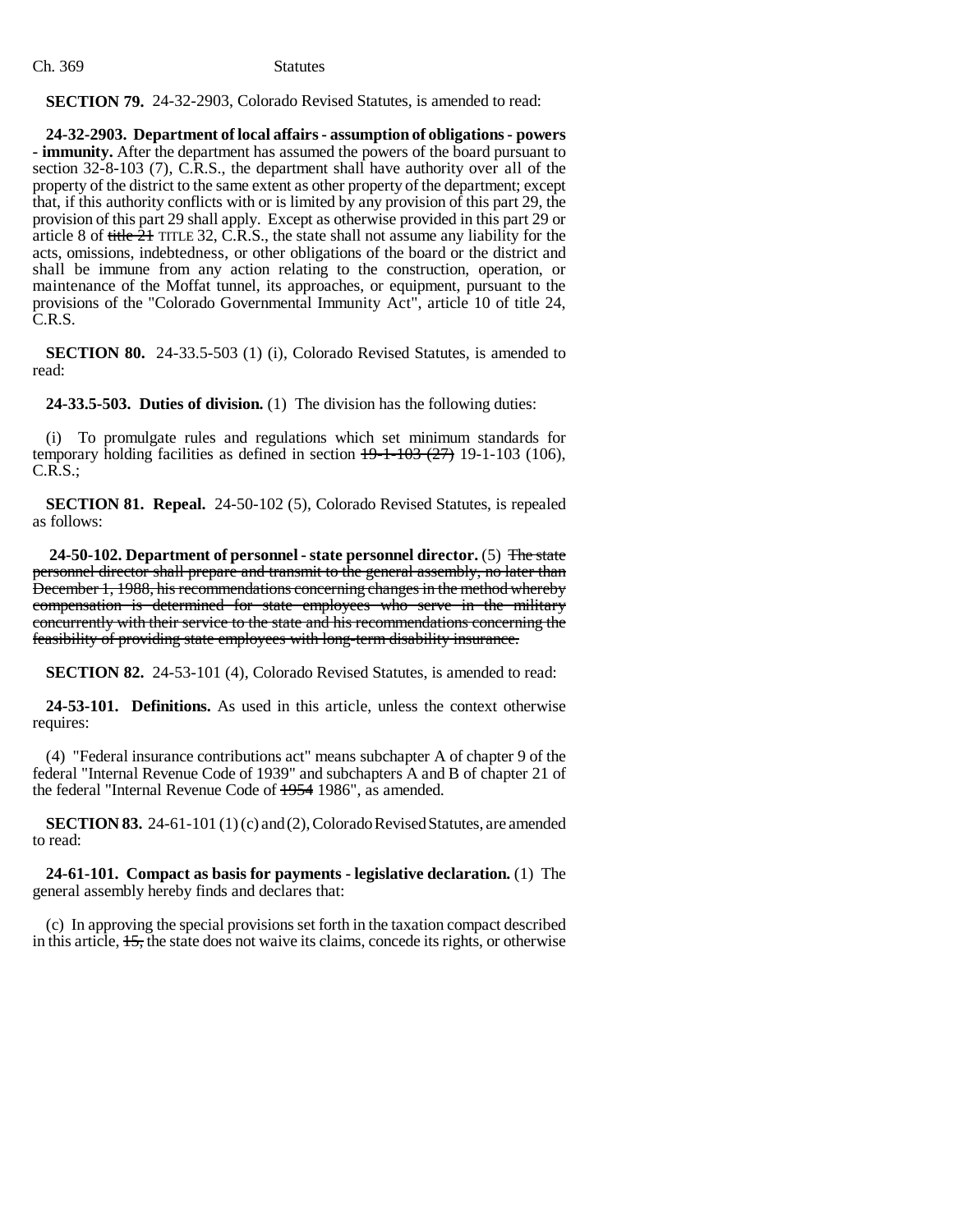impair its position with respect to its authority to levy taxes and other charges on property and property interests owned or held by the Southern Ute Indian tribe except as specifically set forth in said taxation compact and acknowledges that the Southern Ute Indian tribe has similarly not impaired its position to challenge such authority except as specifically set forth in said taxation compact.

(2) It is the intent of the general assembly that, for the duration of the taxation compact set forth in this article, 15, with respect to the taxes and charges imposed pursuant to article 29 of this title TITLE 39, C.R.S., concerning severance taxes, article 60 of title 34, C.R.S., concerning the conservation levy and environmental response fund surcharge, and article 1 of this title concerning ad valorem property taxes, the payments established pursuant to said taxation compact on property described in said taxation compact shall be made as an alternative to said taxes, charges, surcharges, and levies.

**SECTION 84.** 24-82-403 (1) (c), Colorado Revised Statutes, is amended to read:

**24-82-403. State agency - powers and duties.** (1) The state agency is hereby authorized:

(c) To distribute such property within the state to tax-supported medical institutions, hospitals, clinics, health centers, school systems, schools, colleges, and universities within the state, and to other nonprofit medical institutions, hospitals, clinics, health centers, schools, colleges, and universities which are exempt from taxation under section 501 (c) (3) of the FEDERAL "Internal Revenue Code of  $\frac{1954}{2}$ 1986", as amended, to civil defense organizations of the state, or political subdivisions and instrumentalities thereof, which are established pursuant to state law, and to such other types of institutions or activities as may become eligible under federal law to acquire such property.

**SECTION 85.** 24-102-101, Colorado Revised Statutes, is amended to read:

**24-102-101. Authority and duties of the executive director.** Subject to the provisions of part 4 of this article, the executive director of the department of personnel has the authority and responsibility to promulgate rules, consistent with this code, governing the procurement and disposal of any and all supplies, services, and construction to be procured by the state, except for excess or surplus equipment and supplies as provided in section 17-24-106.6, C.R.S., and except as provided in part 17 of article 30 PART 2 OF ARTICLE 37.5 and part 4 of article 82 of this title. The executive director shall consider and decide matters of policy within the provisions of this code.

**SECTION 86.** 25-1-507 (1) (h), Colorado Revised Statutes, is amended to read:

**25-1-507. Powers and duties of boards of health.** (1) In addition to all other powers and duties conferred and imposed upon county and district boards of health by the provisions of this part 5, such boards have and exercise the following specific powers and duties:

(h) To provide the environmental health services described in section 25-1-709 (1) (b) and to assess fees to offset the actual, direct cost of such services; except that no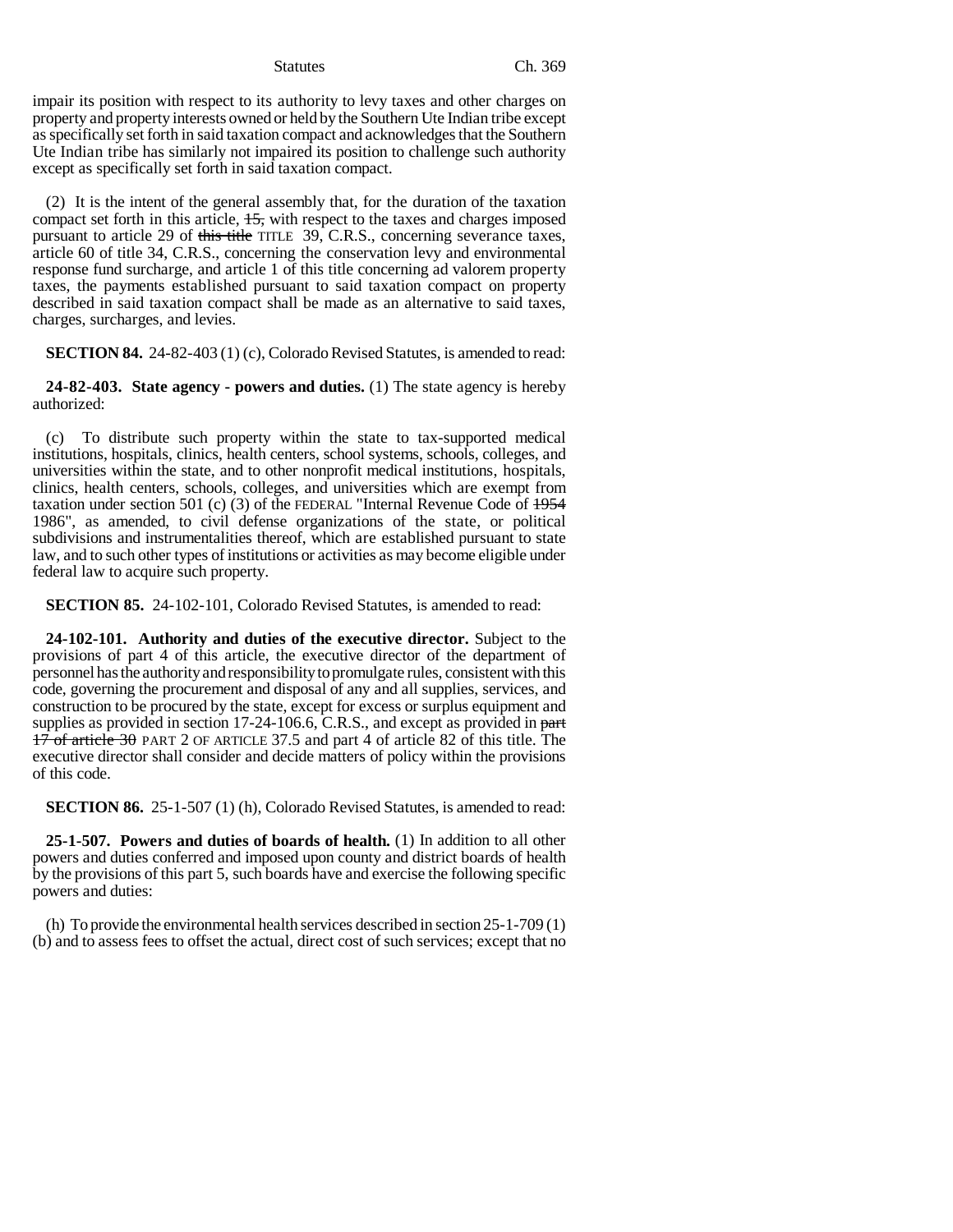fee for such a service shall be assessed against any person who has already paid a fee to the state or federal government for such service and except that the only fee which shall be charged for annual food service establishment RETAIL FOOD ESTABLISHMENT inspections shall be the fee set forth in section  $12-44-208$ , C.R.S. 25-4-1607.

**SECTION 87.** 25-1-608 (3), Colorado Revised Statutes, is amended to read:

**25-1-608. County board of health.** (3) The board of health may provide the environmental health services described in section 25-1-709 (1) (b) and may assess fees to offset the actual, direct costs of such services; except that a fee for any such service shall not be assessed against any person who has already paid a fee to the state or federal government for the same service and except that the only fee which shall be charged for annual food service establishment RETAIL FOOD ESTABLISHMENT inspections shall be the fee set forth in section  $12-44-208$ , C.R.S. 25-4-1607.

**SECTION 88.** 25-1-711 (1) (e), Colorado Revised Statutes, is amended to read:

**25-1-711. Regional board of health - duties - powers.** (1) In addition to any other duties conferred and imposed upon a regional board of health by the provisions of this part 7, such board has the following duties:

(e) To provide the environmental health services described in section 25-1-709 (1) (b) and to assess fees to offset the actual, direct cost of such services; except that no fee for such a service shall be assessed against any person who has already paid a fee to the state or federal government for such service and except that the only fee which shall be charged for annual food service establishment RETAIL FOOD ESTABLISHMENT inspections shall be the fee set forth in section 12-44-208, C.R.S. 25-4-1607.

**SECTION 89.** 31-31-402 (1), Colorado Revised Statutes, is amended to read:

**31-31-402. Employer and member contributions.** (1) On and after January 1, 1980, until the board is able to determine a contribution rate from the first annual actuarial valuation, every member covered under the statewide defined benefit plan established by this part 4 shall pay into the fire and police members' benefit fund eight percent of salary paid. The payment shall be made by the employer by deduction from the salary paid such member. Each employer shall pick up the employee contributions required for all salaries paid after July 1, 1985, and the contributions so picked up shall be treated as employer contributions pursuant to section 414(h) (2) of the federal "Internal Revenue Code of  $\frac{1954}{1986}$ ", as amended, in determining tax treatment under such code. The employer shall pay these employee contributions directly to the retirement association, instead of paying such amounts to employees, and such contributions shall be paid from the same funds that are used in paying salaries to the employees. Such contributions, although designated as employee contributions, shall be paid by the employer in lieu of contributions by employees. Employees may not elect to choose to receive such contributions directly instead of having them paid by the employer to the pension plan. Employee contributions so picked up shall be treated for all purposes of this article, other than federal tax, in the same manner as employee contributions made before the date picked up. Payment shall be made by one voucher for the aggregate amount deducted and shall be made no later than the tenth day after the end of each pay period. All such payments shall be credited to the fire and police members' benefit fund.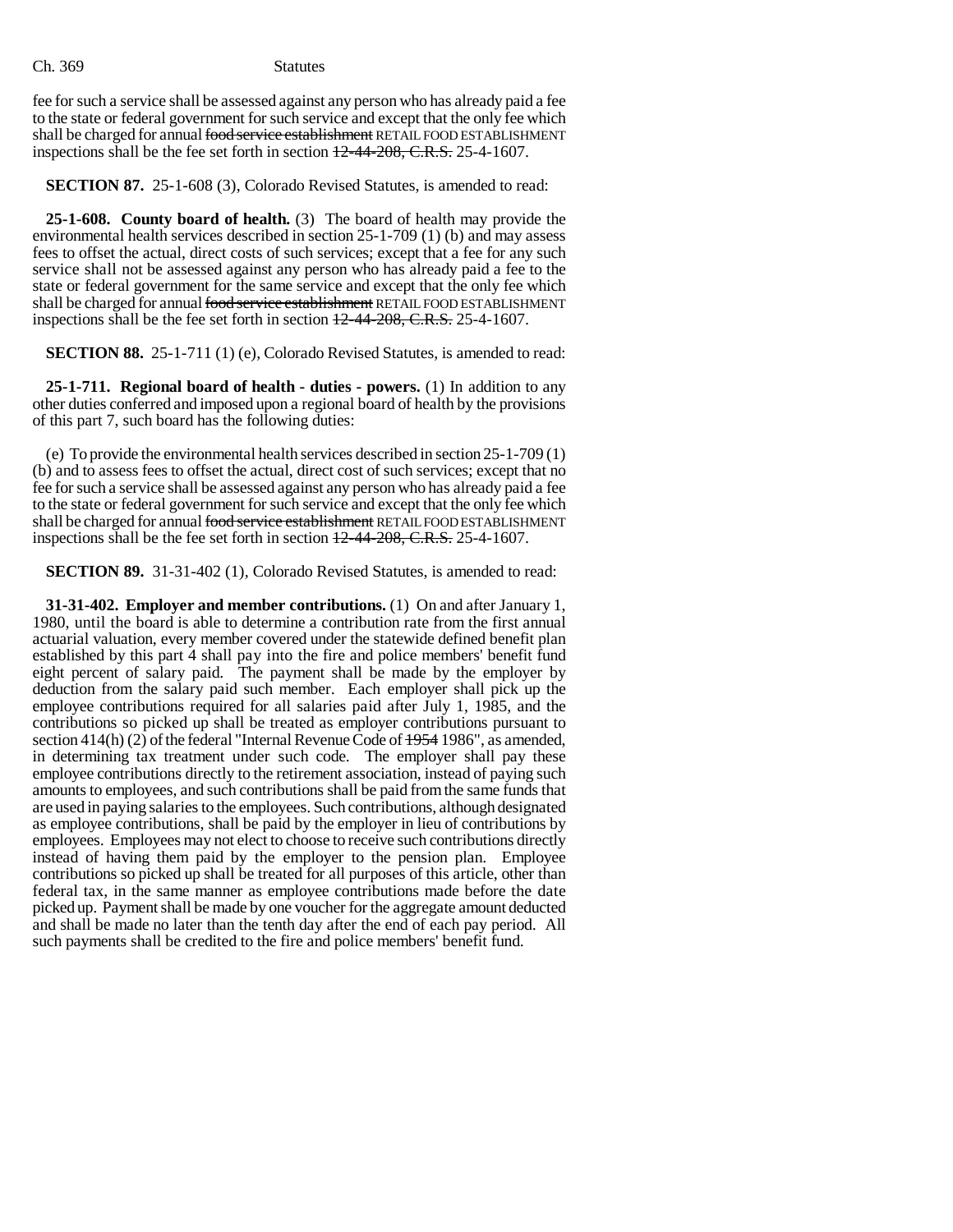**SECTION 90. Repeal.** 31-31-803 (11), Colorado Revised Statutes, is repealed as follows:

**31-31-803. Retirement for disability.** (11) (a) A member eligible for a total disability benefit under subsection (1) of this section or a total disability benefit under section 31-31-806.5 may elect to receive one of the disability benefit options listed in paragraph (a) of subsection  $(8)$  of this section in lieu of such disability benefit. A member shall be deemed to have elected option 1 specified in subparagraph (I) of paragraph (a) of subsection (8) of this section if the member is awarded a total disability benefit under subsection (1) of this section or a total disability benefit under section 31-31-806.5, is survived by a spouse or dependent child, and dies before making an election allowed under paragraph (a) of subsection (8) of this section.

(b) This subsection (11) shall not apply if House Bill 99-1062 is enacted at the first regular session of the sixty-second general assembly and becomes law.

**SECTION 91.** Part 8 of article 22 of title 39, Colorado Revised Statutes, is RECREATED AND REENACTED, WITH AMENDMENTS, to read:

# PART 8 DOMESTIC ABUSE PROGRAM VOLUNTARY CONTRIBUTION

**39-22-801. Voluntary contribution designation - procedure.** For income tax years commencing on or after January 1, 1984 JANUARY 1, 2000, but prior to January 1, 2007, each Colorado state individual income tax return form shall contain a line whereby each individual taxpayer may designate the amount of the contribution, if any, the taxpayer wishes to make to the Colorado domestic abuse program fund.

**39-22-802. Contributions credited to Colorado domestic abuse program fund - appropriation.** (1) The department of revenue shall determine annually the total amount designated pursuant to section 39-22-801 and shall report such amount to the state treasurer and to the general assembly. The state treasurer shall credit such amount to the Colorado domestic abuse program fund, a cash fund which is hereby established in the state treasury. The controller, upon presentation of vouchers properly drawn and signed by the executive director of the department of human services, pursuant to section 26-7.5-105, C.R.S., shall issue warrants drawn on the Colorado domestic abuse program fund. All moneys in the Colorado domestic abuse program fund at the end of a fiscal year, after appropriations made pursuant to subsection (3) of this section, shall remain in the fund to be used for the purposes set forth in article 7.5 of title 26, C.R.S., and shall not revert to the general fund. Any interest earned on moneys in the fund shall remain in the fund to be used for the purposes of article 7.5 of title 26, C.R.S.

(2) The executive director of the department of human services shall sign vouchers to draw on the Colorado domestic abuse program fund exclusively for the purpose of exercising his authority under section 26-7.5-104, C.R.S.

(3) The general assembly shall appropriate annually from the Colorado domestic abuse program fund: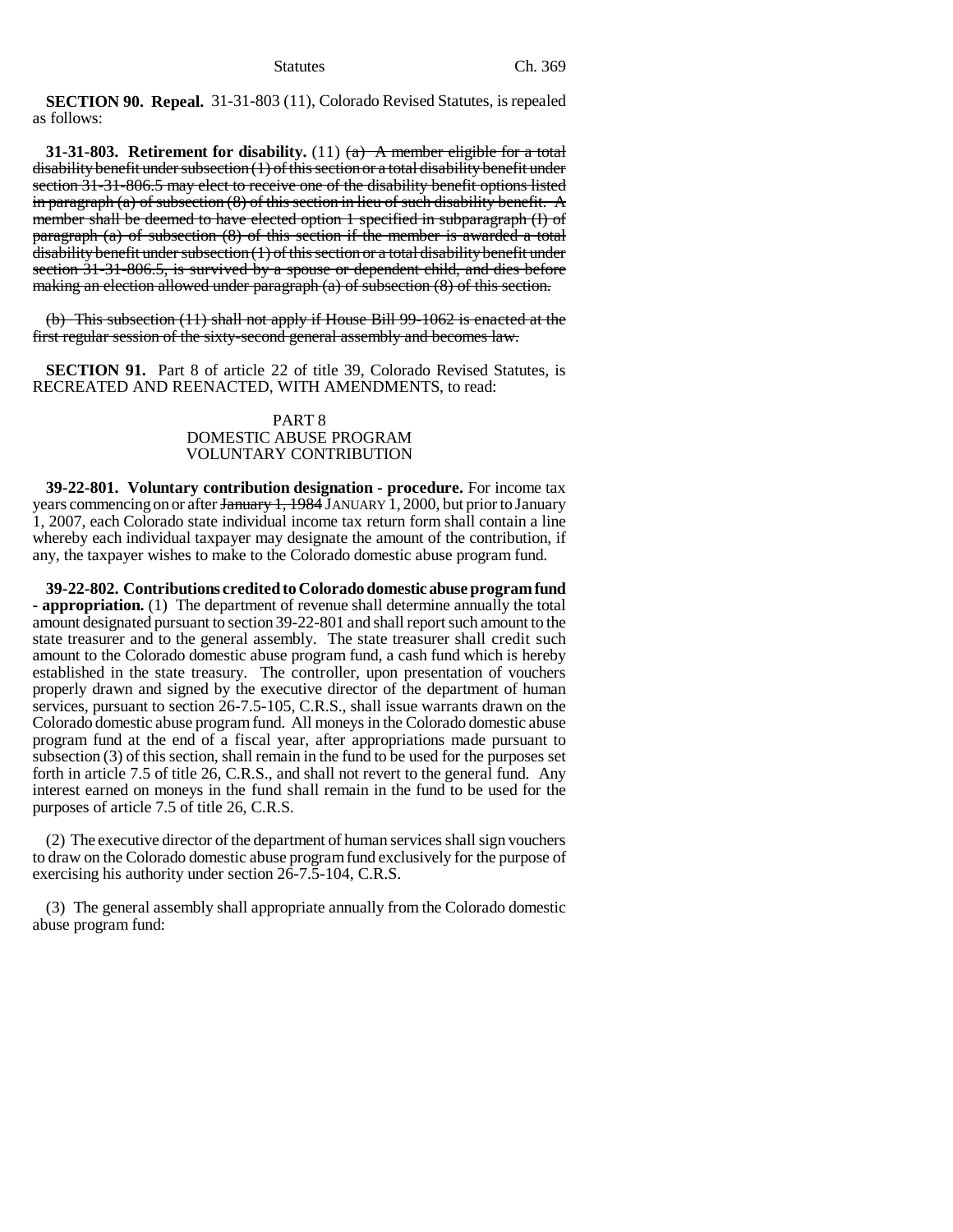(a) To the department of human services such amount as is necessary for carrying out the purposes set forth in article 7.5 of title 26, C.R.S., including the department's administrative costs in connection therewith;

(b) To the department of revenue its costs of administering the income tax refunds designated as contributions to the fund.

(c) Repealed.

**39-22-803. Repeal of part.** This part 8 is repealed, effective January 1, 2000 JANUARY 1, 2007.

**SECTION 92.** 39-23-107 (1), Colorado Revised Statutes, is amended to read:

**39-23-107. Proceeds of insurance policies and annuities taxable - pension and profit-sharing plans not taxable.** (1) Proceeds of life insurance policies on the life of a decedent, in which he had any of the incidents of ownership, annuity contracts issued by life insurance companies, which are owned by the decedent, and payments by reason of pension or profit-sharing plans in which the decedent had a right to designate beneficiaries whether or not the decedent contributed to the plan shall be taxable; except that proceeds under such life insurance policies or annuity contracts, and payments by reason of such pension or profit-sharing plans including, without limitation, all payments exempt from the federal gross estate by reason of section 2039 (c) of the "Internal Revenue Code of 1954 1986", as amended, shall not be taxable if such proceeds or payments are to be made in annual or more frequent periodic installments over the life of the surviving beneficiary even if terminable by some contingent event and such beneficiary has no right or option to commute such proceeds or payments into a lump sum.

**SECTION 93.** 39-23-122 (1), Colorado Revised Statutes, is amended to read:

**39-23-122. Additional tax to absorb federal credit.** (1) In the event that the total credit against the federal estate tax, allowable under section 2011 of the "Internal Revenue Code of 1954 1986", as amended, or any similar section hereafter enacted, shall be greater than the inheritance tax finally found due in the estate of any domiciliary decedent computed without regard to sections 39-23-121 to 39-23-126, then, whenever the federal estate tax on transfers from the decedent shall have been determined, an additional tax shall be imposed on the transfers from the decedent equal to the difference between the inheritance tax finally determined on such transfers under the provisions of this article, as computed without regard to said sections 39-23-121 to 39-23-126, and the credit allowable under said "Internal Revenue Code of  $\frac{1954}{1986}$ , as amended, with respect to such transfers.

**SECTION 94.** 39-23-123 (1) and (3), Colorado Revised Statutes, are amended to read:

**39-23-123. Report of federal tax due - additional tax.** (1) Within thirty days after the time when the executor, administrator, or trustee of the estate of any decedent has filed the federal estate tax return, pursuant to the provisions of section 6018 of the "Internal Revenue Code of 1954 1986", as amended, it is the duty of said executor, administrator, trustee, or person filing the inheritance tax application,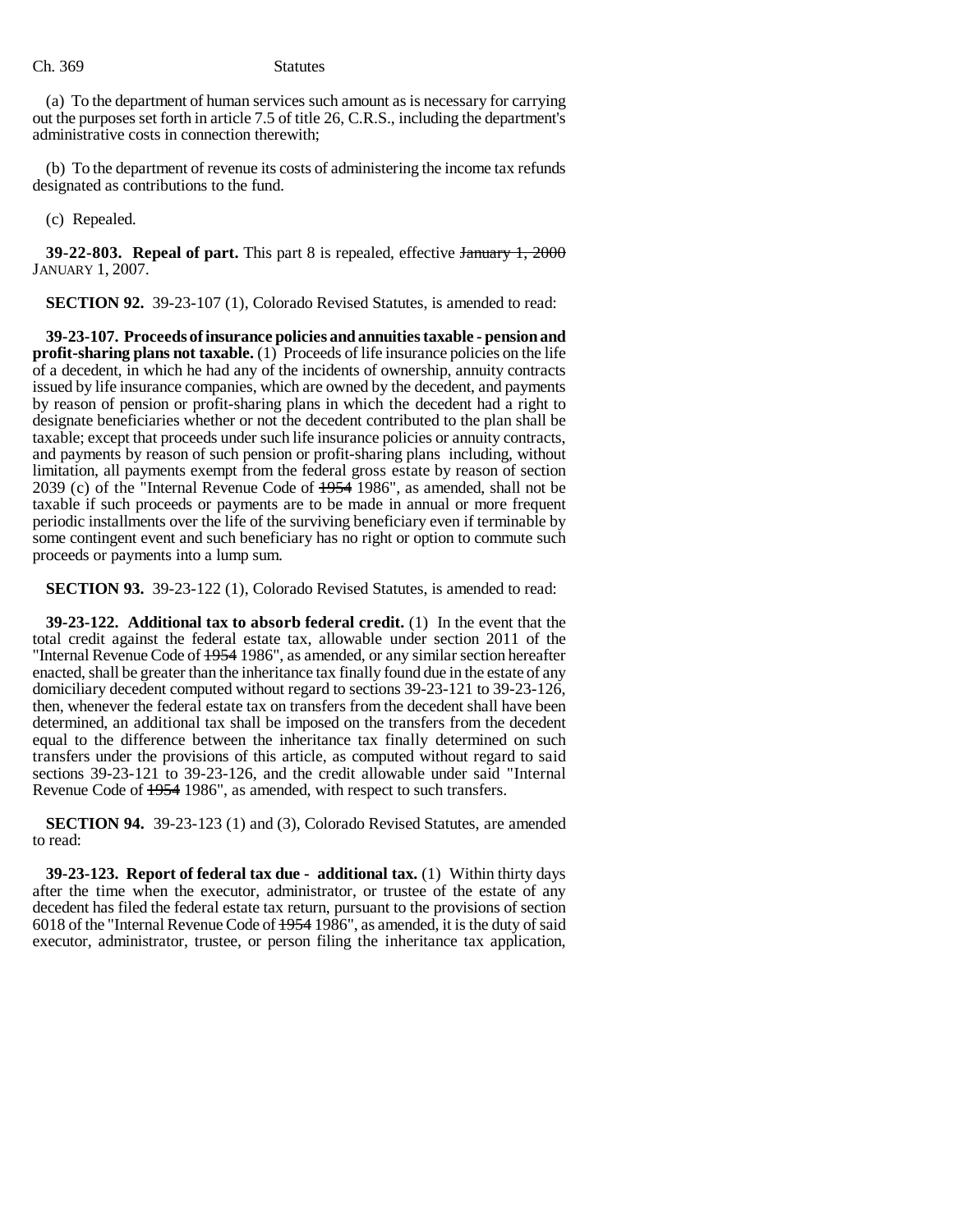required under the provisions of this article, to furnish a true copy of said federal estate tax return to the executive director. Thereafter, when such federal tax is determined, it is the duty of the executor, administrator, or trustee of the estate of said decedent to advise the executive director of such determination and supply him with such additional information as may be reasonably necessary for the computation of the tax imposed by sections 39-23-121 to 39-23-124 and 39-23-126, and it is then the duty of the executive director to compute and assess such additional tax, and he shall immediately thereafter give notice thereof by mail to the executor, administrator, trustee, or person filing the inheritance tax application and file, in the court, if any, under whose jurisdiction the estate is, or was, undergoing administration, a report of said assessment.

(3) No tax imposed by said sections 39-23-121 to 39-23-124 and 39-23-126 shall be levied or assessed subsequent to the expiration of the period and the exceptions thereto within which such tax could be applied as a credit under the provisions of section 2011 of the "Internal Revenue Code of  $\frac{1954}{1986}$ " and the amendments thereto; except that, should the executor, administrator, trustee, or person filing the inheritance tax application fail to furnish a true copy of said federal estate tax return, as is required under the provisions of subsection (1) of this section, or to supply the executive director with such information as may be reasonably necessary for the computation of the tax imposed by sections 39-23-121 to 39-23-124 and 39-23-126, or to advise the executive director that such federal estate tax has not been determined within the time prescribed in this section, then, in that event, the tax imposed by said sections 39-23-121 to 39-23-124 and 39-23-126 may be levied and assessed within one year after the expiration of the period and the exceptions thereto within which such tax could be applied as a credit under the provisions of section 2011, and amendments thereto, of the "Internal Revenue Code of 1954 1986".

**SECTION 95.** 40-2-115 (1) and (1.5), Colorado Revised Statutes, are amended to read:

**40-2-115. Cooperation with other states and with the United States.** (1) The commission is authorized to confer with or hold joint hearings with the authorities of any state or any agency of the United States in connection with any matter arising in proceedings under this title, under the laws of any state, or under the laws of the United States; to avail itself of the cooperation, services, records, and facilities of authorities of this state, any other state, or any agency of the United States as may be practicable in the enforcement or administration of the provisions of this title; and to enter into cooperative agreements with the various states and with any agency of the United States to enforce the economic and safety laws and regulations of this state and of the United States. The commission is authorized to provide for the exchange of information concerning the enforcement of the economic and safety laws and regulations of this state, of any other state, and of the United States relating to public utilities or to safety of transportation of gas by any person including a municipality; and, in particular, the commission may enforce the regulations of the United States department of transportation concerning pipeline safety drug testing promulgated under the federal "Natural Gas Pipeline Safety Act of 1968", 49 U.S.C. Appx. 1671-1687, "NATURAL GAS PIPELINE SAFETY ACT",49U.S.C. SECS.60101 TO 60125 and may adopt such regulations as are necessary and proper to comply with federal requirements under said act.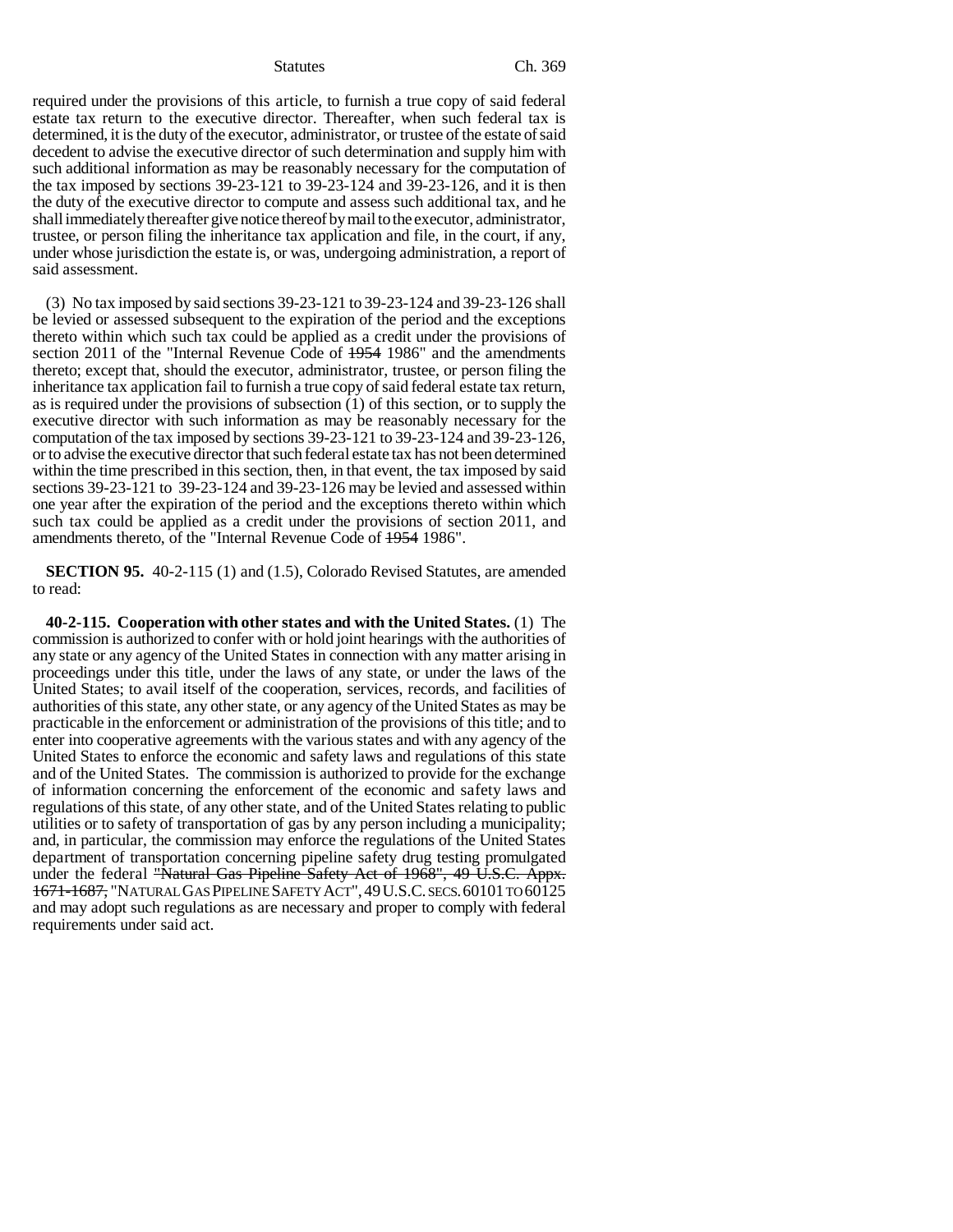(1.5) The commission is authorized to adopt such rules as may be necessary to enforce and administer, in cooperation with the United States department of transportation, the provisions of the "Natural Gas Pipeline Safety Act of 1968", 49 U.S.C. 1671 to 1687 "NATURAL GAS PIPELINE SAFETY ACT", 49 U.S.C. SECS. 60101 TO 60125, for the purpose of gas pipeline safety. Such rules shall apply to all public utilities and all municipal or quasi-municipal corporations transporting natural gas or providing natural gas service, all operators of master meter systems, as defined in 49 C.F.R. 191.3, and all operators of pipelines providing natural gas directly to the ultimate consumer for the purpose of manufacturing goods or generating power.

**SECTION 96.** 40-16-101 (1.5), Colorado Revised Statutes, is amended to read:

**40-16-101. Definitions.** As used in this article, unless the context otherwise requires:

(1.5) "Children's activity bus" means a motor vehicle hired to transport groups of eight or more children, eighteen years of age or younger and any adults over eighteen years of age accompanying or participating with said group, to or from activities which are sponsored by nonprofit organizations entitled to a tax exemption under the federal "Internal Revenue Code of 1954 1986", as amended.

**SECTION 97.** 36-1-116 (1), Colorado Revised Statutes, is amended to read:

**36-1-116. Disposition of rentals, royalties, and timber sale proceeds.** (1) (a) Proceeds received by the state for the sale of timber on public school lands; rental payments for the use and occupation of the surface of said lands; and rentals or lease payments for sand, gravel, clay, stone, coal, oil, gas, geothermal resources, gold, silver, or other minerals on said lands shall be credited to the public school fund PUBLIC SCHOOL INCOME FUND for distribution as provided by law.

(b) Royalties and other payments for the depletion or extraction of a natural resource on said lands shall be credited to the public school fund PERMANENT SCHOOL FUND.

**SECTION 98.** 39-22-104 (2), Colorado Revised Statutes, is amended to read:

**39-22-104. Income tax imposed on individuals, estates, and trusts - single rate.** (2) Prior to the application of the rate of tax prescribed in subsection SUBSECTIONS (1) AND  $(1.5)$  of this section, the federal taxable income shall be modified as provided in subsections (3) and (4) of this section.

**SECTION 99.** 39-26-402 (2), Colorado Revised Statutes, is amended to read:

**39-26-402. Refund of state sales and use tax - application requirements and procedures.** (2) To claim the refund allowed by subsection (1) of this section, a qualified taxpayer shall submit a refund application to the department of revenue on a form provided by the department. Such application shall be submitted no earlier than January 1 and no later than April 1 of the calendar year following the calendar year for which the refund is claimed. The application shall be accompanied by proof of payment of state sales and use taxes paid by the qualified taxpayer in the immediately preceding state fiscal CALENDAR year. The application shall also include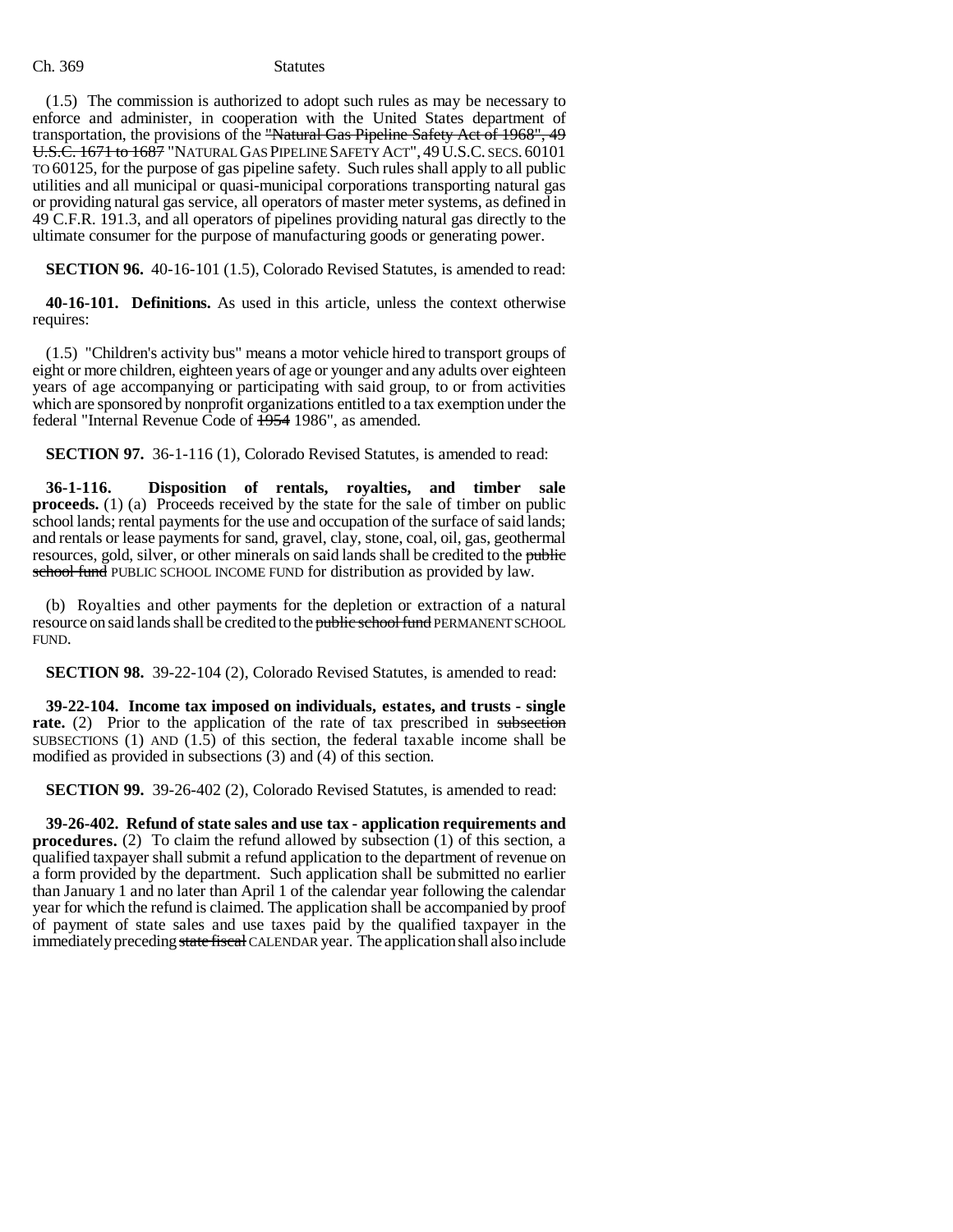any additional information that the department of revenue may require by rule, which may include, without limitation, a detailed list of all expenditures that support a claim for a refund, the name and addresses of an individual who maintains records of such expenditures, and a statement that the qualified taxpayer agrees to furnish records of all such expenditures to the department of revenue upon request. No refund shall be allowed if the qualified taxpayer has not complied with this subsection (2).

**SECTION 100.** 1-1-104 (48), Colorado Revised Statutes, is amended to read:

**1-1-104. Definitions.** As used in this code, unless the context otherwise requires:

(48) "Taxable property" means real or personal property subject to general ad valorem taxes. For all elections and petitions which THAT require ownership of real property or land, ownership of a mobile home or manufactured home, as defined in section  $5-1-301$   $(9.7)$  SECTION  $5-1-301$   $(29)$ ,  $38-12-201.5$   $(2)$ , or  $42-1-102$   $(106)$   $(b)$ , C.R.S., is sufficient to qualify as ownership of real property or land for the purpose of voting rights and petitions.

**SECTION 101.** 5-10-202 (1) (a), (1) (b), (1) (c), (1) (f), and (1) (g), Colorado Revised Statutes, are amended to read:

**5-10-202. Exclusions.** (1) This article shall not apply to, and an agreement which THAT complies with this article is not governed by the provision relating to:

(a) A "consumer credit sale" as that term is defined in section 5-2-104 SECTION 5-1-301 (11);

(b) A "consumer lease" as that term is defined in section 5-2-106 SECTION 5-1-301 (14);

(c) A "consumer loan" as that term is defined in section 5-3-104 SECTION 5-1-301  $(15);$ 

(f) A "home solicitation sale" as that term is defined in section  $5-2-501$  SECTION 5-3-401;

(g) A "sale of goods" as that term is defined in section  $5-2-105$  (4) SECTION 5-1-301 (39);

**SECTION 102.** 5-10-801 (1) (b) and (1) (e), Colorado Revised Statutes, are amended to read:

**5-10-801. Administrator responsibility.** (1) The administrator shall enforce this article. To carry out this responsibility, the administrator shall be authorized to:

(b) Issue and enforce cease and desist or other administrative enforcement orders in the same manner as set forth in section 5-6-108 SECTION 5-6-109;

(e) Bring a civil action to restrain a person from violating this article and for other appropriate relief in the same manner as set forth in sections 5-6-110 to 5-6-113 SECTIONS 5-6-111 TO 5-6-114; and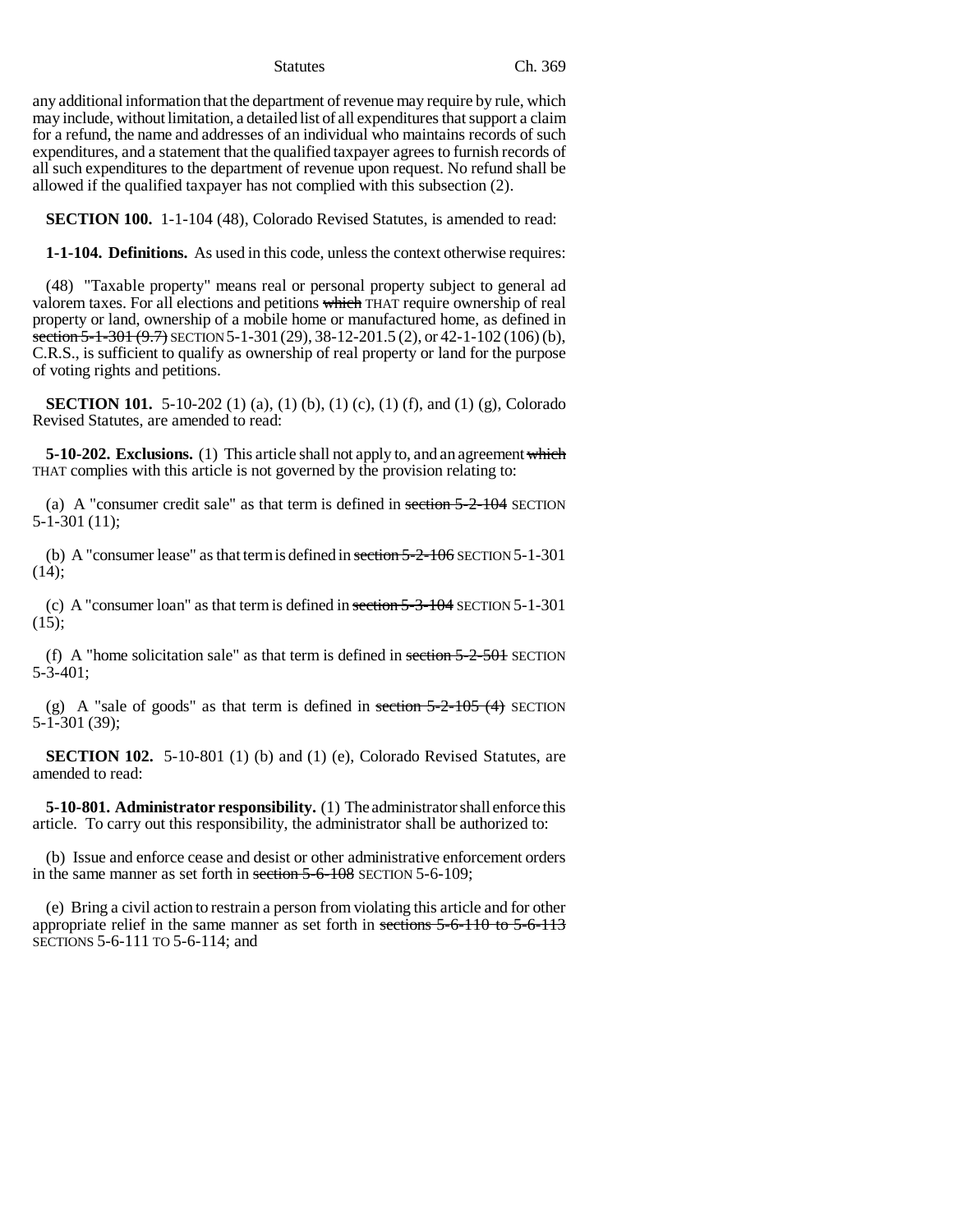**SECTION 103.** 6-1-302 (1) (e) and (1) (f), Colorado Revised Statutes, are amended to read:

**6-1-302. Definitions.** As used in this part 3, unless the context otherwise requires:

(1) "Commercial telephone seller" or "seller" means a person who, in the course of such person's business, vocation, or occupation, on the person's own behalf or on behalf of another person, causes or attempts to cause a commercial telephone solicitation to be made; except that "commercial telephone seller" or "seller" does not include the following:

(e) A supervised financial organization, as defined in section  $5-1-301$  (17) SECTION 5-1-301 (45), C.R.S., and its employees, when acting within the scope of their employment;

(f) A supervised lender, as defined in section  $5-3-501$  ( $2$ ) SECTION  $5-1-301$  (46), C.R.S., and its employees, when acting within the scope of their employment;

**SECTION 104.** 6-1-708 (1) (a), Colorado Revised Statutes, is amended to read:

**6-1-708. Motor vehicle sales - deceptive trade practices.** (1) A person engages in a deceptive trade practice when, in the course of such person's business, vocation, or occupation, such person:

(a) Commits any of the following acts pertaining to the sale of a motor vehicle or a used motor vehicle:

(I) Guarantees to a purchaser of a motor vehicle or used motor vehicle who conditions such purchase on the approval of a consumer credit sale as defined in section  $5-2-104$  SECTION  $5-1-301$  (11), C.R.S., or a consumer loan as defined in section 5-3-104 SECTION 5-1-301 (15), C.R.S., that such purchaser has been approved for either a consumer credit sale or a consumer loan if such approval is not final. For purposes of this subparagraph (I), "guarantee" means a written document or oral representation between the purchaser and the person selling the vehicle that leads such purchaser to a reasonable good faith belief that the financing of such vehicle is certain.

(II) Accepts a used motor vehicle as a trade-in on the purchase of a motor vehicle or used motor vehicle and sells such used motor vehicle before the purchaser has been approved for a consumer credit sale as defined in section 5-2-104 SECTION 5-1-301  $(11)$ , C.R.S., or a consumer loan as defined in section  $5-3-104$  SECTION  $5-1-301$  (15), C.R.S., if such approval is a condition of the purchase;

(III) Fails to return to the purchaser any collateral or down payment tendered by such purchaser conditioned upon a guarantee by a motor vehicle or used motor vehicle dealer that a consumer credit sale as defined in section 5-2-104 SECTION  $5-1-301$  (11), C.R.S., or a consumer loan as defined in section  $5-3-104$  SECTION 5-1-301 (15), C.R.S., has been approved for such purchaser, if such approval was a condition of the sale and if such financing is not approved and the purchaser is required to return the vehicle;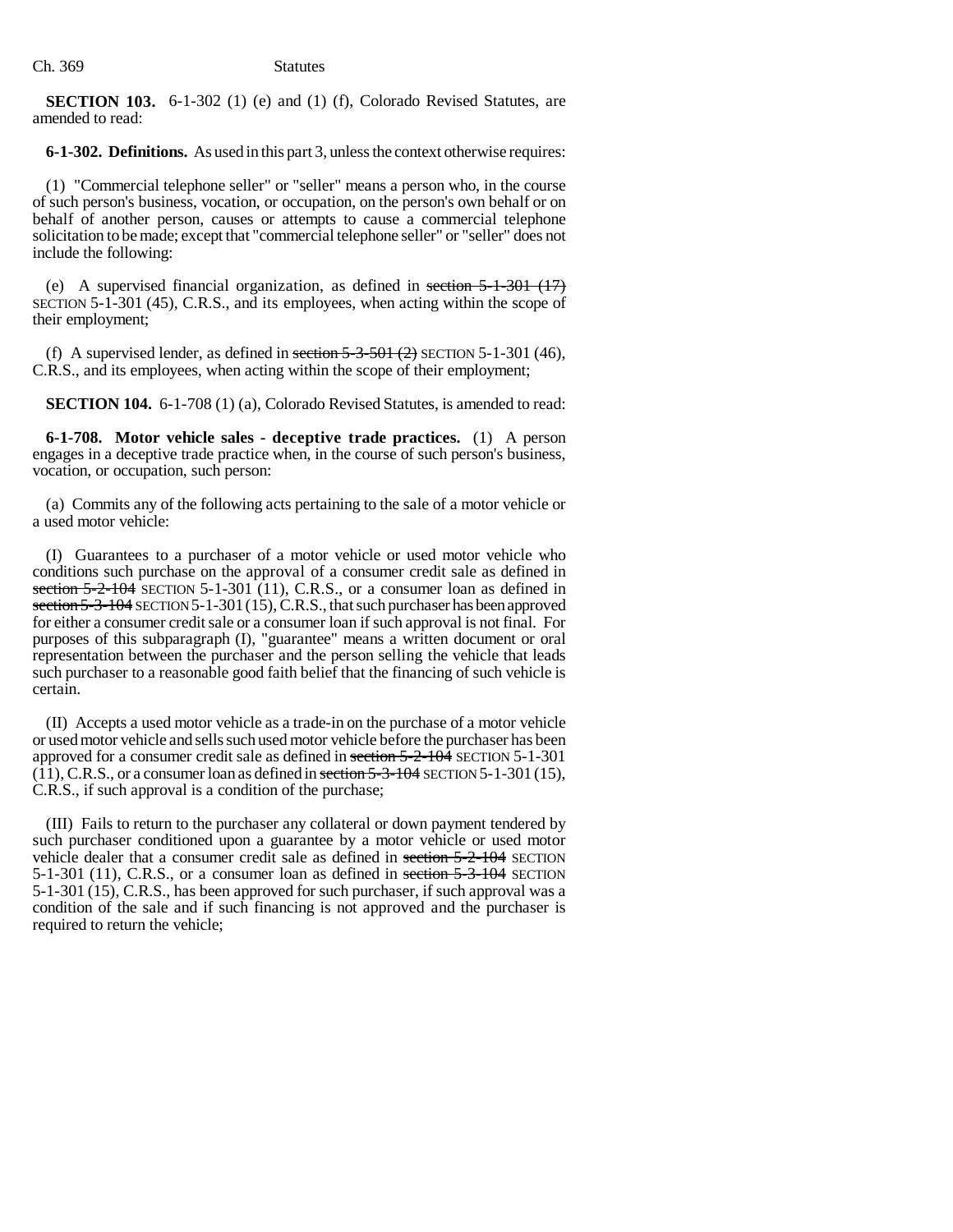# **SECTION 105.** 11-6.5-105 (1), Colorado Revised Statutes, is amended to read:

**11-6.5-105. Conditions for retailers.** (1) Notwithstanding the provisions of section 11-6.5-104, any agreement between a person owning or establishing a communications facility or utilizing a communications facility owned by another and the retailer at whose retail location the facility is operated shall be upon such commercially reasonable terms and conditions as the parties may agree. The parties to such agreement shall not discriminate in price with the intent to destroy or prevent competition in the offering of banking transactions through communications facilities, after making allowance for the differences, if any, in costs. A retailer at whose retail location one or more communications facilities are operated may limit by contract the types of banking transactions performed at each such facility, but, subject to the exceptions in this subsection (1), all such banking transactions, including those involving account overlines, which THAT are performed at each such communications facility shall be made available upon request to all Colorado banks. Banking transactions, other than account overline transactions, that involve a seller or lender credit card or similar arrangement as defined in section 5-1-301 (9) and (16) SECTION 5-1-301 (24) AND (43), C.R.S., are excepted from the availability requirement of this subsection  $(1)$ .

**SECTION 106.** 11-38-105 (3), Colorado Revised Statutes, is amended to read:

**11-38-105. Interest - periodic advances.** (3) The interest rate contracted for in any reverse mortgage shall not exceed the loan finance charge rates provided by section 5-3-508 SECTION 5-2-201, C.R.S., although the effective rate may exceed those rates. Such interest rate shall be calculated on the assumption that the reverse mortgage will be repaid according to the agreed terms and will not be repaid before the end of the agreed term.

**SECTION 107.** 11-38-108 (1) (b), Colorado Revised Statutes, is amended to read:

**11-38-108. Inapplicability of related statutes.** (1) A reverse mortgage may be made or acquired without regard to the following provisions for other types of mortgage transactions set out in the statutes specified in this subsection (1):

(b) Prohibitions on balloon payments pursuant to section  $5-3-402$  SECTION 5-3-208, C.R.S.;

**SECTION 108.** 13-80-101 (1) (g), Colorado Revised Statutes, is amended to read:

**13-80-101. General limitation of actions - three years.** (1) The following civil actions, regardless of the theory upon which suit is brought, or against whom suit is brought, shall be commenced within three years after the cause of action accrues, and not thereafter:

(g) All claims under the "Uniform Consumer Credit Code", except section 5-5-202  $(6)$  SECTION 5-5-201 (5), C.R.S.;

**SECTION 109.** 18-15-101 (6) (b), Colorado Revised Statutes, is amended to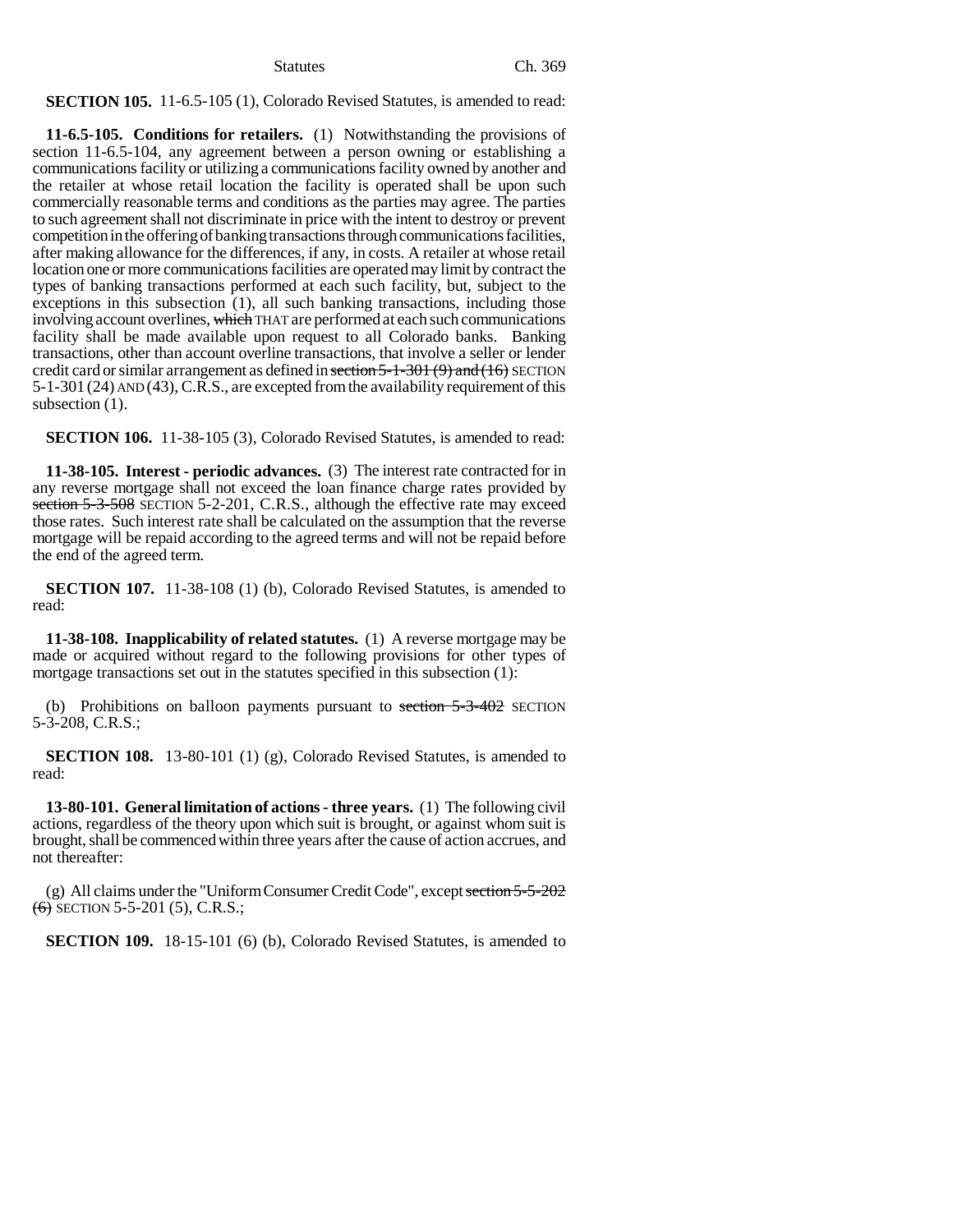read:

**18-15-101. Definitions.** As used in this article, unless the context otherwise requires:

(6) (b) The term does not include the charges as a result of additional charges as defined in section 5-2-202, or  $5-3-202$ , C.R.S., delinquency charges as defined in section 5-2-203, or 5-3-203, C.R.S., deferral charges as defined in section 5-2-204, or 5-3-204, C.R.S., similar charges specifically authorized by law, or additional interest charges permitted by section 5-12-107 (3), C.R.S.

**SECTION 110.** 18-15-109 (1) (b), (1) (c) (I), and (1) (c) (II), Colorado Revised Statutes, are amended to read:

**18-15-109. Loan finder - definitions - prohibited fees.** (1) As used in this section, unless the context otherwise requires:

(b) "Loan" has the same meaning as set forth in section 5-3-106 SECTION 5-1-301 (25), C.R.S.

(c) "Loan finder" means any person who, directly or indirectly, serves or offers to serve as a lender or as an agent to obtain a loan or who holds himself out as capable of obtaining a loan for any person; except that the following persons shall be exempt from the provisions of this section:

(I) A supervised financial organization, as defined in section  $5-1-301$  ( $17$ ) SECTION 5-1-301 (45), C.R.S., and its employees, when acting within the scope of their employment;

(II) A person duly licensed to make supervised loans pursuant to part  $5$  of article 3 PART 3 OF ARTICLE 2 of title 5, C.R.S.;

**SECTION 111.** 24-72-204 (3.5) (c) (VI), Colorado Revised Statutes, is amended to read:

**24-72-204. Allowance or denial of inspection - grounds - procedure - appeal.** (3.5) (c) The custodian of any records described in paragraph (a) of this subsection (3.5) which concern an individual who has made a request of confidentiality pursuant to this subsection (3.5) and paid any required processing fee shall deny the right of inspection of the individual's address contained in such records on the ground that disclosure would be contrary to the public interest; except that such custodian shall allow the inspection of such records by such individual, by any person authorized in writing by such individual, and by any individual employed by one of the following entities who makes a request to the custodian to inspect such records and who provides evidence satisfactory to the custodian that the inspection is reasonably related to the authorized purpose of the employing entity:

(VI) A supervised lender licensed pursuant to section 5-3-503 SECTION 5-1-301 (46), C.R.S.;

**SECTION 112.** 35-33-304 (3), Colorado Revised Statutes, is amended to read: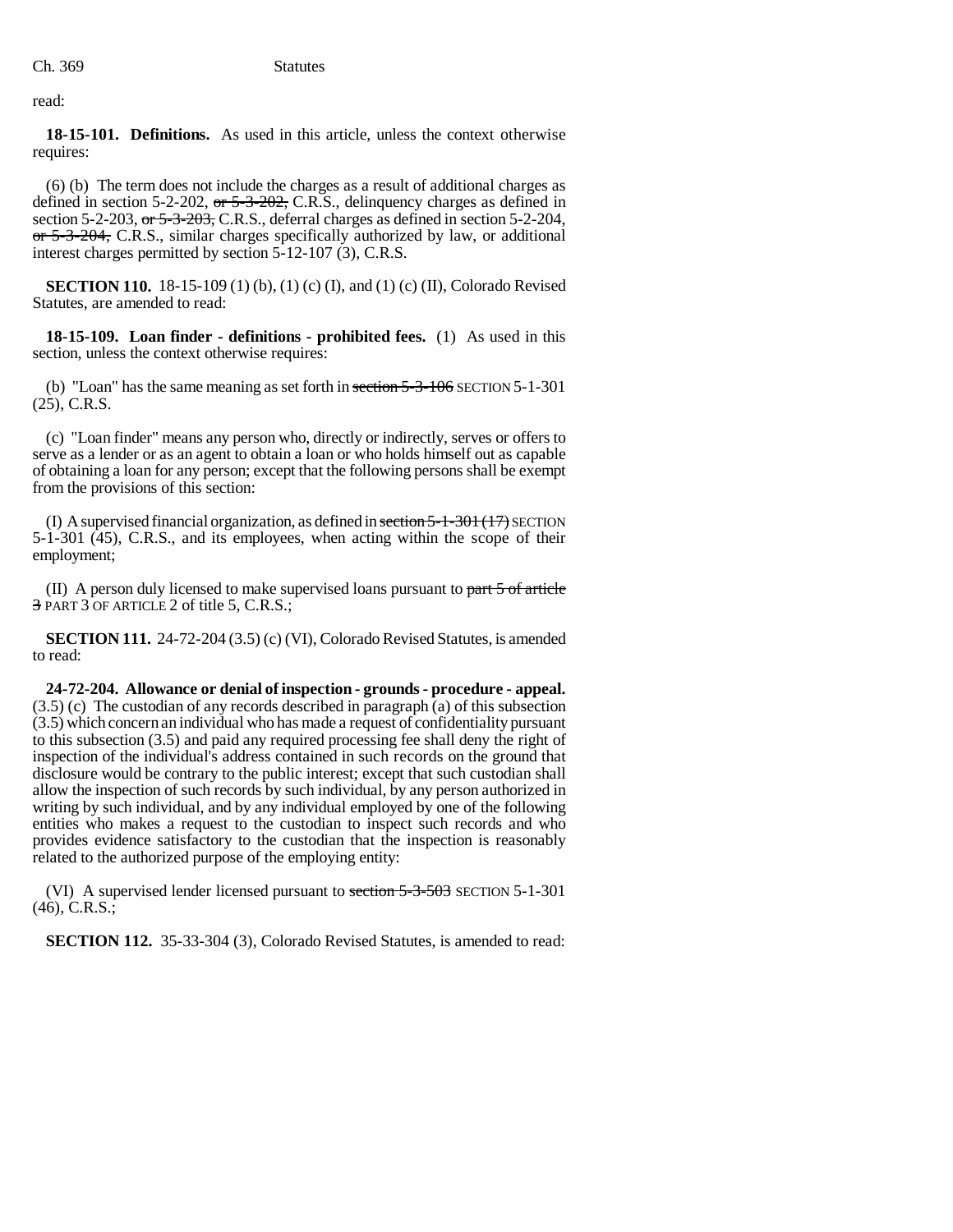**35-33-304. Limitations on contract - delivery.** (3) No contract shall contain any provision whereby the buyer agrees to waive any warranties, rights, or defenses he OR SHE may have under article 2 of title 4, C.R.S., or  $\pi$ rticle  $\hat{Z}$  THE "UNIFORM CONSUMER CREDIT CODE", ARTICLES 1 TO 9 of title 5, C.R.S.

**SECTION 113.** The introductory portion to 38-39-102 (3.5) (b) (IV) and 38-39-102 (3.5) (b) (V), Colorado Revised Statutes, are amended to read:

**38-39-102. When liens of deeds of trust shall be released.** (3.5) (b) Only the following financial institutions shall be entitled to submit a certification pursuant to paragraph (a) of this subsection (3.5):

(IV) A supervised lender, as defined in section  $5-3-50+ (2)$  SECTION  $5-1-301(46)$ , C.R.S., that is licensed to make supervised loans pursuant to section 5-3-503 SECTION 5-2-302, C.R.S., and that is either:

(V) An entity in which all of the outstanding voting securities are held, directly or indirectly, by a public entity also owning, directly or indirectly, all of the voting securities of a supervised lender, as defined in section  $5-3-501$  (2) SECTION 5-1-301 (46), C.R.S., that is licensed to make supervised loans pursuant to section 5-3-503 SECTION 5-2-302, C.R.S.;

**SECTION 114.** 38-40-101 (6), Colorado Revised Statutes, is amended to read:

**38-40-101. Mortgage broker fees - escrow accounts - unlawful act - penalty.** (6) As used in this section, unless the context otherwise requires, "mortgage broker" means a person, firm, partnership, association, or corporation, other than a bank, trust company, savings and loan association, credit union, supervised lender as defined in section  $5-3-501$  (2) SECTION 5-1-301 (46), C.R.S., insurance company, federal housing administration approved mortgagee, land mortgagee, or farm loan association or duly appointed loan correspondents, acting through officers, partners, or regular salaried employees for any such entity, that engages in negotiating or offering or attempting to negotiate for a borrower, and for commission, money, or other thing of value, a loan to be consummated and funded by someone other than the one acting for the borrower.

**SECTION 115.** 38-40-102 (4), Colorado Revised Statutes, is amended to read:

**38-40-102. Disclosure of costs - statement of terms of indebtedness.** (4) The provisions of this section shall not apply to a loan to be made by a bank, trust company, savings and loan association, credit union, federal housing administration approved mortgagee, or supervised lender as defined in section 5-3-501 (2) SECTION 5-1-301 (46), C.R.S., which THAT will be secured by a mortgage or deed of trust other than a first mortgage or deed of trust having priority as a lien on the real property over any other mortgage or deed of trust.

**SECTION 116. Effective date.** This act shall take effect at 12:01 a.m. on the day following the expiration of the ninety-day period after final adjournment of the general assembly that is allowed for submitting a referendum petition pursuant to article V, section 1 (3) of the state constitution; except that, if a referendum petition is filed against this act or an item, section, or part of this act within such period, then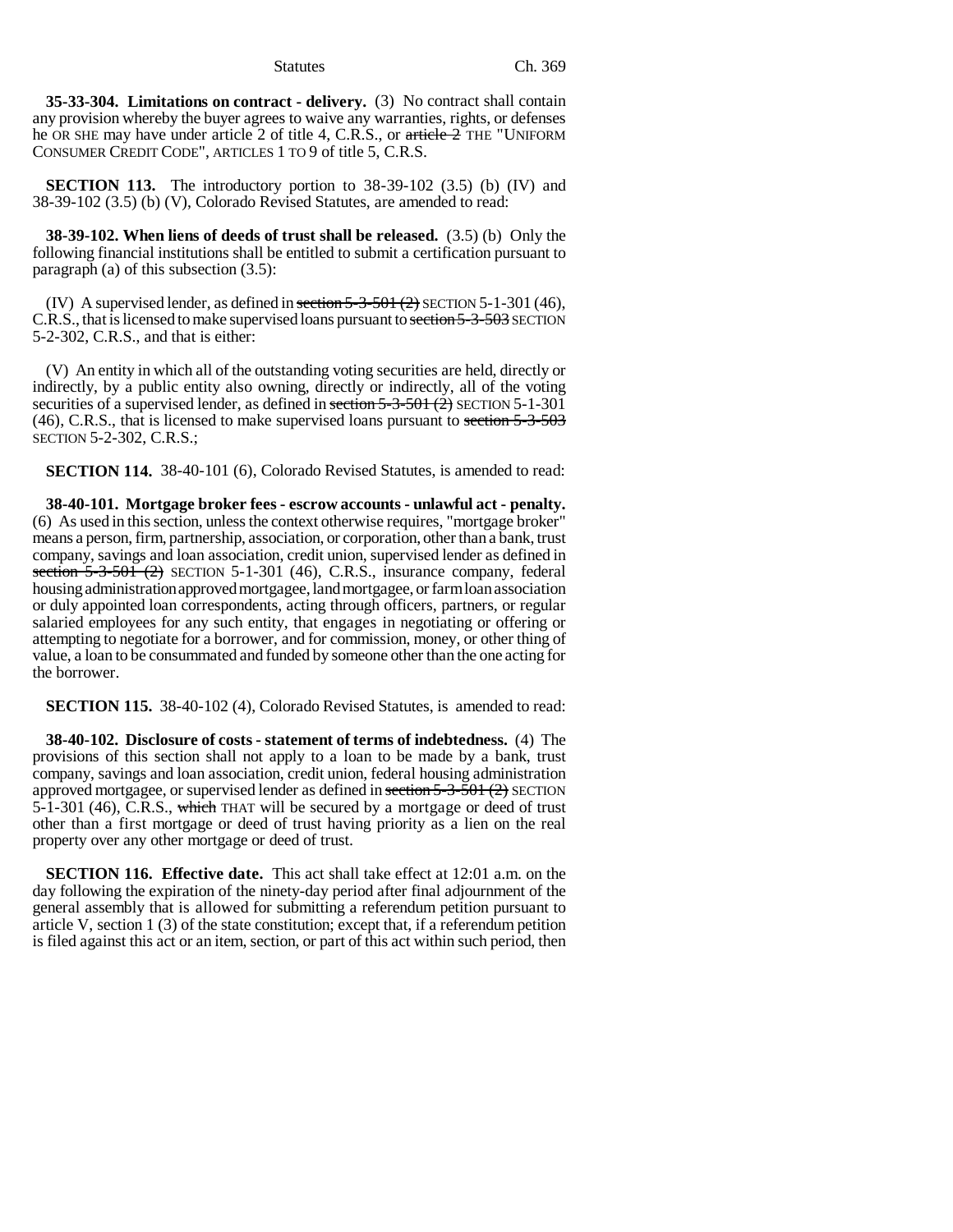the act, item, section, or part, if approved by the people, shall take effect on the date of the official declaration of the vote thereon by proclamation of the governor.

Approved: June 1, 2000

# **APPENDIX**

| <b>C.R.S.</b><br><b>Section</b><br>in bill | <b>Section</b> | <b>Reason</b>                                                                                                                                                                                                                                                                                                                                                                                                                                                                                                                                                                                                               |
|--------------------------------------------|----------------|-----------------------------------------------------------------------------------------------------------------------------------------------------------------------------------------------------------------------------------------------------------------------------------------------------------------------------------------------------------------------------------------------------------------------------------------------------------------------------------------------------------------------------------------------------------------------------------------------------------------------------|
| 6-1-701 $(1)(a)$                           | $\mathbf{1}$   | Changes references from article 60 to article<br>60.5 of title 22, and changes references to<br>"certification" to references to "licensure" to<br>conform with HB 91-1005, chapter 87, page<br>468, that provided for teachers to be licensed<br>instead of certified on and after July 1, 1994.<br>The bill created a new article 60.5 of title 22,<br>concerning teacher licensure and established<br>the repeal of article 60 of title 22, concerning<br>teacher certification, effective July 1, 1999,<br>since this was the date by which any teacher<br>certification issued prior to July 1, 1994, would<br>expire. |
| 8-70-130                                   | 2              | Changes an internal reference to the federal<br>"Internal Revenue Code of 1986" to more<br>accurately reflect the cite of the present code.                                                                                                                                                                                                                                                                                                                                                                                                                                                                                 |
| $8-75-101(9)$                              | 3              | Same as 8-70-130.                                                                                                                                                                                                                                                                                                                                                                                                                                                                                                                                                                                                           |
| $8-75-103.5(3)(a)$<br>and $(5)$            | 4              | Same as 8-70-130.                                                                                                                                                                                                                                                                                                                                                                                                                                                                                                                                                                                                           |
| $8-76-102(4)$ (d)                          | 5              | Changes "employment fund" to "employment"<br>support fund" to accurately reflect the correct<br>name of the fund created in 8-77-109.<br>"Support" was inadvertently left out by the<br>Senate Committee on Local Government<br>amendment to SB 99-228, chapter 246, page<br>973. In addition, changes "years" to "year" to<br>conform to similar language used in paragraph<br>$(a)$ of subsection $(4)$ .                                                                                                                                                                                                                 |
| $8-76-110(1)$ and<br>$(2)$ (d)             | 6              | Same as 8-70-130.                                                                                                                                                                                                                                                                                                                                                                                                                                                                                                                                                                                                           |
| 10-3-216 (1) (f) (III)                     | 7              | Same as 8-70-130.                                                                                                                                                                                                                                                                                                                                                                                                                                                                                                                                                                                                           |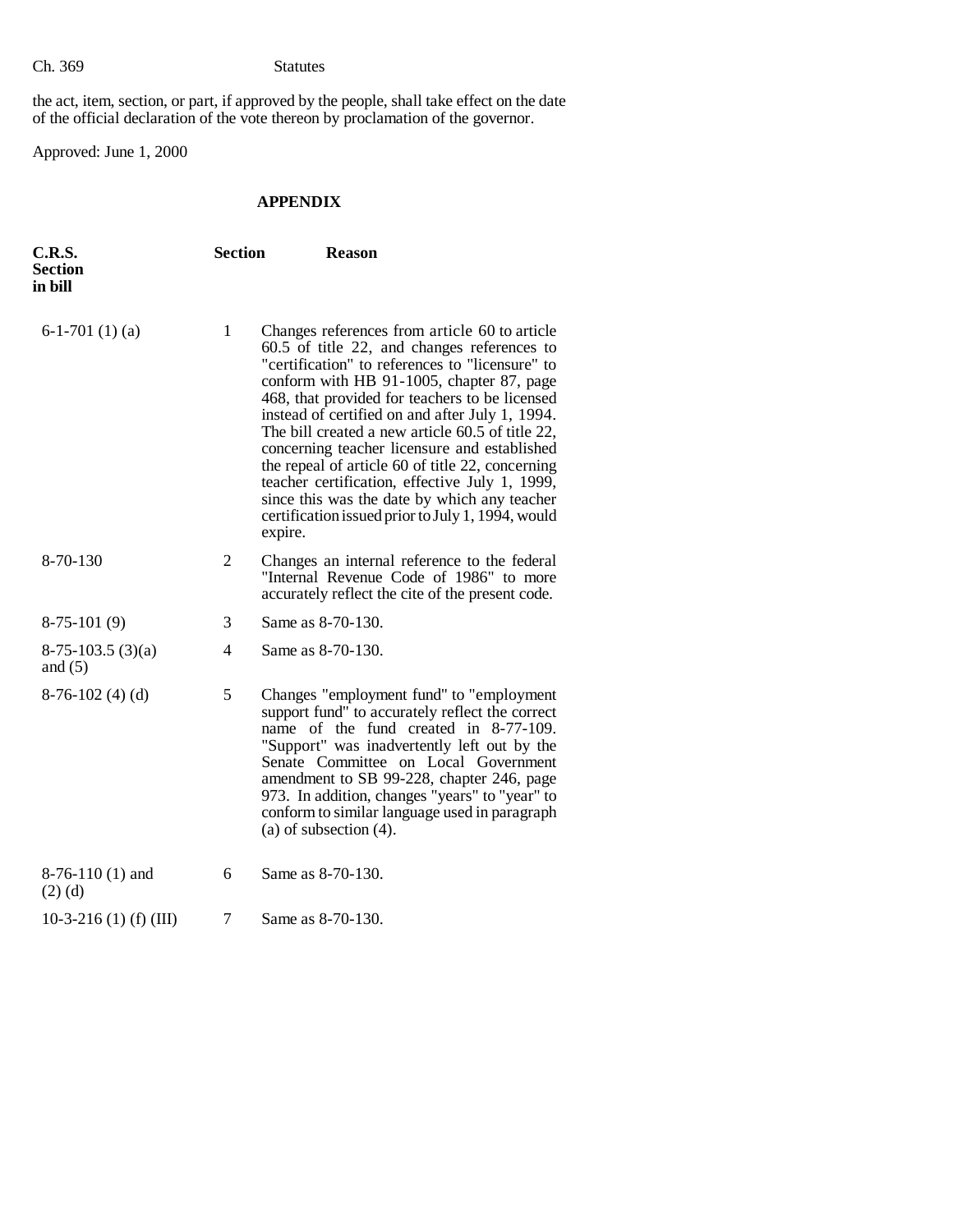| $10-4-707(6)$                                                             | 8  | Same as 8-70-130.                                                                                                                                                                                                                                                                                                                                                                                                                                                                           |
|---------------------------------------------------------------------------|----|---------------------------------------------------------------------------------------------------------------------------------------------------------------------------------------------------------------------------------------------------------------------------------------------------------------------------------------------------------------------------------------------------------------------------------------------------------------------------------------------|
| $10-7-310(2)$                                                             | 9  | Same as 8-70-130.                                                                                                                                                                                                                                                                                                                                                                                                                                                                           |
| $10-7-310.5(1)$                                                           | 10 | Same as 8-70-130.                                                                                                                                                                                                                                                                                                                                                                                                                                                                           |
| 10-7-502                                                                  | 11 | Same as 8-70-130.                                                                                                                                                                                                                                                                                                                                                                                                                                                                           |
| $11-37.5-210(2)$                                                          | 12 | Deletes the word "depository" to conform with<br>changes made in subsection $(1)$ of this section<br>by a senate second reading floor amendment to<br>SB 99-083, chapter 217, page 827.                                                                                                                                                                                                                                                                                                     |
| $11-41-119(13)$                                                           | 13 | Same as 8-70-130.                                                                                                                                                                                                                                                                                                                                                                                                                                                                           |
| $12-5.5-101(1)$ (b)                                                       | 14 | Same as 6-1-701.                                                                                                                                                                                                                                                                                                                                                                                                                                                                            |
| 12-5.5-101.5                                                              | 15 | Same as 6-1-701.                                                                                                                                                                                                                                                                                                                                                                                                                                                                            |
| $12-30-113(3)$                                                            | 16 | Changes an internal reference from the "Pure"<br>Food, Drug, and Cosmetic Act" to the "Federal<br>Food, Drug, and Cosmetic Act" to correspond<br>with the recodification of the federal act in<br>1938.                                                                                                                                                                                                                                                                                     |
| $12-43-201$ $(2), (9.7),$<br>and $(10)$                                   | 17 | Same as 6-1-701.                                                                                                                                                                                                                                                                                                                                                                                                                                                                            |
| $12-43-215(4)$                                                            | 18 | Same as 6-1-701.                                                                                                                                                                                                                                                                                                                                                                                                                                                                            |
| $12-43-218$ (1), (2) (a),<br>$(2)$ (b), IP (2) (c), and<br>$(2)$ (c) (II) | 19 | Same as 6-1-701.                                                                                                                                                                                                                                                                                                                                                                                                                                                                            |
| $12-43-401(6)$                                                            | 20 | Same as 8-70-130.                                                                                                                                                                                                                                                                                                                                                                                                                                                                           |
| $12-43-701(4)$                                                            | 21 | Same as 6-1-701.                                                                                                                                                                                                                                                                                                                                                                                                                                                                            |
| $13 - 1 - 130$                                                            | 22 | Same as 6-1-701.                                                                                                                                                                                                                                                                                                                                                                                                                                                                            |
| $13-21-113(1)$                                                            | 23 | Provisions<br>concerning food service<br>establishments, part 2 of article 44 of title 12,<br>were repealed and the food protection cash<br>fund act contained in part 16 of article 4 of title<br>25 was repealed and reenacted as the "Food<br>Protection Act" by SB98-189, chapter 296,<br>page 1244. Makes changes to correspond with<br>the changes made by SB98-189, language is<br>changed from the collection of inspection fees<br>for "food service establishments" to collection |

of inspection fees for "retail food establishments". Internal references are changed from a reference to the repealed part to the correct cite under the said part 16.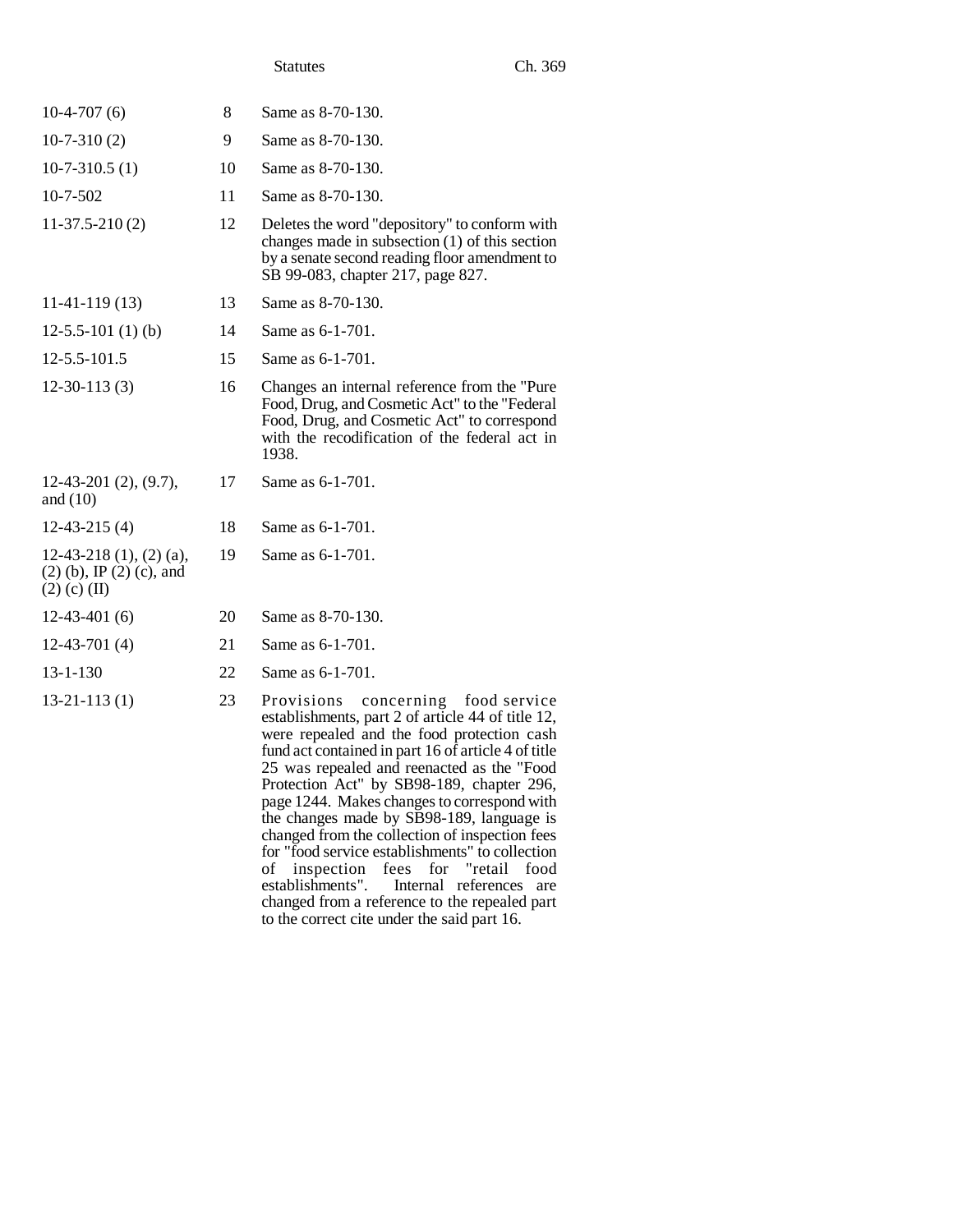| $14-10-108(1.5)$                                     | 24 | Changes language to conform with HB<br>98-1183, chapter 310, page 1376, in which<br>"child custody" was changed to "allocation of<br>parental responsibilities" and the change to this<br>section was erroneously omitted from the act. |
|------------------------------------------------------|----|-----------------------------------------------------------------------------------------------------------------------------------------------------------------------------------------------------------------------------------------|
| $15-1-1002$ $(1), (2),$<br>$(3)$ , and $(5)$         | 25 | Same as 8-70-130.                                                                                                                                                                                                                       |
| 15-1-1003                                            | 26 | Same as 8-70-130.                                                                                                                                                                                                                       |
| 15-1-1007                                            | 27 | Same as 8-70-130.                                                                                                                                                                                                                       |
| $15 - 1 - 1201(2)$                                   | 28 | Same as 8-70-130.                                                                                                                                                                                                                       |
| 15-12-916 $(5)$ $(e)$                                | 29 | Same as 8-70-130.                                                                                                                                                                                                                       |
| $18-3-305(3)$                                        | 30 | Same as 6-1-701.                                                                                                                                                                                                                        |
| 18-3-416                                             | 31 | Same as 6-1-701.                                                                                                                                                                                                                        |
| $18-6-301(2)$                                        | 32 | Same as 6-1-701.                                                                                                                                                                                                                        |
| $18-6-302(3)$                                        | 33 | Same as 6-1-701.                                                                                                                                                                                                                        |
| $18-6-405(1)$                                        | 34 | Same as 6-1-701.                                                                                                                                                                                                                        |
| $18-6-701(3)$                                        | 35 | Same as 6-1-701.                                                                                                                                                                                                                        |
| 18-7-409                                             | 36 | Same as 6-1-701.                                                                                                                                                                                                                        |
| 18-13-114 (5) (c) (IV)                               | 37 | Same as 8-70-130.                                                                                                                                                                                                                       |
| $22 - 1 - 121$ (1) (c)                               | 38 | Same as 6-1-701.                                                                                                                                                                                                                        |
| 22-2-109 $(1)$ $(p)$                                 | 39 | Same as 6-1-701.                                                                                                                                                                                                                        |
| $22 - 2 - 119(1)$ (c)                                | 40 | Same as 6-1-701.                                                                                                                                                                                                                        |
| 22-9-101                                             | 41 | Same as 6-1-701.                                                                                                                                                                                                                        |
| 22-9-102                                             | 42 | Same as 6-1-701.                                                                                                                                                                                                                        |
| $22-9-103(1.5)$                                      | 43 | Same as 6-1-701.                                                                                                                                                                                                                        |
| $22-9-104$ (1), (2) (a),<br>$(2)$ (b), and $(2)$ (c) | 44 | Same as 6-1-701.                                                                                                                                                                                                                        |
| $22-9-105(1), (2),$<br>and $(3)$ $(a)$ $(I)$         | 45 | Same as 6-1-701.                                                                                                                                                                                                                        |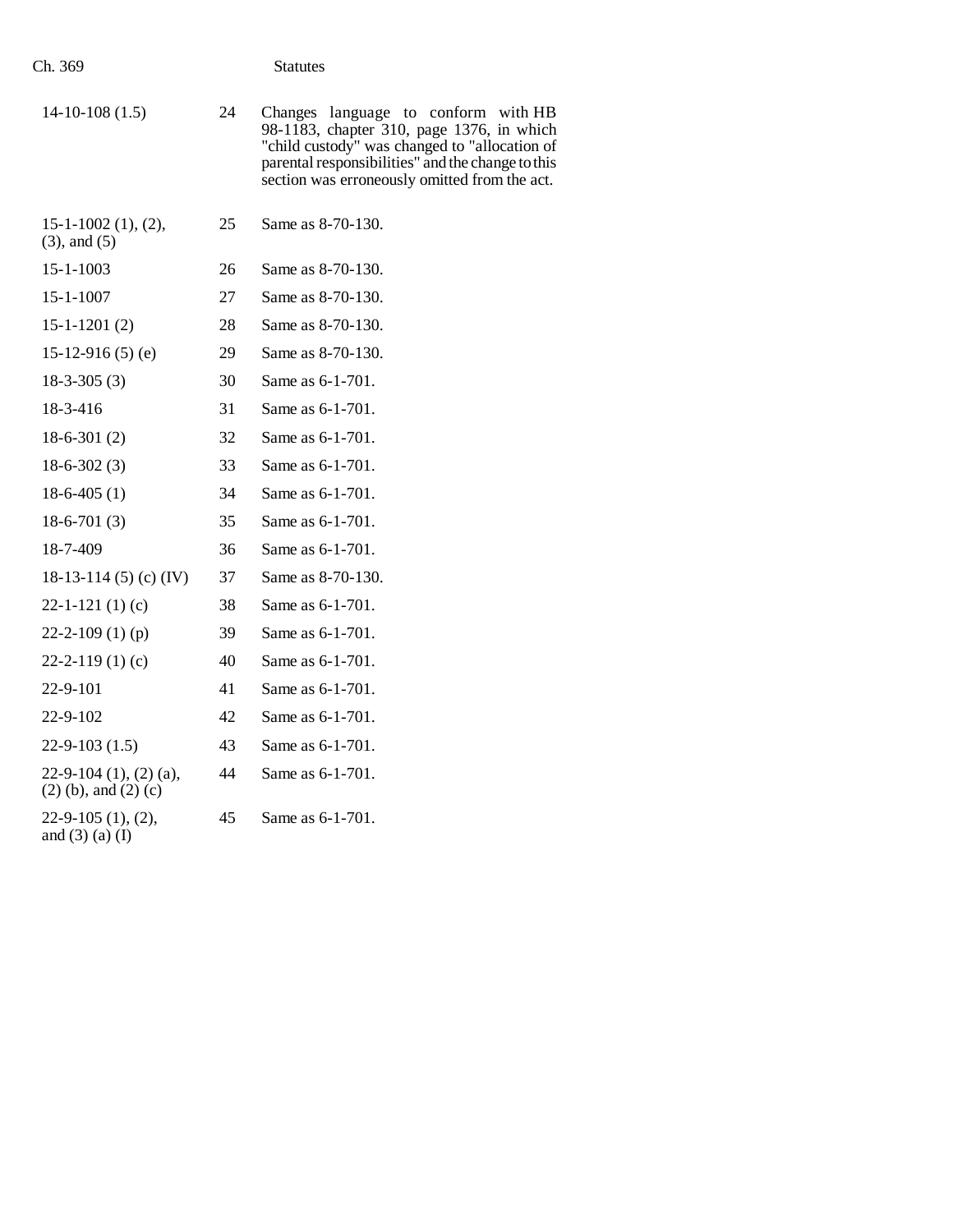| 22-9-106 IP $(1)$ , $(1)$<br>(a),<br>$(1)$ (b), $(1)$ (d) (III),<br>$(1)$ (d) (IV), (1) (d)<br>(V),<br>$(1)$ (e), $(2)$ , $(2.5)$ , $(3)$<br>$(b)$ , $(3.3)$ , $(4)$ , and $(5)$ | 46 | Same as 6-1-701.                                                                                                                                                                                                                                                                                                                                                                                       |
|----------------------------------------------------------------------------------------------------------------------------------------------------------------------------------|----|--------------------------------------------------------------------------------------------------------------------------------------------------------------------------------------------------------------------------------------------------------------------------------------------------------------------------------------------------------------------------------------------------------|
| $22-9-107(1)$ (b)<br>and $(2)$                                                                                                                                                   | 47 | Same as 6-1-701.                                                                                                                                                                                                                                                                                                                                                                                       |
| 22-9-108 $(1)$ and $(2)$                                                                                                                                                         | 48 | Same as 6-1-701.                                                                                                                                                                                                                                                                                                                                                                                       |
| 22-9-109                                                                                                                                                                         | 49 | Same as 6-1-701.                                                                                                                                                                                                                                                                                                                                                                                       |
| $22 - 20 - 106(6)$                                                                                                                                                               | 50 | Same as 6-1-701.                                                                                                                                                                                                                                                                                                                                                                                       |
| $22 - 24 - 103(5)$                                                                                                                                                               | 51 | Same as 6-1-701.                                                                                                                                                                                                                                                                                                                                                                                       |
| $22 - 25 - 104$ (4) (b)                                                                                                                                                          | 52 | Same as 6-1-701.                                                                                                                                                                                                                                                                                                                                                                                       |
| $22 - 27 - 102$ (2) (c)                                                                                                                                                          | 53 | Same as 6-1-701.                                                                                                                                                                                                                                                                                                                                                                                       |
| $22 - 28 - 108(3)$                                                                                                                                                               | 54 | Same as 6-1-701.                                                                                                                                                                                                                                                                                                                                                                                       |
| $22-30.5-104(4)$                                                                                                                                                                 | 55 | Changes an internal reference from "articles 20<br>to 29 of title 7" to "articles 121 to 137 of title<br>7" to conform to the changes made by SB<br>97-091, chapter 155, page 645, which repealed<br>articles 20 to 29 of title 7 effective July 1,<br>1998, and relocated the "Colorado Nonprofit<br>Corporation Act" to the "Colorado Revised<br>Nonprofit Corporation Act", articles 121 to<br>137. |
| 22-32-109.7 (1) (c)                                                                                                                                                              | 56 | Same as 6-1-701.                                                                                                                                                                                                                                                                                                                                                                                       |
| $22-32-109.8(1)$ and<br>$(10)$ (a)                                                                                                                                               | 57 | Same as 6-1-701.                                                                                                                                                                                                                                                                                                                                                                                       |
| $22-32-109.9(1)(a)$<br>and $(3)$                                                                                                                                                 | 58 | Same as 6-1-701.                                                                                                                                                                                                                                                                                                                                                                                       |
| $22-32-110(1)$ (ee)<br>and IP $(4)$ $(b)$                                                                                                                                        | 59 | Same as 6-1-701.<br>Changes an internal reference to correspond<br>with the relocation of definitions within the<br>Children's Code made by HB 96-1019, chapter<br>19, page 68.                                                                                                                                                                                                                        |
| $22-33-104$ (2) (i) (I)                                                                                                                                                          | 60 | Same as 6-1-701.                                                                                                                                                                                                                                                                                                                                                                                       |
| $22-33-104.5$ (2) (c)<br>and $(3)$ $(a)$                                                                                                                                         | 61 | Same as 6-1-701.                                                                                                                                                                                                                                                                                                                                                                                       |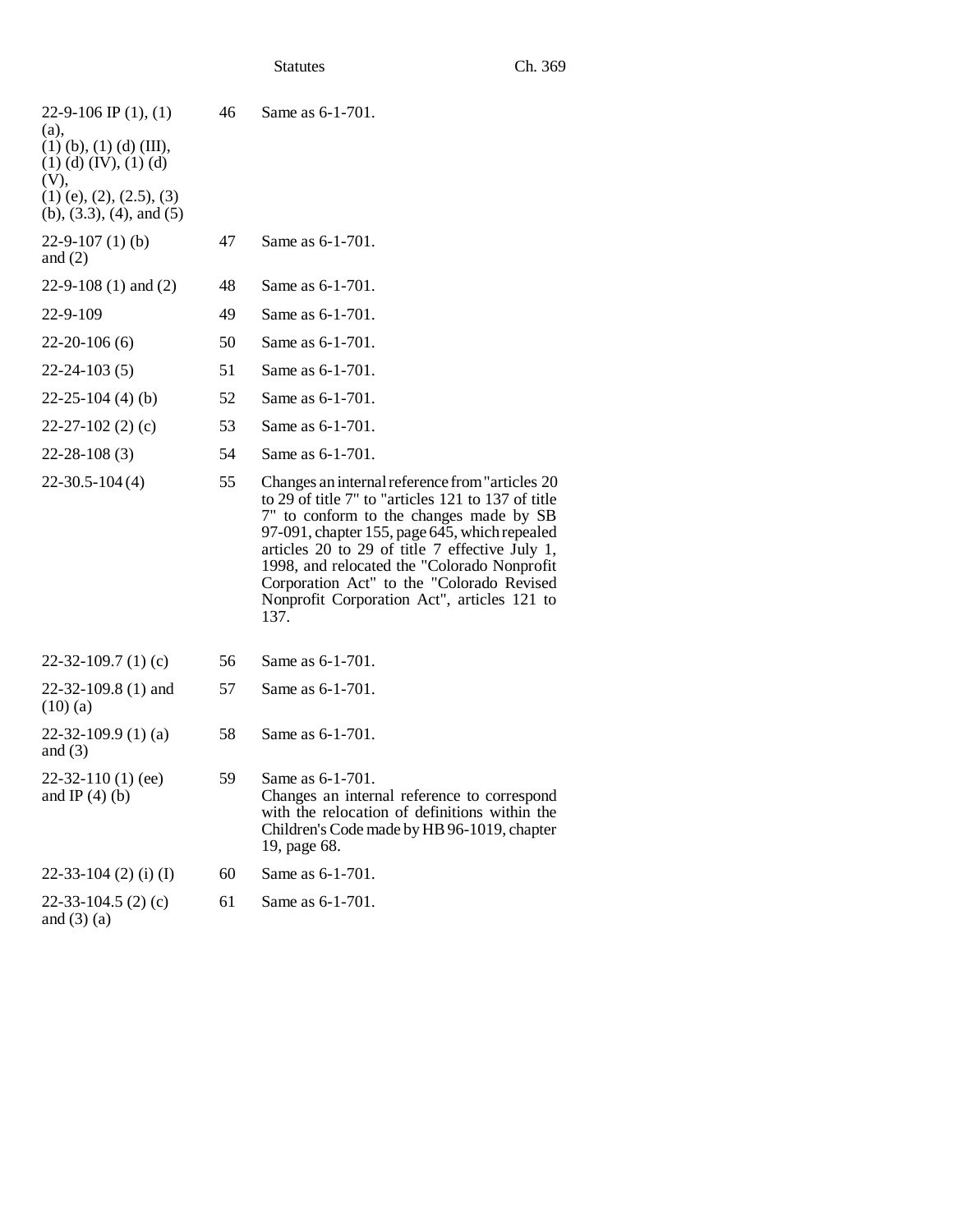| $22-35-104(4.5)$     | 62 | Same as 6-1-701.                                                                                    |
|----------------------|----|-----------------------------------------------------------------------------------------------------|
| $22-60.5-111(1)$ (d) | 63 | Same as 6-1-701.                                                                                    |
| 22-60.5-112          | 64 | Same as 6-1-701.                                                                                    |
| 22-60.5-113          | 65 | Same as 6-1-701.                                                                                    |
| 22-60.5-117          | 66 | Same as 6-1-701.                                                                                    |
| $22 - 63 - 103$ (11) | 67 | Same as 6-1-701.                                                                                    |
| $22-63-202(2)$ (b)   | 68 | Same as 6-1-701.                                                                                    |
| $22 - 63 - 204(2)$   | 69 | Same as 6-1-701.                                                                                    |
| $22 - 63 - 302(8)$   | 70 | Same as 6-1-701.                                                                                    |
| 23-72-128            | 71 | The Revisor of Statute<br>Colorado Com<br>the<br>Occupational Education<br>measures set forth in 23 |

- es received notice from munity College and on System that the ballot  $3-71-207$  were approved by the respective voters in November 1998, and that the 1999 general appropriations act, SB99-215, chapter 364, page 1829, appropriated sufficient funds to the State Board for Community Colleges and Occupational Education for it to assume operating costs for Colorado Northwestern Community College, including the Moffat County Affiliated Local District College, effective July 1, 1999. Therefore, pursuant to subsection (1), the article concerning affiliated junior college districts is repealed, effective July 1, 2009.
- 24-1-128 (1) 72 Specifies that the state personnel director may also be referred to as the executive director of personnel in those provisions formerly referencing the department of administration or the executive director thereof, which was repealed by HB 95-1362, chapter 167, page 622, and the powers, duties, and functions of the department of administration were transferred to the department of personnel. Amendments to change references to the executive director to the state personnel director were not made.
- 24-4-103 (1) 73 Deletes reference to a section that required submittal of proposed rules affecting small business to the office of regulatory reform because that section was repealed and the office was terminated, effective July 1, 1997, in SB 97-107, chapter 139, page 523.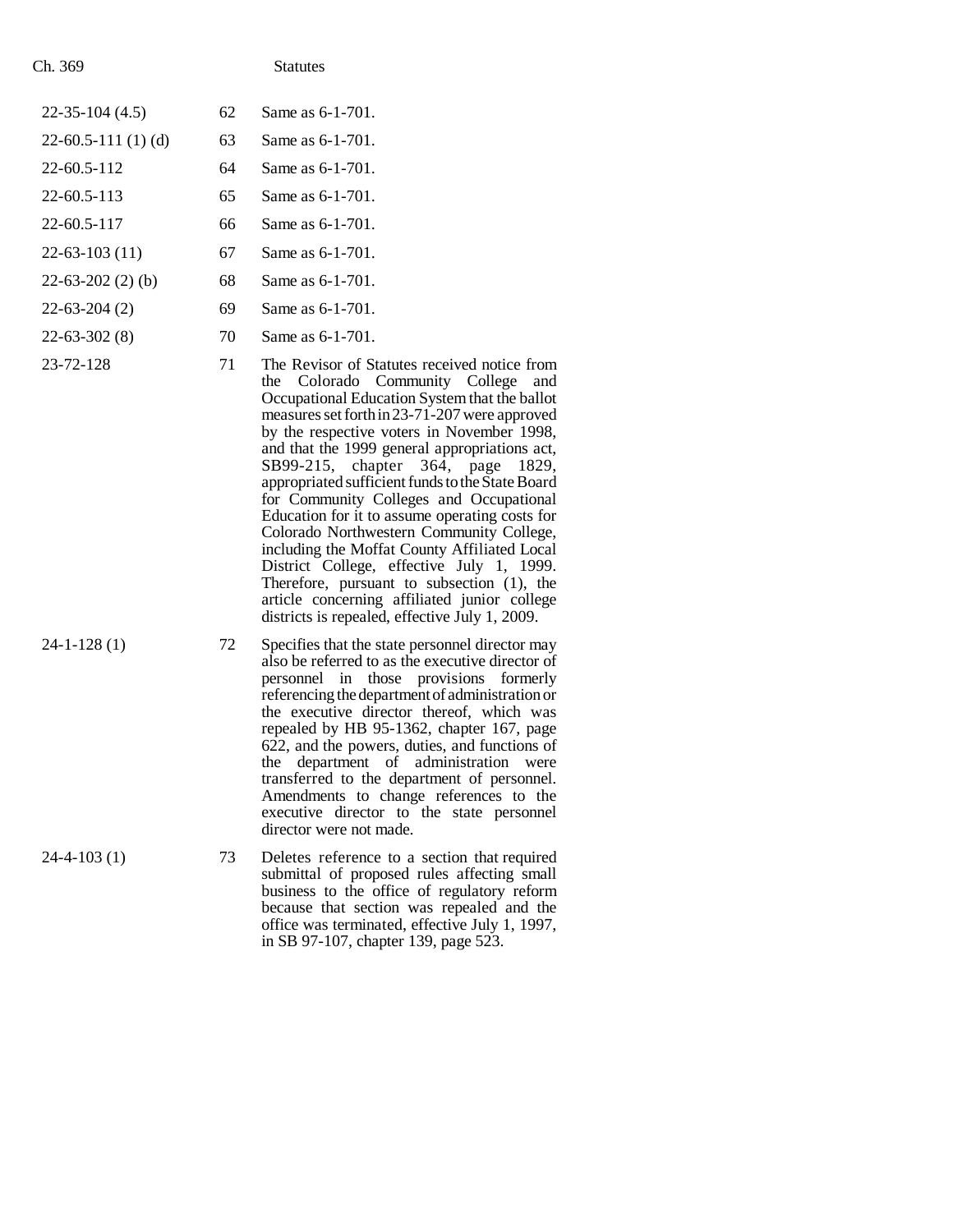|                         |    | <b>Statutes</b>                                                                                                                                                                                                                                                                                                                                              | Ch. 369 |
|-------------------------|----|--------------------------------------------------------------------------------------------------------------------------------------------------------------------------------------------------------------------------------------------------------------------------------------------------------------------------------------------------------------|---------|
| $24-21-104(3)$ (d) (II) | 74 | Repeals as obsolete a provision that transferred<br>funds from the state cash fund on July 1, 1997,<br>to the "business training and promotion cash<br>fund", since the date of the transfer has passed<br>and the fund was repealed, effective July 1,<br>1998, by SB 97-228, chapter 258, page 1484.                                                       |         |
| 24-30-1601              | 75 | Pursuant to the authority given to the Revisor<br>of Statutes under section 24-50.3-106, makes<br>technical changes to references to the general<br>government computer center to correspond<br>with HB 95-1362, chapter 167, page 622, and<br>SB 96-228, chapter 273, page 1493, in which<br>departments of administration<br>the<br>personnel were merged. | and     |
| 24-30-1602              | 76 | Same as 24-30-1601.                                                                                                                                                                                                                                                                                                                                          |         |
| $24-30-1604$ (2) (a)    | 77 | Same as 24-30-1601.                                                                                                                                                                                                                                                                                                                                          |         |
| 24-30-1606              | 78 | Same as 24-30-1601.                                                                                                                                                                                                                                                                                                                                          |         |
| 24-32-2903              | 79 | Corrects an error in the drafting of SB 96-233,<br>chapter 213, page 1045, in which a reference<br>to a provision concerning the governance of the<br>Moffat tunnel was cited as "article 8 of title"<br>21", which does not exist, rather than "article<br>8 of title 32" which pertains to the Moffat<br>Tunnel Improvement district.                      |         |
| $24-33.5-503(1)$ (i)    | 80 | Same as 22-32-110 IP (4) (b).                                                                                                                                                                                                                                                                                                                                |         |
| $24-50-102(5)$          | 81 | Repeals as obsolete a provision that required<br>the state personnel director to report to the<br>Assembly on recommendations<br>General<br>concerning compensation to state employees<br>who serve in the military by December 1,<br>1988.                                                                                                                  |         |
| $24-53-101(4)$          | 82 | Same as 8-70-130.                                                                                                                                                                                                                                                                                                                                            |         |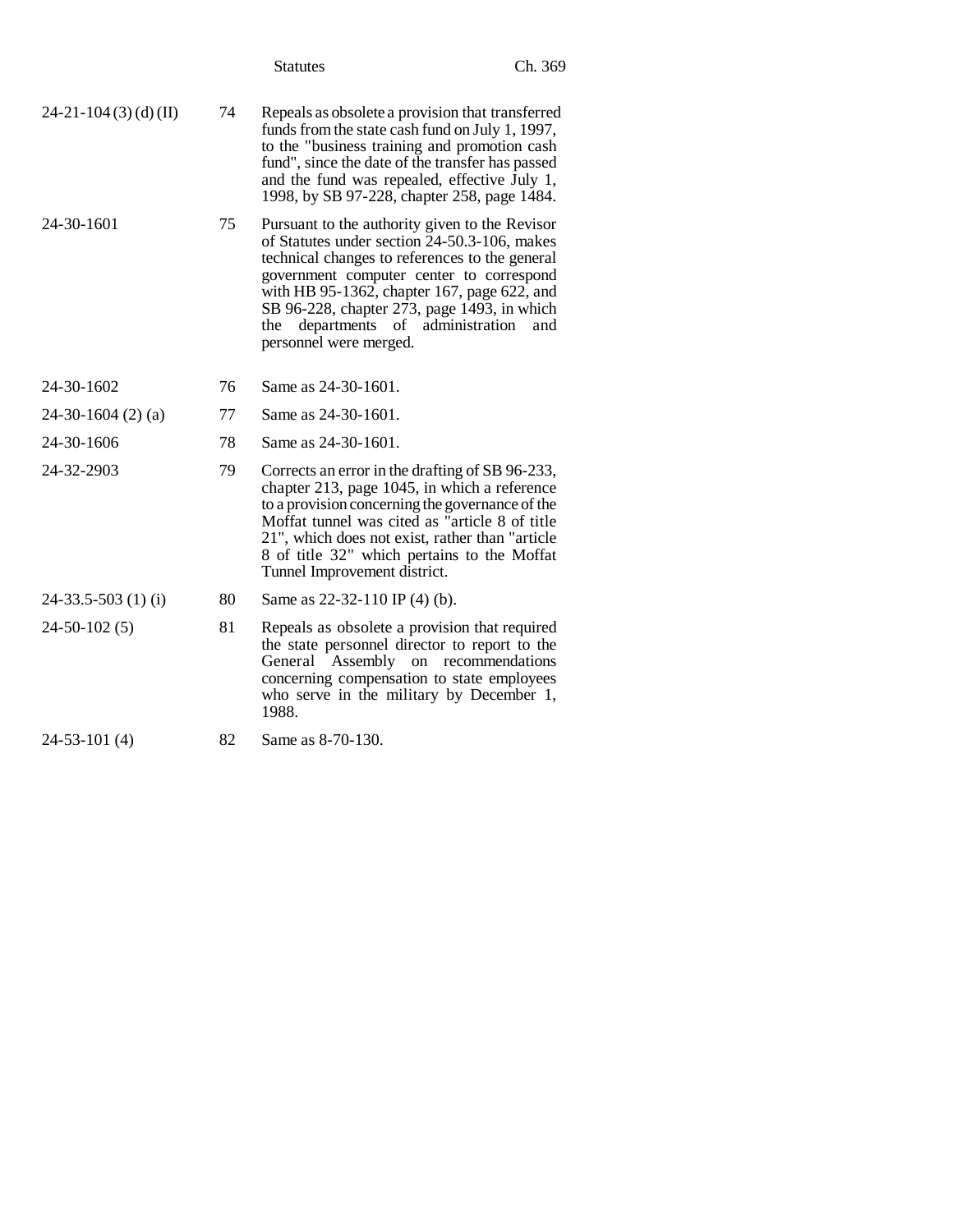| ı | <ດ<br>١r<br>r<br>-2 |
|---|---------------------|
|   |                     |

| $24-61-101(1)$ (c)<br>and $(2)$ | 83 | Changes "article 15" to "this article" to<br>conform to statutory format and changes a<br>reference to the severance tax provisions,<br>because early drafts of HB 96-1367, chapter<br>285, page 1705, had located the taxation<br>compact between the Southern Ute Indian<br>Tribe, La Plata County, and the state of<br>Colorado in a new article 15 under title 39, but<br>the taxation compact was subsequently placed<br>in a new article 61 under title 24 prior to the<br>bill's introduction. The change to this section<br>was not made. |
|---------------------------------|----|---------------------------------------------------------------------------------------------------------------------------------------------------------------------------------------------------------------------------------------------------------------------------------------------------------------------------------------------------------------------------------------------------------------------------------------------------------------------------------------------------------------------------------------------------|
|                                 |    |                                                                                                                                                                                                                                                                                                                                                                                                                                                                                                                                                   |

- 24-82-403 84 Same as 8-70-130.
- 

24-102-101 85 Changes an internal reference from "part 17 of article 30" to "part 2 of article 37.5" to correspond with the relocation of provisions made by HB 99-1372, chapter 224, page 864, which repealed part 17 of article 30 of title 24 relating to the commission on information management and relocated the commission in part 2 of article 37.5 of title 24.

> 99-1062, chapter 7, page 20, became law. HB 99-1062 became law and therefore the subsection has no applicability and is repealed.

| $25-1-507(1)$ (h) | 86 | Same as $13-21-113(1)$ .                                                                                                                        |
|-------------------|----|-------------------------------------------------------------------------------------------------------------------------------------------------|
| $25-1-608(3)$     | 87 | Same as $13-21-113(1)$ .                                                                                                                        |
| $25-1-711(1)$ (e) | 88 | Same as $13-21-113(1)$ .                                                                                                                        |
| $31-31-402(1)$    | 89 | Same as 8-70-130.                                                                                                                               |
| $31-31-803(11)$   | 90 | Subsection (11) concerning disability benefits<br>was enacted by SB 99-032, chapter 16, page<br>40, and specified that it would not apply if HB |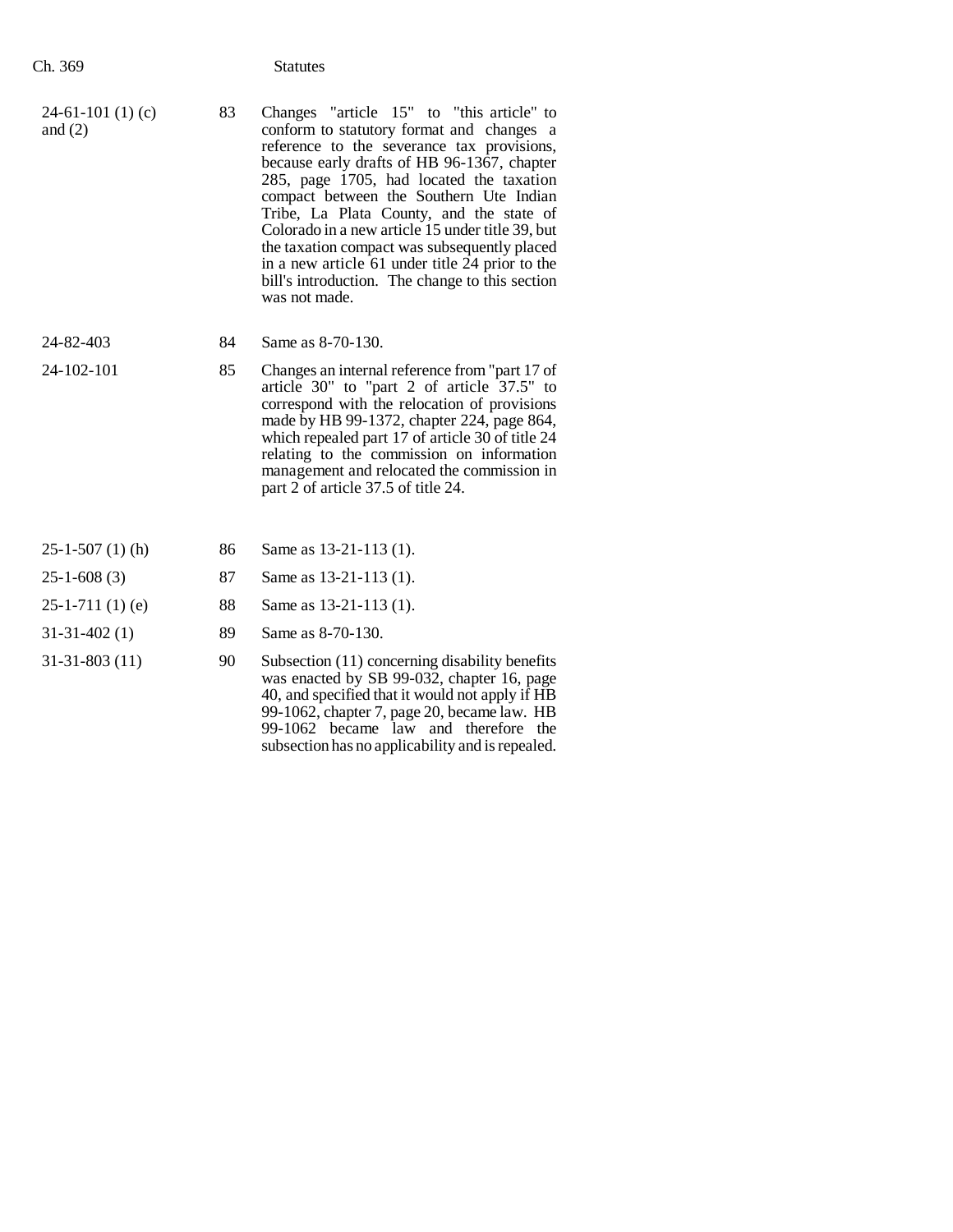|                                       |    | <b>Statutes</b>                                                                                                                                                                                                                                                                                                                                                                                                                                                                                                                                                                                    | Ch. 369 |
|---------------------------------------|----|----------------------------------------------------------------------------------------------------------------------------------------------------------------------------------------------------------------------------------------------------------------------------------------------------------------------------------------------------------------------------------------------------------------------------------------------------------------------------------------------------------------------------------------------------------------------------------------------------|---------|
| Part 8 of article 22 of<br>article 39 | 91 | Recreates a part concerning voluntary income<br>tax deductions for domestic abuse programs<br>that was repealed on January 1, 2000, and<br>changes the repeal date to January 1, 2007, to<br>conform with HB 99-1115, chapter 291, page<br>1177. In that bill, in 39-22-801 where the<br>voluntary checkoff on the income tax form is<br>authorized, the time that it would remain on the<br>tax form was changed from January 1, 2000, to<br>January<br>1, 2007, but the conforming<br>amendment to 39-22-803 where the January 1,<br>2000, repeal date appears was inadvertently<br>not changed. |         |
| $39-23-107(1)$                        | 92 | Same as 8-70-130.                                                                                                                                                                                                                                                                                                                                                                                                                                                                                                                                                                                  |         |
| $39 - 23 - 122(1)$                    | 93 | Same as 8-70-130.                                                                                                                                                                                                                                                                                                                                                                                                                                                                                                                                                                                  |         |
| $39-23-123$ (1) and (3)               | 94 | Same as 8-70-130.                                                                                                                                                                                                                                                                                                                                                                                                                                                                                                                                                                                  |         |
| 40-2-115 $(1)$ and<br>(1.5)           | 95 | Changes an internal reference from ""Natural<br>Gas Pipeline Safety Act of 1968", 49 U.S.C.<br>Appx. 1671-1687" to ""National Gas Pipeline<br>Safety Act", 49 U.S.C. 60101 to 60125" to<br>correspond with the reorganization<br>renumbering of title 49 of the United States<br>Code, pursuant to Public Law 103-272 S7(b).                                                                                                                                                                                                                                                                       | and     |
| $40-16-101(1.5)$                      | 96 | Same as 8-70-130.                                                                                                                                                                                                                                                                                                                                                                                                                                                                                                                                                                                  |         |
| $36-1-116(1)$                         | 97 | Corrects references that specify the "public"<br>school fund" to the correct names of the funds<br>as they appeared in the statutes prior to the<br>preparation of the 1990 Replacement Volume<br>where they were erroneously changed.                                                                                                                                                                                                                                                                                                                                                             |         |
| 39-22-104 (2)                         | 98 | To conform with a provision added by<br>HB99-1207, chapter 333, page 1376,<br>changed the tax imposed on the federal taxable<br>income in a new subsection $(1.5)$ and that<br>clarified that the rate specified in subsection<br>(1) applied only until January 1, 1999, adds a<br>cross reference of " $(1.5)$ " to the applicable<br>provision that contains the income tax rate.                                                                                                                                                                                                               | that    |
| $39 - 26 - 402(2)$                    | 99 | To conform with changes made to HB99-1335,<br>184, page 609, by Senate<br>chapter<br>Appropriation Committee, where "fiscal year"<br>was changed to "calendar year", but one<br>reference to "fiscal year" was inadvertently not<br>changed.                                                                                                                                                                                                                                                                                                                                                       |         |